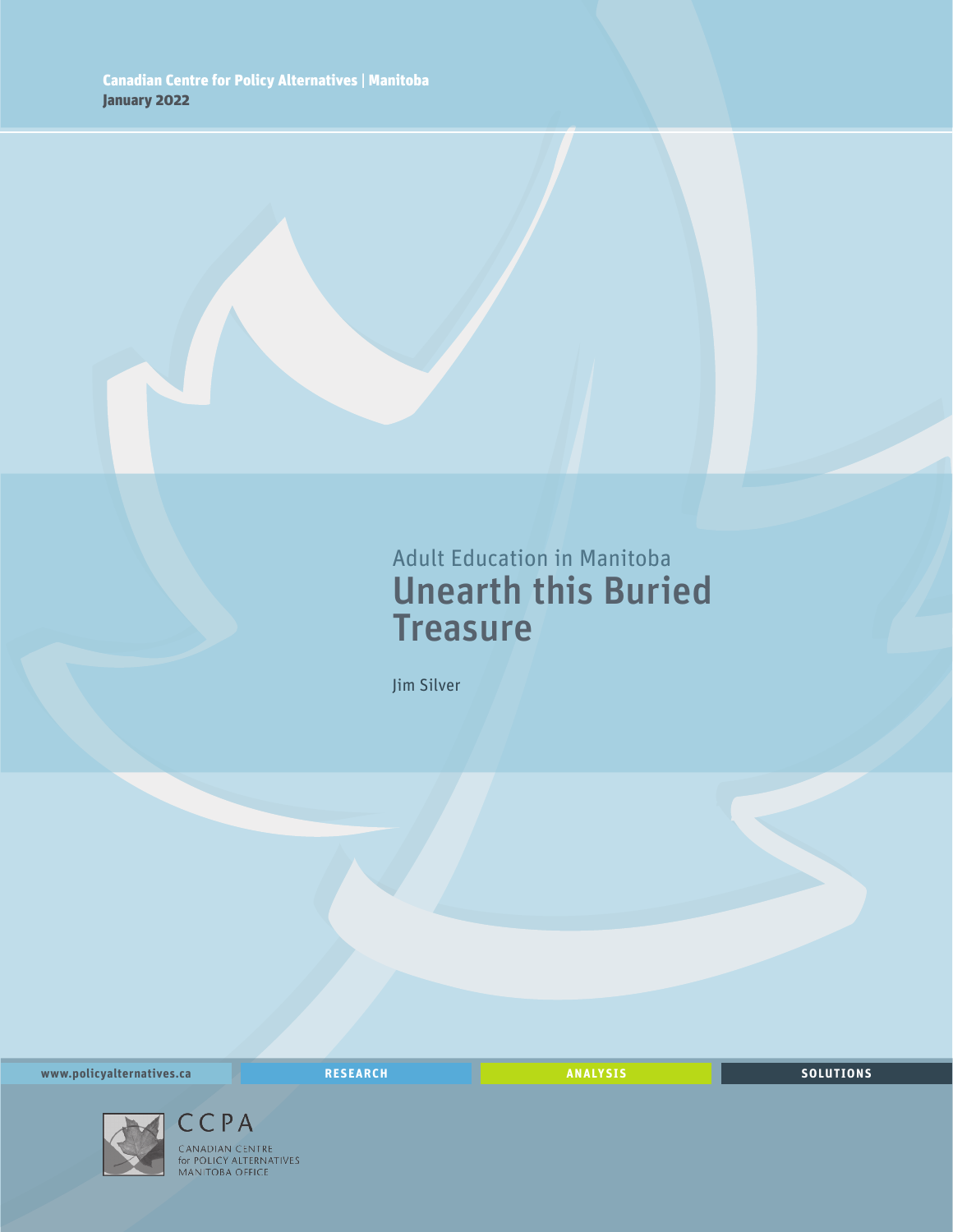#### **ISBN 978-1-77125-585-1**

This report is available free of charge from the CCPA website at www.policyalternatives.ca. Printed copies may be ordered through the Manitoba Office for a \$10 fee.

Help us continue to offer our publications free online.

We make most of our publications available free on our website. Making a donation or taking out a membership will help us continue to provide people with access to our ideas and research free of charge. You can make a donation or become a supporter on-line at www.policyalternatives.ca. Or you can contact the Manitoba office at 204-927-3200 for more information. Suggested donation for this publication: \$10 or what you can afford.

The opinions and recommendations in this report, and any errors, are those of the author, and do not necessarily reflect the views of the publishers or funders of this report.

 $\bigcirc$  unifor



 $CCPA$ **CANADIAN CENTRE** for POLICY ALTERNATIVES **MANITOBA OFFICE** 

Unit 301-583 Ellice Ave., Winnipeg, MB R3B 1Z7 tel 204-927-3200

email ccpamb@policyalternatives.ca

#### **About the author**

Jim Silver is Professor Emeritus at the University of Winnipeg and a Research Associate with the Canadian Centre for Policy Alternatives-Mb. He has published extensively on poverty, education and housing in Winnipeg, Manitoba and Canada.

#### **Acknowledgments**

I am happy to express my thanks to the 30 adult educators who agreed to speak with me, in many cases at considerable length and more than once, about the work they do. Because they are actually doing the work of adult education, and interacting with adult learners on a daily basis, they are the true experts.

Thanks to the two external reviewers who made particularly helpful comments on an earlier draft.

My friends Bob Jones, Bill Kops and Sid Rogers read earlier drafts and made useful comments, which are much appreciated.

I am pleased to acknowledge the Social Sciences and Humanities Research Council, through the Manitoba Research Alliance, which provided generous financial support for each of my earlier studies on adult education.

I want particularly to thank Fran Taylor, Director of the Seven Oaks Adult Learning Centre, who has been a part of this study from the beginning. It is likely that there are few people in Manitoba, if any, who are as knowledgeable about adult education as Fran.





Social Sciences and Humanities Research Council of Canada

Conseil de recherches en sciences humaines du Canada Canad<sup>"</sup>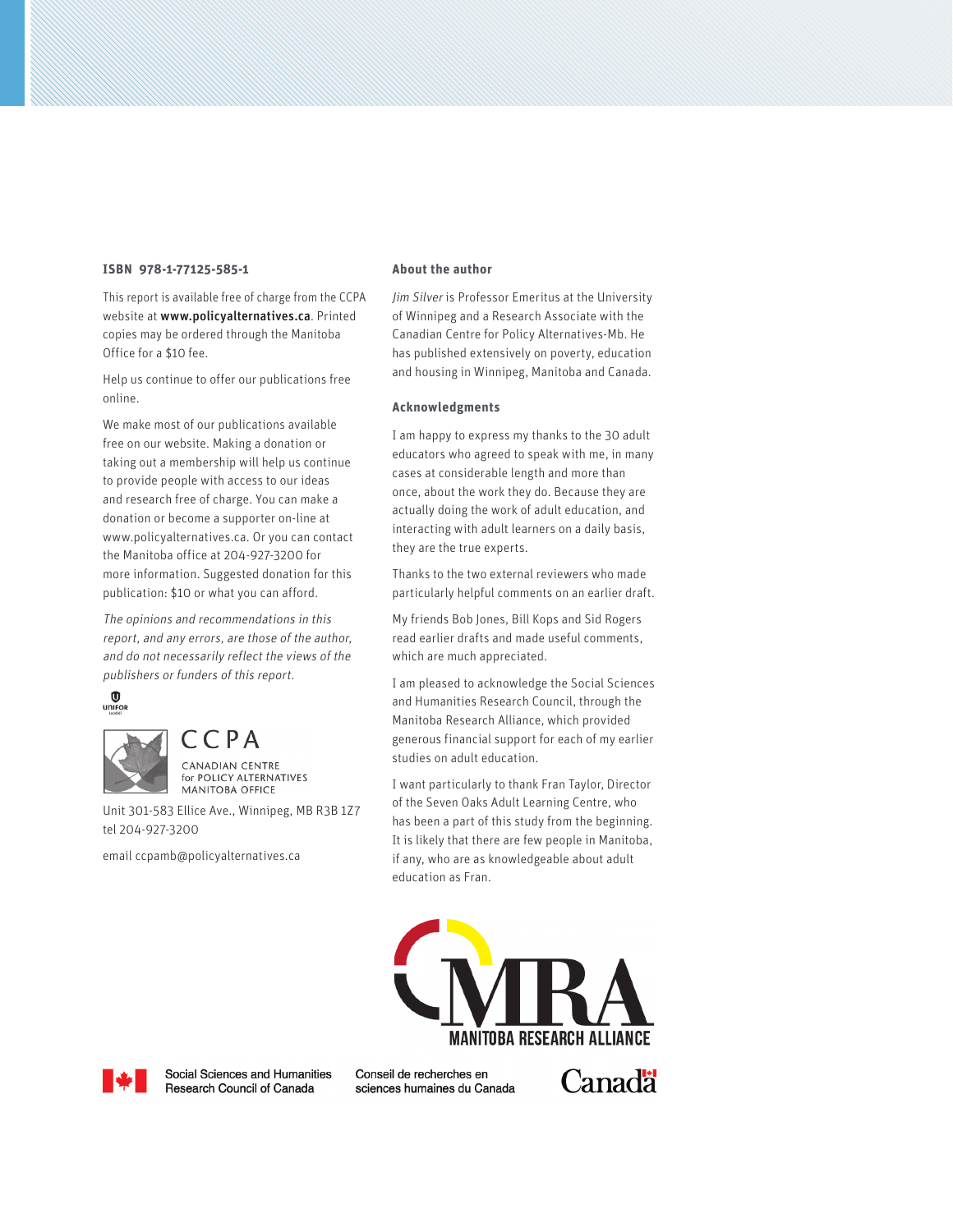## **Introduction**

Adult education in Manitoba is a buried treasure. It has the potential to produce a wide range of benefits—to individuals, families and to the broader community. However, despite much skilled and effective work being done in individual centres, its full potential is not being realized. In what follows I describe some of the major problems in adult education today, discuss some of the many benefits that would flow from an improved approach— including, among others, strengthened families, enhanced employability, and an important step toward reconciliation—and set out a vision for a re-imagined and revitalized adult education strategy.

## **Method**

This study is based primarily upon individual interviews done by phone, and three focus groups conducted via Zoom, with 30 adult educators in all parts of the province between May and November 2021. Most of the Directors of Manitoba's 69 Adult Learning Centres and adult literacy programs were emailed and asked to participate in an interview. Some did not respond; others did not participate due to busy schedules. However, with 30 participants, 43 percent of Manitoba's Directors participated. Particular emphasis was placed upon ensuring participation from rural and northern Manitoba, as well as Winnipeg, and from Indigenous adult education programs, as well as non-Indigenous. Interviews and focus groups were conducted in an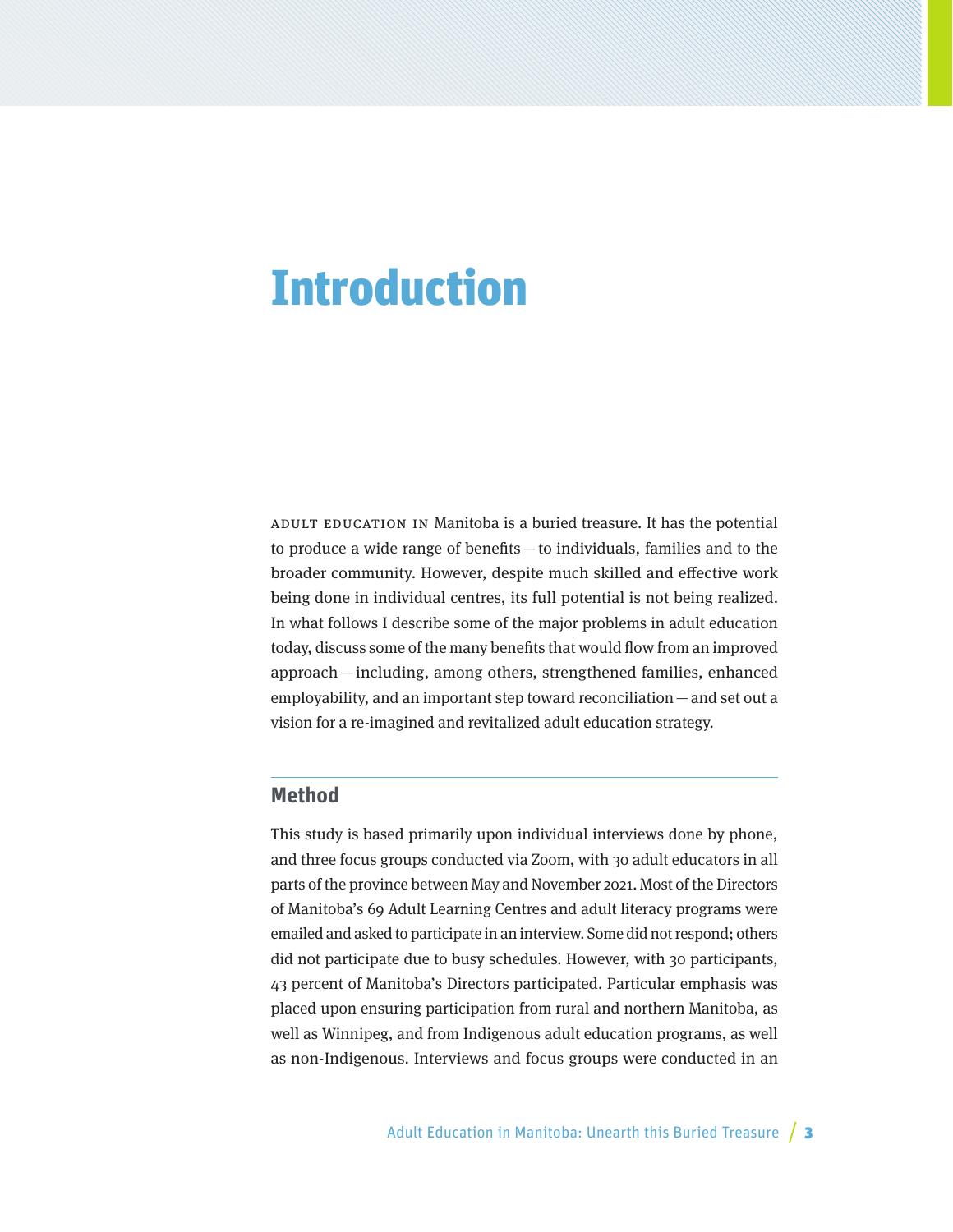open-ended fashion, with participants being asked three broad questions: first, can you describe the work that you do at your program—number and type of staff; number of students; availability of childcare; demand for your program; admission procedures, for example; second, what are the main challenges that your program is facing; and third, what changes would most improve the work that you do? Participants were encouraged to add anything to the discussion that they considered to be important, and to stray from the three broad questions to the extent that they considered it useful to do so. Phone interviews lasted between 45 minutes and one hour; focus groups lasted approximately two hours each. In roughly half the cases, participants followed up the initial interview or focus group with further comments by email or phone. Twelve of those involved in interviews and/or focus groups made comments, in some cases extensive comments followed by discussions, on a next-to-final draft of this report. Almost all of these suggestions have been incorporated in this report. In addition, two recent graduates of Adult Learning Centres (ALCs) and one current ALC student were invited to comment on the impact adult education has had on their lives, and their experiences are described in sidebars in this report. Two were recommended by Directors of ALCs; the third is a recent graduate known to the author because of my previous involvement at the ALC from which she graduated. Finally, the author undertook a thorough review of the Adult Learning and Literacy Annual Reports from 2009/10 to the most recent, for 2019/20.

## **Adult Education in Manitoba**

By adult education I mean what is sometimes called adult basic education—educational activities aimed at achieving sufficient levels of literacy, numeracy and other essential skills that it becomes possible for adults to obtain employment, or to qualify for higher levels of employment, or to qualify for further education and/or training. In Manitoba this means both the mature high school diploma delivered by Adult Learning Centres (ALCs), which requires that students complete eight high school credits, including grade 12 English and grade 12 Math, and adult literacy programs, which work to improve literacy and numeracy skills to the level necessary to be able to succeed with high school credits.

Adult Learning Centres are a relatively new phenomenon in Manitoba, emerging about a quarter-century ago. In 1994 the provincial government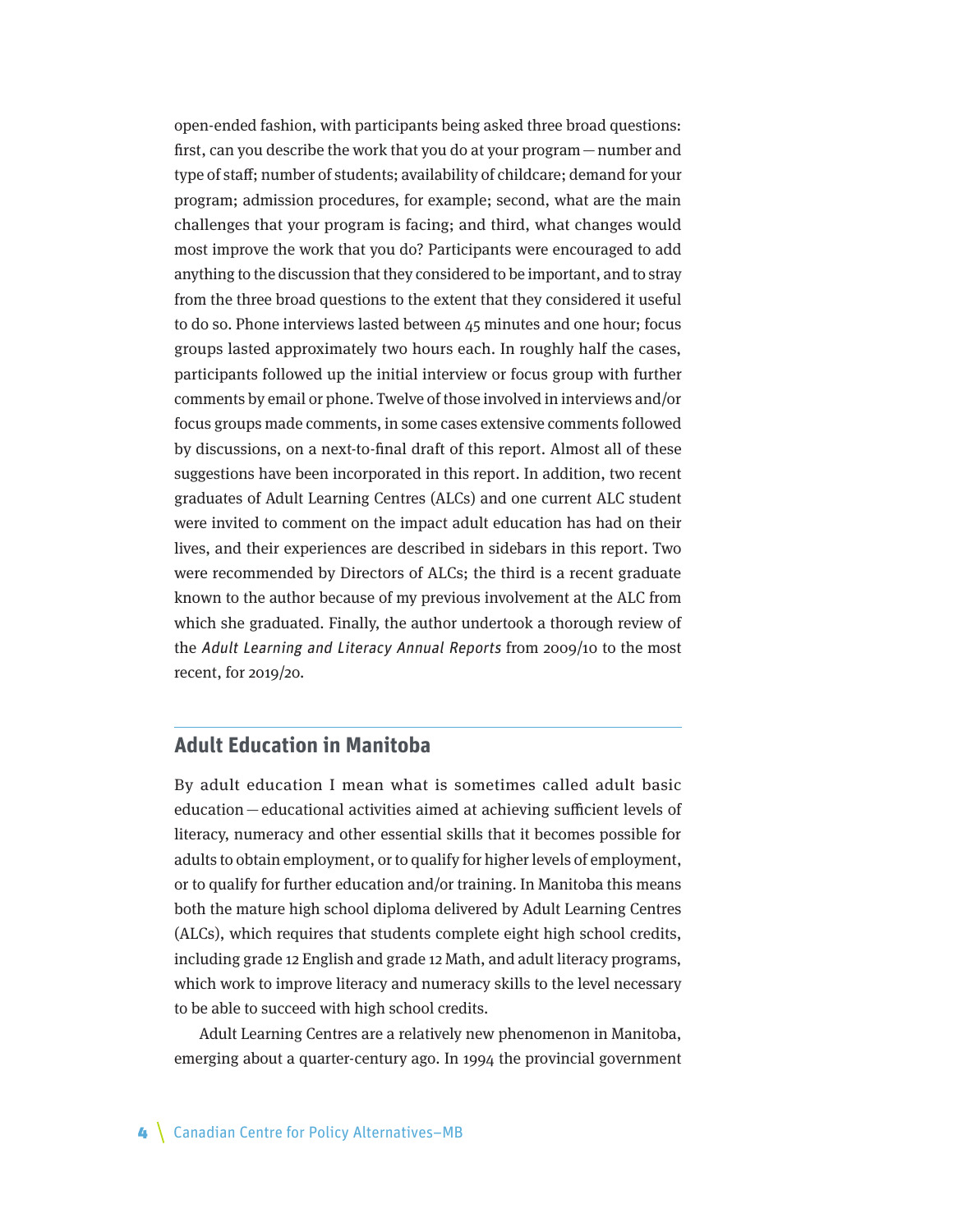released Renewing Education: New Directions, setting out plans for educational change, including a commitment to "establish community-based infrastructures for life-long learning which provide high quality education and training for all Manitobans" (Manitoba 2001: 88). At the same time, school divisions were responding to a perceived need for programming specifically tailored for adults (Manitoba 2001: 89). By 1996/97, ALCs were offering high school credits to adult students.

Adult Learning Centres appear to have emerged in a relatively unplanned fashion. A consultant commissioned in 1999 to provide some general observations about ALCs described their emergence as follows:

There is no evidence that the ALCs developed as a result of considered policy development by the government of the day, nor that there had been a particular identification of needs to be met. Further, no policy was considered for a local, community-driven, decentralized, flexible, province-wide array of centres designed to meet multiple adult learning needs…there was no prior discussion within government as to the concept, form, or function of an adult learning centre….Since there was no central model or concept for a centre, centres developed very much in relation to the needs of the communities they serve, and both the range of services and the modes of delivery were largely locally determined (Ferris 2000: 3–4)

The locally-based character of ALCs is one of their strengths, since they can be tailored to the needs of particular communities. However, there are also weaknesses inherent in the way this model emerged.

Adult literacy programs have a much longer history than ALCs, but they too have emerged in a largely ad hoc manner, responding to particular needs in various communities, and delivered by a wide variety of organizations.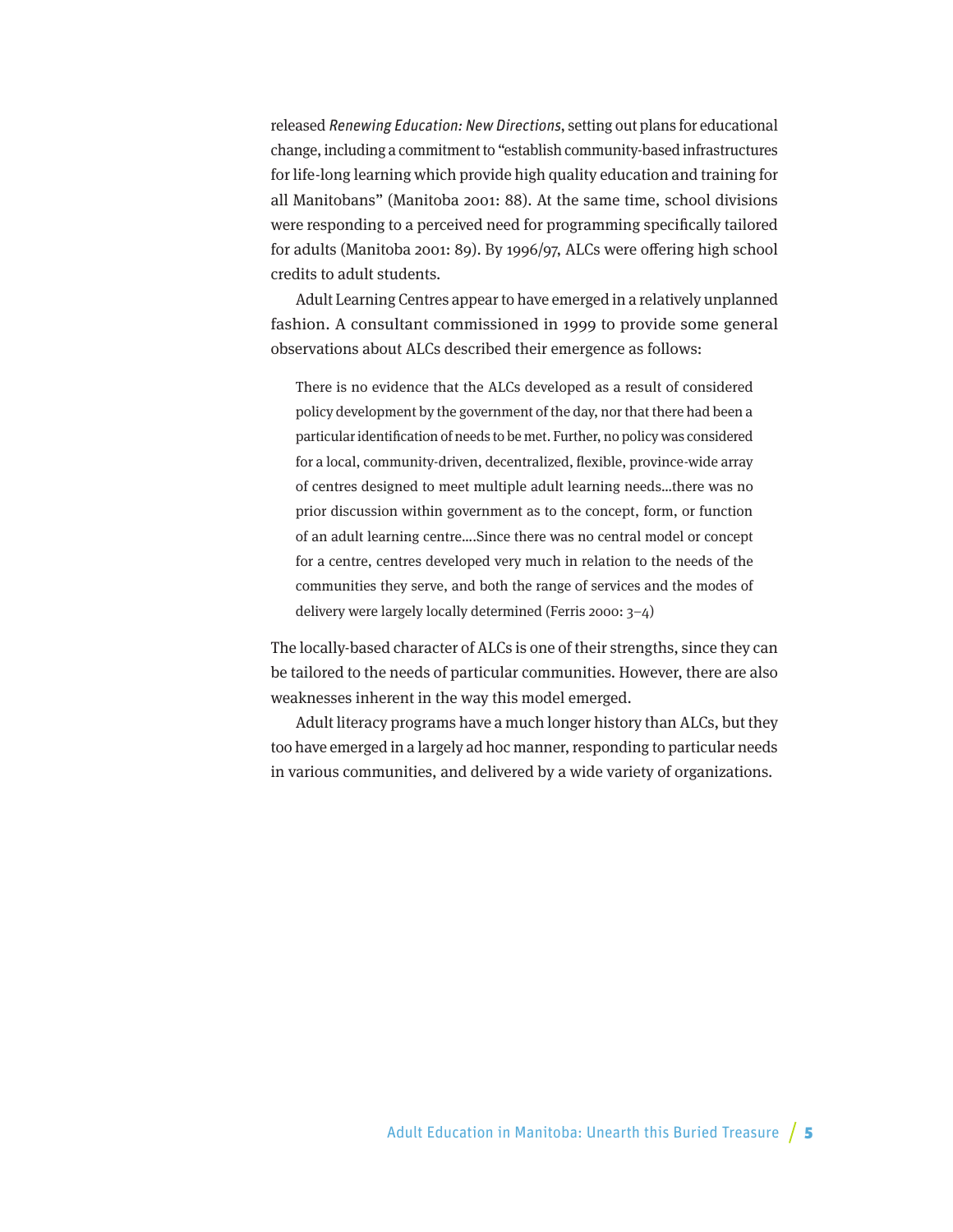Part One

## The Limitations of the Current Adult Education System in Manitoba

## **Fragmented and Disjointed**

THE ADULT EDUCATION system in Manitoba has emerged over time in such a way that it is now fragmented and disjointed. It is not really a "system" at all. There is much outstanding adult education taking place in the province, but significant improvements would follow from a re-imagining and reorganizing of what now exists.

Adult Learning Centres exist in a variety of different organizational forms. Some are attached to and are supported financially and otherwise by school divisions or other educational institutions. Some lack such supports and are effectively independent, and in most cases are struggling financially. Others are Indigenous in character and organizational form. Some ALCs—ten of the forty in 2019/20—included co-located adult literacy programs. The other thirty, or 75 percent of ALCs, did not. Among and between these different organizational types, there exist dramatic inequities.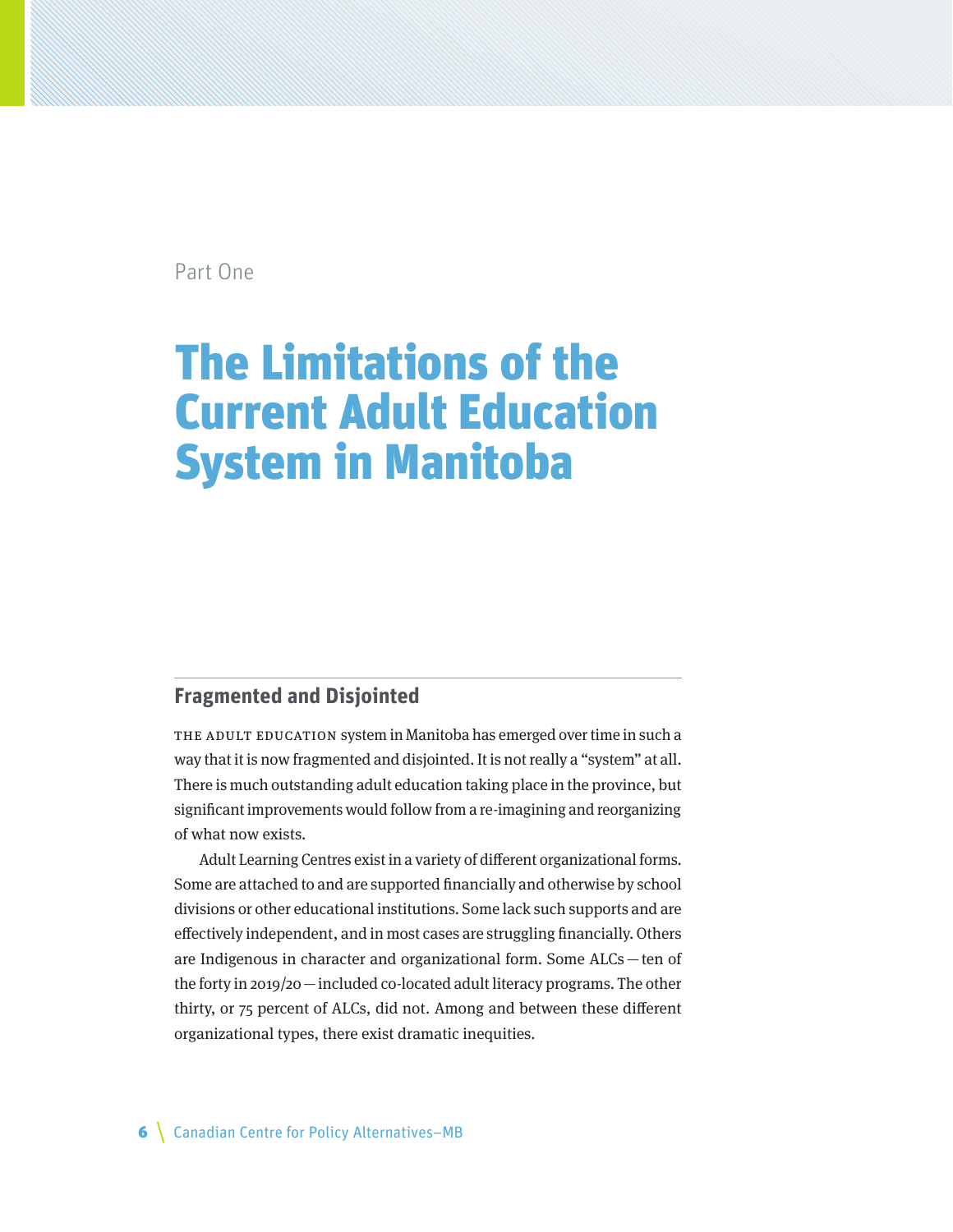## **Teacher Inequities**

An important instance of these inequities is the wildly different working conditions of adult education teachers. Some are unionized, and paid competitive salaries and benefits. Most are not unionized, are relatively poorly paid and do not have the advantage of benefits. The Director of one ALC said that their program is so poorly funded that full-time teachers are paid approximately one-quarter of what their unionized peers in other programs are paid, which results in teacher turnover of close to 100 percent per year. Students suffer as a consequence. In some rural and northern communities especially, it is difficult to attract certified teachers, because school districts pay considerably more than what most Adult Learning Centres are able to pay. The Director of one large northern centre said, "retention of anyone is a problem…none of us is here for the money!" Teachers in an urban ALC, the Director said, work especially hard to make up for the fact that the funding is not there to hire enough teachers to meet the teaching needs. "It's been a challenge…We all work a lot of hours." The situation in adult literacy programs is typically worse—many still bear the stamp of their origins in church basements run by volunteers. The Province requires only that literacy teachers have grade 12. As a result, one rural Director said, "most literacy instructors earn minimum wage, or what an Educational Assistant would make in the public school system." This despite the fact that I was repeatedly told of the passion, dedication and multi-disciplinary skills that adult educators bring to their work. As one Indigenous adult educator said, she has "really committed staff" and it "just amazes me how much effort staff put in to help students."

## **Abysmally Underfunded**

These inequities are aggravated by the fact that adult education is abysmally underfunded. Funding has been frozen for years, and frozen at a level that does not come remotely close to meeting needs. Adult literacy programs and ALCs must re-apply for funding every year, and for years the funding available has remained flat, which means that in real terms, it has been reduced year after year. One adult educator, to cite but one example, said that in the past 15 years their program has only once had a funding increase. Combined investment in adult literacy programs and ALCs remained effectively flat over the last decade, inching up from \$19,153,000 in 2009/10, to \$19,920,035 in 2019/20 (Manitoba. 2009/10–2019/20). This was a total increase in nominal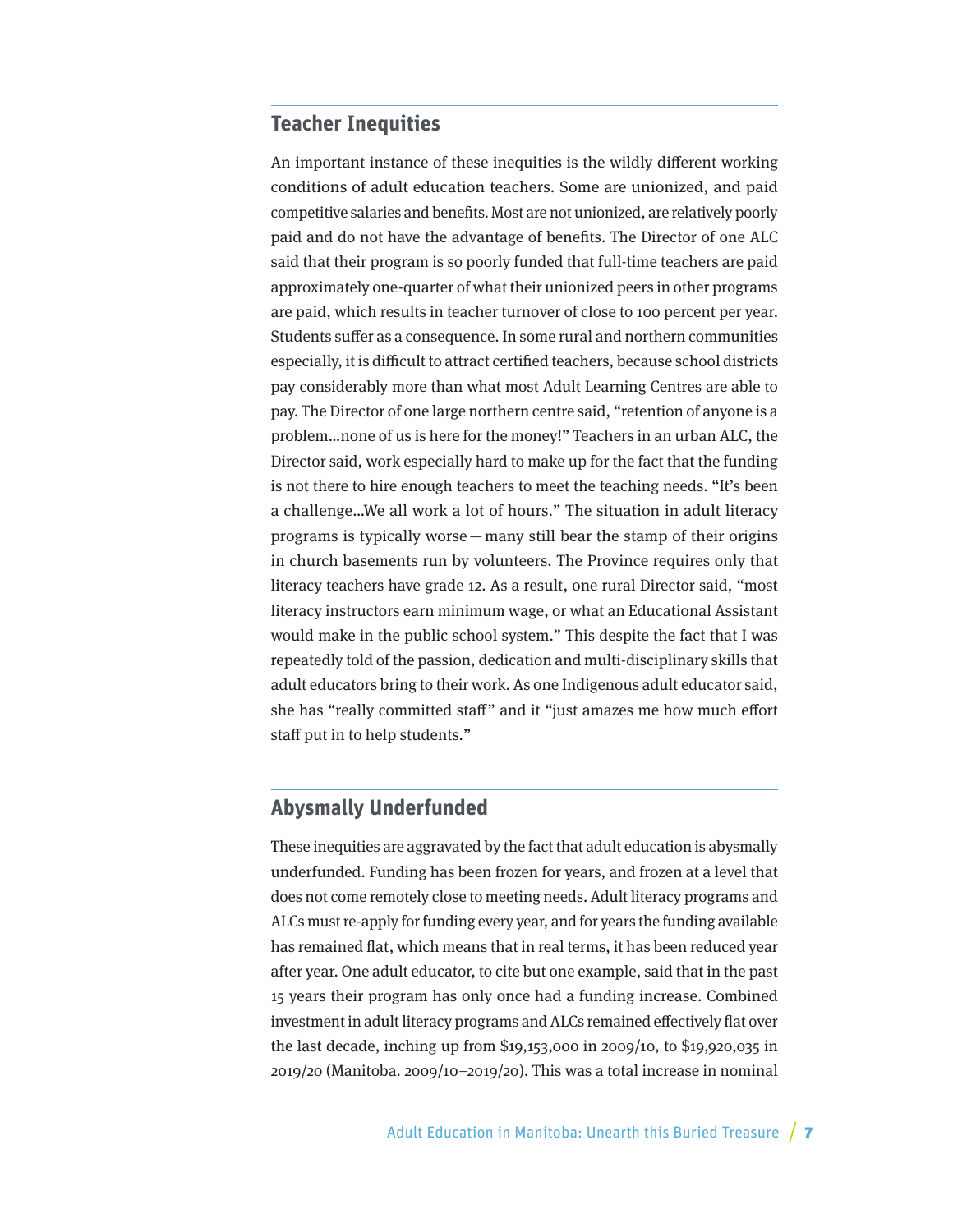terms of less than half of one percent over ten years, which represents a decline in real terms.

This level of funding has made it impossible to add elements that adult educators know would improve the quality of adult education, and in many cases has required cuts to programming. At least two Directors that I have been made aware of have taken cuts in pay to keep their programs going. One rural adult educator said about her program, "we are in dire straits." The overall level of funding is "really, really pathetic," another adult educator said. All of those interviewed made similar comments about the inadequacy of funding.

Funding arrangements are different for different adult education programs, and this creates serious problems. Some Adult Learning Centres benefit from substantial financial and in-kind support from the school divisions or other institutions with which they are affiliated. This produces "a lot of advantages," I was told, and in most cases those adult education programs are doing well. Others do not get financial or in-kind support from this source, and as a result are financially constrained—severely constrained in many, and perhaps most, cases.

What is more, there appears to be no particular logic by which the funding levels of different programs are determined. Directors do not know what dollar amounts are allocated to other ALCs and literacy programs. There is little transparency. "Lack of transparency is huge," as one rural adult educator told us. For years, ALCs and literacy programs have simply been allocated the dollar amount they received the year before, and in most cases for many years before.

Further, most adult literacy programs are themselves funded so poorly that they could not survive without being, in effect, cross-subsidized by the Adult Learning Centre with which they are affiliated  $-\text{in}$  the 25 percent of cases where an adult literacy program is affiliated with an ALC. Funding for adult literacy programming went from \$2,610,000 in 2009/10 to \$2,596,395 in 2019/20, a slight decline in nominal and a greater decline in real terms (Manitoba. 2009/10–2019/20). In some cases adult literacy programs have closed their doors permanently, because the funding available was not sufficient to support continuation. There were 42 adult literacy programs in Manitoba in 2009/10. In 2019/20 there were 30—a decline of 28.6 percent over this recent decade.

This decline reflected what had been happening at the federal level. The federal government had become active in adult literacy programming in the 1980s and early 1990s, establishing a National Literacy Secretariat in 1988. By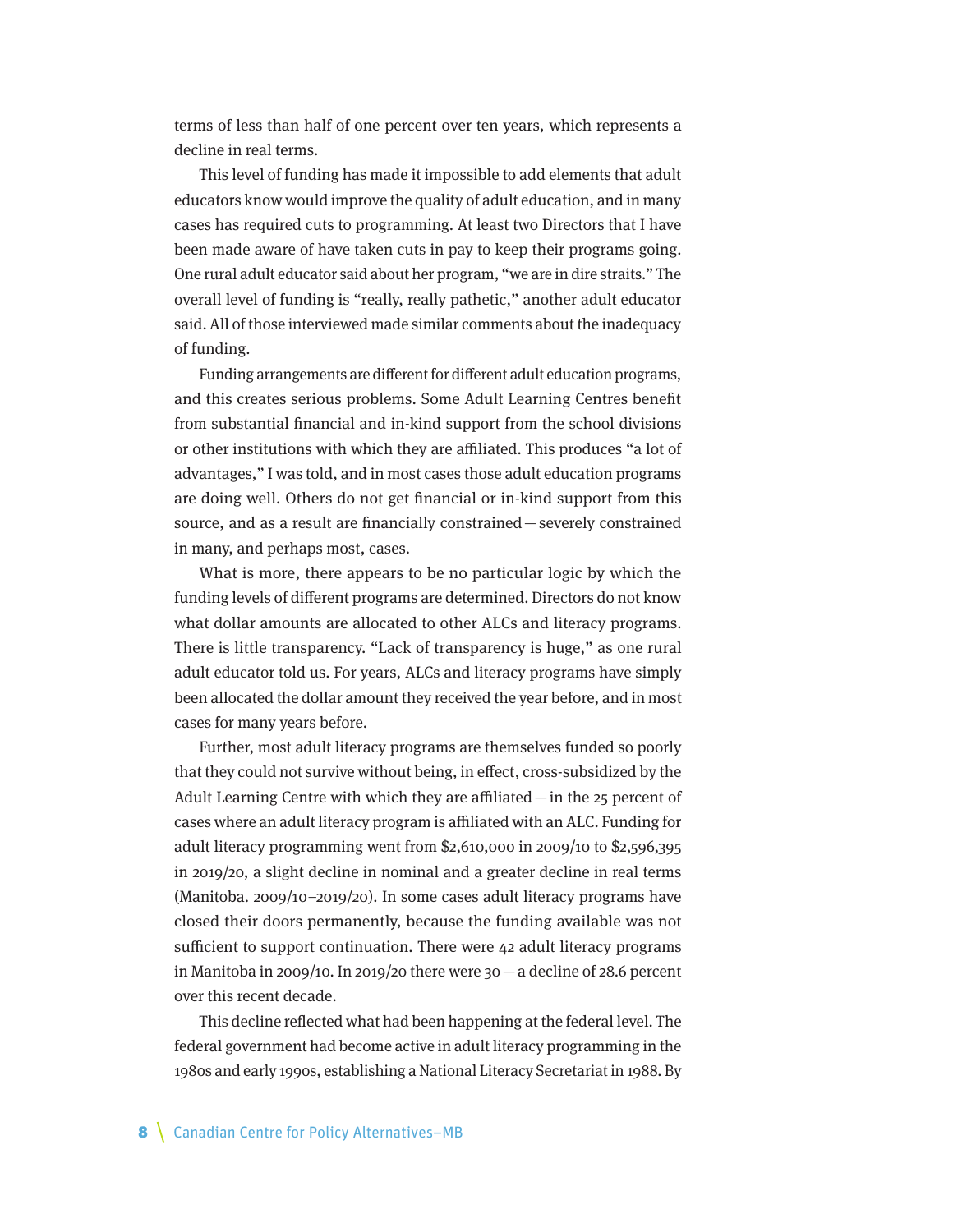1992, literacy coalitions that supported front-line literacy programming existed in every province and territory. However, in 2006, when the Conservative government of Stephen Harper took office, the National Literacy Secretariat was dismantled and funding was slashed (Hayes 2013a: 1–2), going from \$31.1 million in 2006 to \$12.2 million in 2012/13 (Hayes 2013b: 40). The Ottawa Citizen reported in 2014 that "The federal government is abandoning adults with low literacy and essential skills" (Pearson 2014).

## **Investment Disparities**

The problem of constantly reduced levels of funding for adult literacy and Adult Learning Centres becomes especially clear if we compare the investment in adult education with other costs. For example, the John Howard Society has calculated that the annual cost per prisoner in a federal penal institution in 2016 was \$115,000, and the annual cost per prisoner in a provincial penal institution in 2016 was \$69,000 (John Howard Society 2018). The cost of supporting a homeless person in Winnipeg in 2017, including emergency medical services and extra policing services, was estimated to be \$45,565  $(Latimer et al. 2017).$ <sup>1</sup> What this means is that while the fiscal commitment to adult education has remained flat, public funds have been poured into the correctional system and policing. The commitment appears to have been to punishing the poor, rather than educating. To make a more direct comparison, the operating cost per student in Manitoba's K-12 education system, as calculated according to numbers in the 2018/19 Province of Manitoba Budget, was \$13,284 (Manitoba. Frame Report, 2018/19). By contrast, the annual investment per student in adult literacy programs and Adult Learning Centres in 2019/20 was \$2,240 (calculated from data in Manitoba. 2019/20). Thus the amount invested per student in adult education is approximately one-sixth of that in the K-12 system, and an even smaller fraction of the cost of keeping an inmate in provincial and federal penal institutions and responding to the needs of those who are homeless.

The total budgeted expenditure in education in Manitoba in 2021 was approximately \$3 billion. The total investment in adult education was just

**<sup>1</sup>** The comparison of the cost per adult learner with the cost per provincial and federal inmate and the cost per homeless person may be appropriate in the sense that an enhanced adult education program would undoubtedly have the effect of keeping some people out of prison and out of homelessness.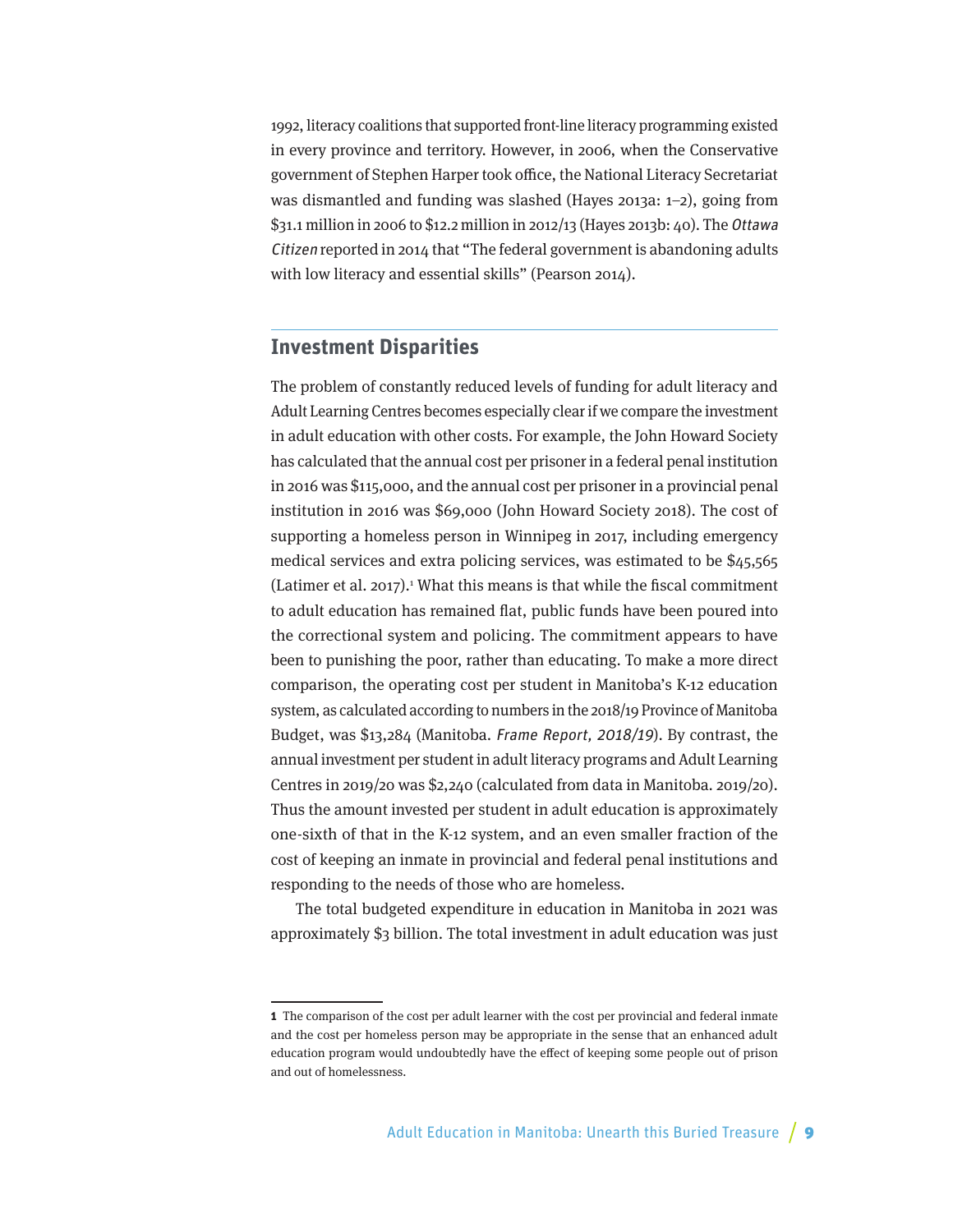### **Table 1** Cost Comparisons

| Federal incarceration (2016) per inmate    | \$115,000 |  |
|--------------------------------------------|-----------|--|
| Provincial incarceration (2016) per inmate | 69,000    |  |
| Homelessness Winnipeg (2017) per person    | 45,565    |  |
| K-12 per student (2018/19)                 | 13,284    |  |
| Adult education per student (2019/20)      | 2,240     |  |

under \$20 million (Manitoba 2019/20). In other words, Manitoba invests a mere two-thirds of one percent of its total education budget in adult education.

Adult education ought to be an important part of the education continuum in Manitoba, funded equitably with the K-12 and post-secondary education systems. Clearly it is not.

## **A Huge Unmet Demand**

A great many Manitobans who would benefit from adult education are not enrolled, because not only are existing Adult Learning Centres and literacy programs underfunded, but also, there are not nearly enough adult literacy programs and ALCs to meet the need that exists. Manitoba Adult Learning and Literacy in their Annual Report of 2013/14 reported that there were 192,600 Manitobans between the ages of 16 and 65 whose literacy levels were at stages 1 or 2 (Manitoba 2013/14: 4). That is, their literacy levels were not sufficient to enable them to participate fully in society. Only a small fraction of that number are now taking advantage of adult education. Combined enrolment in adult literacy programs and ALCs in 2019/20 was 8892, which is less than one-half of one percent of those who were functionally illiterate, and who therefore were in need of adult education.

The result is a very significant loss of human potential, and as a result, a great many unnecessary costs to society. A senior economist with the Toronto-Dominion Bank found that for the country as a whole, high levels of illiteracy were costing Canada "hundreds of billions of dollars in lost opportunity" (Gulati 2013: 4). The Organization for Economic Cooperation and Development has estimated that moving up one level in literacy proficiency "translates to a 9 percent increase in hourly wages in Canada and 20 percent more likelihood of being employed" (Frontier College 2021: 6).

In short, it makes very good economic sense to invest in literacy and adult education.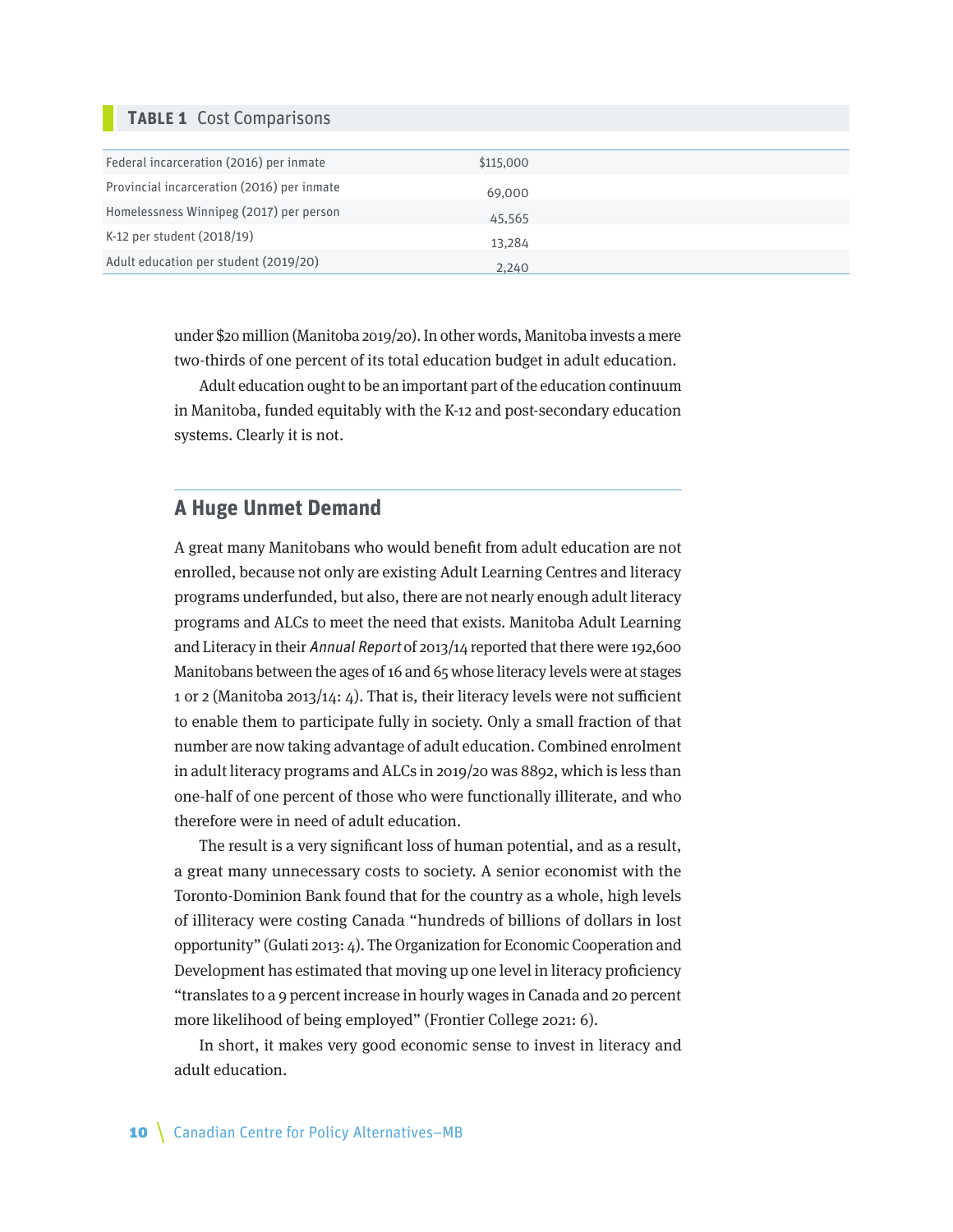### **table 2** Decline in Enrollment and Graduates, Adult Learning Centres and Adult Literacy 2003/04–2019/20

|                                 | 2003/04 | 2009/10 | 2019/20 | Decline in numbers | <b>Percentage decline</b> |
|---------------------------------|---------|---------|---------|--------------------|---------------------------|
| # enrolled in ALCs              | 9715    |         | 7172    | 2543               | $-26%$                    |
| ALC graduates                   | 1254    |         | 922     | 332                | $-26%$                    |
| # enrolled in literacy programs |         | 2866*   | 1720    | 1146               | $-40%$                    |

**Source** Manitoba. Adult Learning and Literacy Annual Reports, 2003/04-2019/20

**\*** 2009/10 was the first year that adult literacy data were included in Adult Learning and Literacy Annual Reports.

Despite the economic benefits, the numbers enrolled in adult literacy and Adult Learning Centres, and the number of graduates from ALCs, have declined sharply, no doubt a consequence in large part of the reduced level of funding.

Enrollment in Adult Learning Centres declined from 9,715 in 2003/04, to 7172 in 2019/20, a drop in numbers enrolled of 2,543. This represents a 26 percent decline in enrolment since 2003/04. The number of ALC graduates dropped from 1254 in 2003/04 to 922 in 2019/20, a reduction of 332, or 26 percent, in the number of graduates since 2003/04. Enrollment in adult literacy programs declined from 2,866 in 2009/10 to 1,720 in 2019/20, a drop in numbers enrolled of 1,146. This represents a 40 percent decline in enrolment since 2009/10.

We do zero advertising and we are flooded with potential students.

These numbers are not declining because of a lack of demand. On the contrary, it is clear that there is a huge unmet demand, and that numbers could and should be growing significantly. Adult educators are not advertising for students because when they do, so many would-be students present themselves that, with their inadequate levels of funding, they cannot accommodate the increased numbers. One Winnipeg-based adult educator told me that "we do zero advertising and we are flooded" with potential students. Her Adult Learning Centre simply cannot accommodate all those who apply. She is forced to turn large numbers away. The funding for her program—this is the case right across the province, I was told—is inadequate to meet the demand. She added that by February or March each year she closes her doors, unable to take any more students until the following September. When she makes this case, she is told, "you have to limit students you take in." There is a large demand for summer programming. She cannot meet that demand because her budget is such that she cannot afford to pay an instructor for the additional course or courses. Another adult educator told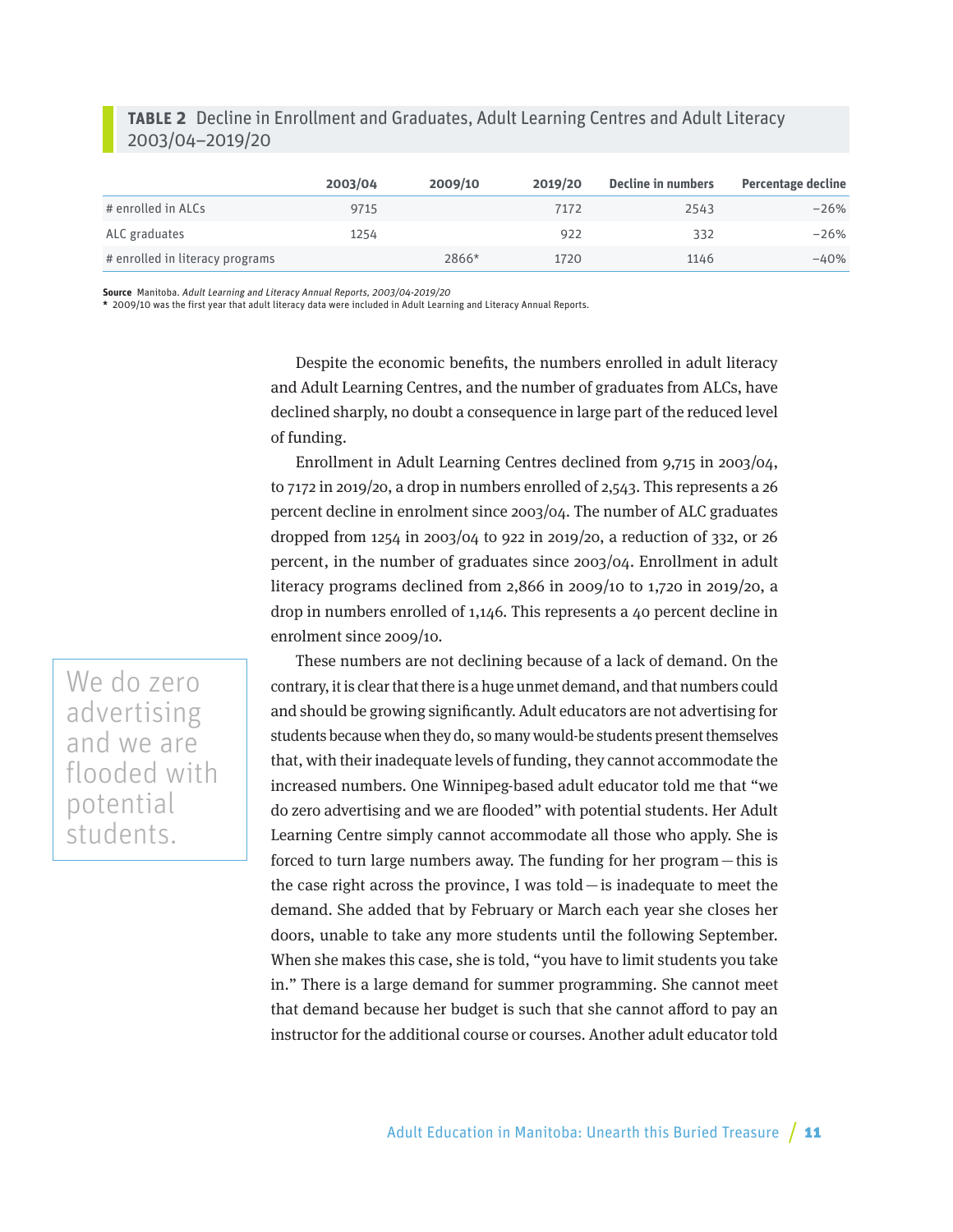me that especially for those not ready for the mature high school program, there is a "huge demand at the upgrading level."

The Director of an adult education program in northern Manitoba, 90 percent of whose students are Indigenous, told me that there are close to 2,000 people in her region wanting to get into her program. Although her program nominally uses a continuous intake method, "we fill up as soon as the school opens" at the start of the academic year. The long wait list remains. Meanwhile, there are several hundred job vacancies in the region that pay well (https://ca.indeed.com/job-jobs-in-The-Pas). Most of those jobs require that applicants have at least grade 12. Because funding is not available to meet the needs of those many who want to improve their education, jobs go unfilled, and the economy  $-\text{and}$  the people of the region  $-\text{suffer}$ .

The wholly inadequate levels of funding, the inequities across the adult learning "system," the poor working conditions experienced by so many dedicated teachers, the large numbers of adults who would benefit from adult learning but are not enrolled—each of these is evidence that adult literacy programs and ALCs throughout Manitoba have been an afterthought, a poor cousin to the K-12 and post-secondary education systems.

### **An Indigenous Issue**

Adult education is to a considerable extent an Indigenous issue. Approximately 18 percent of Manitoba's population is Indigenous. However, in 2019/20, 45 percent of students in ALCs and 38 percent in adult literacy programs were Indigenous (Manitoba 2019/20). That Indigenous people are disproportionately represented in adult education is a product, in part, of the higher than average incidence of poverty experienced by Indigenous people, and their lower than average levels of educational attainment (Lezubski 2014).

This is reflected in the data. Michael Mendelson (2016: 25) found that 71 percent of Indigenous people aged 20–24 and living on reserve in Manitoba did not have a high school diploma. He found that the proportion of Indigenous youth who did not have a high school diploma was highest in rural communities and especially on reserve. Province of Manitoba data reveal that there is more than a 30 percentage point gap between the percentage of non-Indigenous students who graduate from grade 12 on time, and the percentage of Indigenous students who graduate on time (Manitoba 2020). This in turn is directly related to the higher incidence of poverty, and the ongoing damage of colonization, that Indigenous people experience.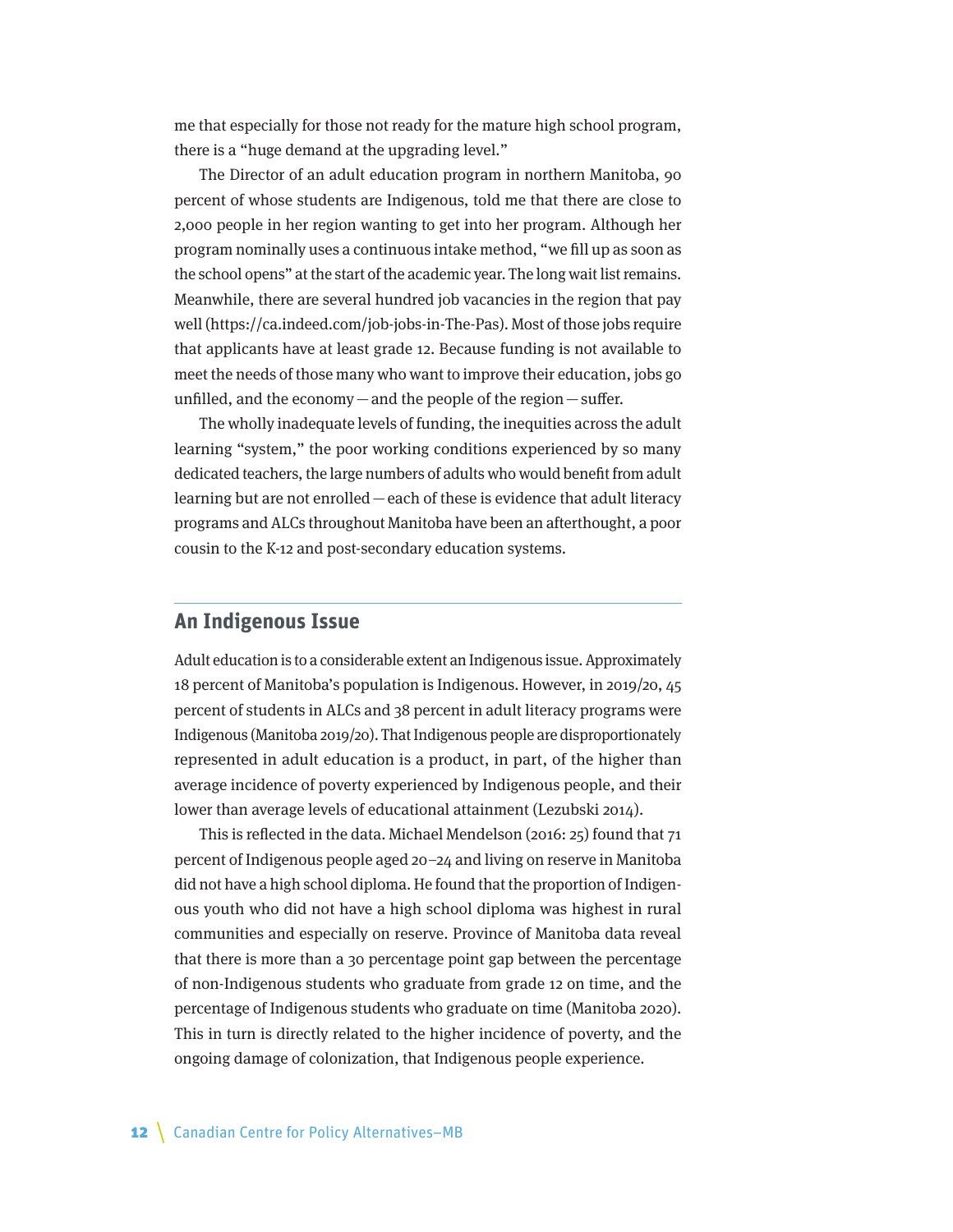As an example of the consequences of this damage, the Director of a northern program said that many adults come with a functioning level of literacy and numeracy equivalent to grade 3 or 4. They want to improve their education to build the basis for a better life. They need a literacy program before being able to tackle the mature high school program, which requires the completion of eight high school credits, including grade 12 English and Math. The funding is not available. As a result, large numbers of adults who want to improve their education cannot do so. Most of these adults, she says, are Indigenous.

The same is the case for Indigenous adults coming to Winnipeg from northern Manitoba for the mature high school program. A significant proportion are not ready academically or in terms of life skills. They need a transition program that prepares them for high school studies. Indigenous adult educators in Winnipeg said that funding for such a transition program is simply not available.

They also told me that, because so many of their students come bearing the scars of intergenerational trauma, in large part the product of colonialism and the residential school experience, retention is a major problem. "Retention is our biggest issue," said one Indigenous adult educator. Other adult educators and especially those working with Indigenous adults echoed this concern. Counsellors are needed to provide supports. "The whole counselling piece is huge," I was told. Funding for counselling and related student supports is largely unavailable. Yet, as another Indigenous adult educator said, counselling and related support services are funded and available in both the K-12 and the post-secondary education systems. She added, "I would think that the need for support services for adult learners is more pronounced and should be included in the [adult education] funding. Because adult learners already have a low self-esteem and are probably living under the poverty line, it should be obvious that these students will need more assistance." The consequence of the failure to fund such supports is that many students capable of succeeding leave before completion of their studies.

If anything, the situation is worse in northern Manitoba, and has been made worse still by COVID-19. For example, I was told, "COVID has made prisoners of women living in isolation." In the past year, the Director of an adult education program in a northern community says she has accompanied more students to a women's shelter than she had in all of the previous 23 years. This problem is made worse by the relative lack of community resources, so that those few resources that do exist—and that are similarly underfunded—are "absolutely drowning." Adult education programs need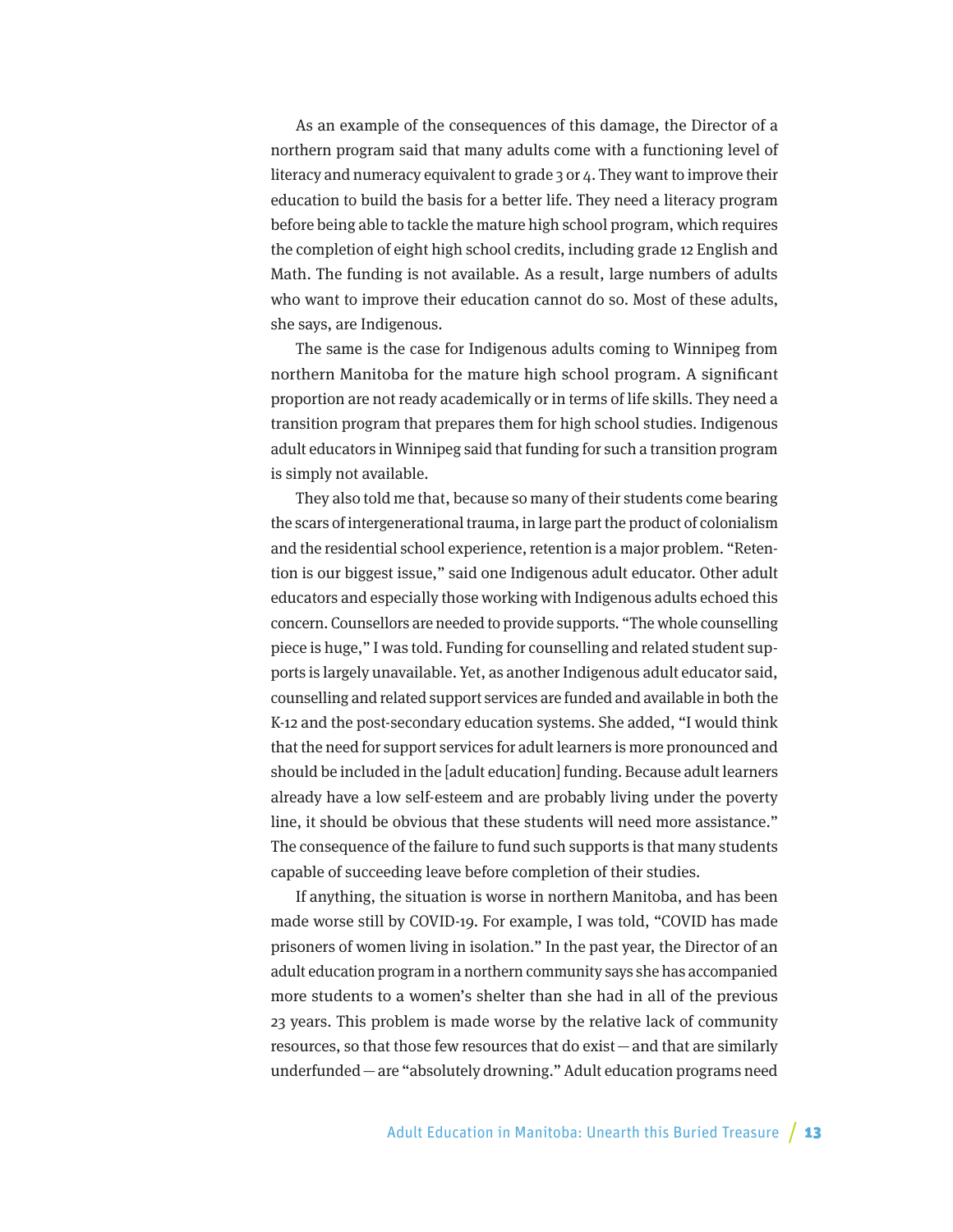to be funded sufficiently to be able to provide the counselling and related supports that are so obviously needed if students are to succeed.

## **Adult Education as Reconciliation**

Adult education—by which I mean adult literacy programming and the mature high school diploma—can and should play a key role in the process of decolonization and reconciliation. Adult education is a major means of addressing the past and current failures of education strategies that have caused so much harm to Indigenous people (TRC 2015). One northern adult educator whose program is 90 percent Indigenous described their work as "reconciliation in action," adding "we are the boots on the ground for reconciliation." As Justice Murray Sinclair has said on numerous occasions, and as is reflected in the TRC Calls to Action, "education got us into this mess, and education will get us out of it." However, that truth is not reflected in support for adult education in Manitoba. The dramatic underfunding of adult education means that large numbers of Indigenous adults who would benefit from adult education are not getting that opportunity, despite the fact that adult education has proved to be very effective for Indigenous adults (Silver 2013; Silver, Klyne & Simard 2006).

A 2006 study reported that the reasons for the success of Indigenous learners in Adult Learning Centres were identifiable. They included the fact that ALCs adopted a holistic and learner-centred approach; offered strong social, emotional and practical supports to learners; and created a warm, highly personalized and non-hierarchical learning environment. In addition, the dedication and passion of teaching and other staff were noted—interviews for this report made it clear that this continues to be the case—as was the friendly, non-judgmental and respectful manner in which Indigenous learners were treated. Indigenous adult learners who were interviewed for that earlier study reported negative experiences in previous schools, including experiences with racism, but said they felt much more comfortable in the Adult Learning Centre (Silver, Klyne & Simard: 2006).

Of particular importance are efforts to introduce Indigenous students to their cultures. "Our students don't know lots about their own history," one Indigenous adult educator told me. She added, "the more they understand about themselves the better they feel about themselves," and thus the more likely they are to succeed in their studies. This has been confirmed repeatedly (Silver 2013; Silver, Klyne & Simard 2006).

One northern adult educator whose program is 90 percent Indigenous described their work as "reconciliation in action," adding "we are the boots on the ground for reconciliation."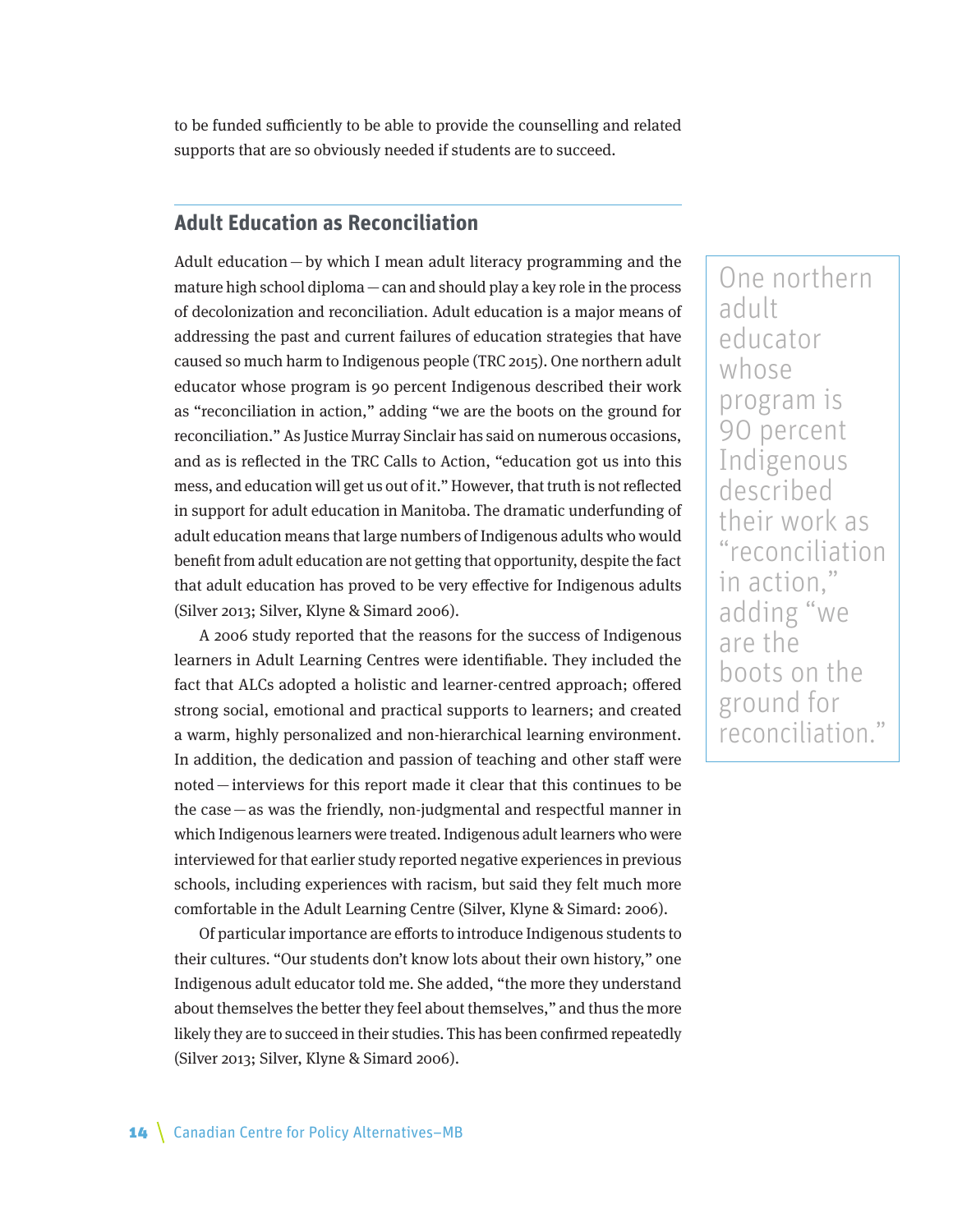## Attending Kaakiyow li Moond Likol Adult Learning Centre Changed My Life

When I signed up for adult education I was 34 years old, a single mother of four living on social assistance. Living on welfare as a single parent requires superpowers, because I had to provide for my children on a limited budget. That's challenging! I decided to return to high school to gain employment and be financially independent.

I registered for school at Kaakiyow li Moond Likol Adult Learning Centre, in Turtle Island Community Centre in the heart of Winnipeg's North End. While there, I learned that I was able to complete my work and earn good grades, all while caring for my children.

I believe the most important thing I learned at Kaakiyow was in my grade 12 Aboriginal Studies class. I began to learn about the history of Turtle Island, colonization, residential schools, the Indian Act and much more. When I started that course, I was not aware that my family was directly impacted by colonization. As I worked through the course, I learned the true history of my people, my culture and my identity. By learning about colonization, I also learned about the intergenerational trauma that was passed down in my family.

Then it all began to make sense. You see, I grew up in a family that suffered from many forms of abuse, trauma, alcoholism, substance abuse and complex poverty. My mother is a residential day school survivor. Her experiences with colonization and residential school affected her ability to provide a safe environment for us while we grew up. As a result, I was deeply submerged in this perpetuating cycle of trauma that my family could not escape.

I decided to be the one in my family to end the trauma and begin intergenerational healing. Now my children and I are beginning to heal and to reclaim everything taken by colonization, such as culture, identity and language. We are reclaiming who we are truly meant to be.

When I graduated high school in 2017, my younger sister Samantha was inspired. She decided to go back to finish her grade 12, which she completed in 2018. She is now enrolled in the Health Care Aide course at Urban Circle and will graduate in June 2022. She will then enroll in the Licensed Practical Nursing (LPN) program at Red River College. I also have cousins who have decided to go back to school and have graduated. In our home, it is now an expectation to graduate high school. My daughter has graduated, and my boys are well on their way to finishing school.

Currently, I am a Counsellor at the North End Women's Centre. I believe my experiential knowledge is one of my strongest qualities, because those I counsel know that I come from the same places they have and we have commonalities. When participants say they want to go back to school, I encourage them and provide them with the resources needed. I share my story of finishing high school as an adult and how it has changed my life.

I am grateful for attending Kaakiyow Adult Learning Centre. Adult education has paved a path for me to finally be off social assistance and financially independent. It has shown my children and the generations to follow that we can break cycles in our families, and live mino pimatisiwin, the good life. Now, I believe I am becoming who I am truly meant to be. I am who my ancestors prayed for. Meegwetch Kaakiyow li Moond Likol Adult Learning Centre for having such a positive impact on my journey.

Aja Heather Oliver, Miskwaa Gaagaagiway Ikwe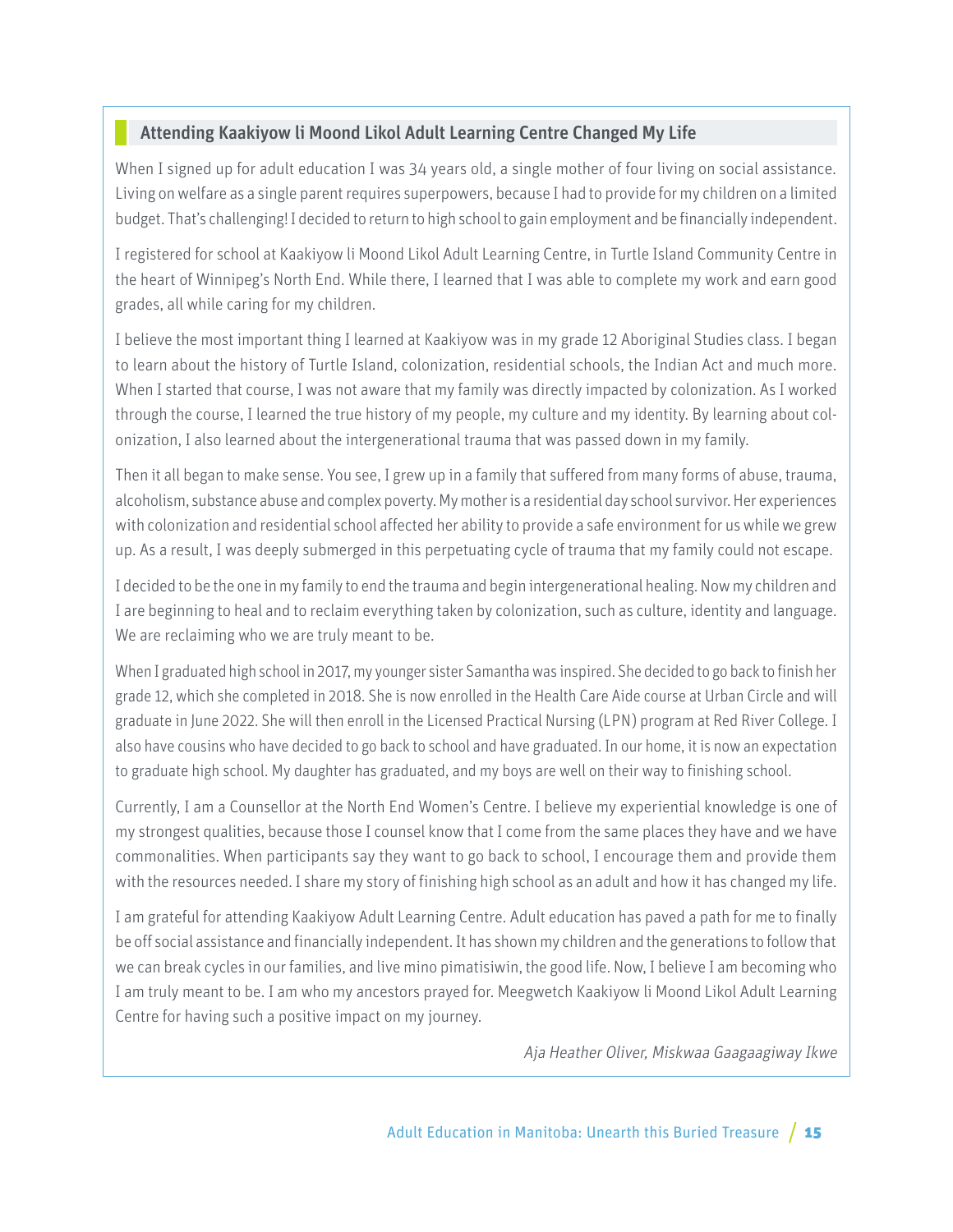Large numbers of unmarked graves were brought to public attention at residential school sites in June 2021, evidence of the genocidal character of Canada's residential schools. An effective and appropriate response, and an important step in the process of reconciliation, would be to fund adult education in Manitoba at a level sufficient to meet the needs of those many Indigenous adults whose education has been adversely affected by the intergenerational trauma caused in large part by the residential schools.

### **Newcomers Need Adult Education**

Newcomers to Manitoba in need of educational upgrading and language acquisition are not well served by the provincial adult education "system." A byzantine set of rules and regulations that determine which categories of newcomers are eligible for which adult education programs has meant that large numbers of newcomers in need of adult education are being left out. One adult educator in Winnipeg told us, "We see over and over how many potential learners do not fit into the proper category and so are left without services." Another said that the number of newcomers in her rural community "has increased dramatically in the past 5–10 years," but there is little if any programming for them "due to funding restrictions and red tape." Some ALCs and literacy programs are quite innovative in finding ways to bend and/or work around these rules in order to meet the needs of newcomers. In a handful of cases an immigrant and refugee centre is co-located with an Adult Learning Centre or literacy program, with positive effects. Nevertheless, many who could benefit from adult education are falling through the cracks. This should not be the case, and is especially ironic given Manitoba's and Canada's growing reliance upon immigration to meet our labour force needs.

## **Social Assistance and 'Work First'**

The problem of declining enrollment and unmet need is made worse by governments' commitment in recent years to the "work-first" approach, by which those on social assistance are discouraged from pursuing adult education. Indeed, one adult educator in Winnipeg insisted that "discouraged" is not a strong enough description. Their experience is that "countless students are told that if they go to school, they'll have their funding cut." They are pushed instead into the lower reaches of the labour market. In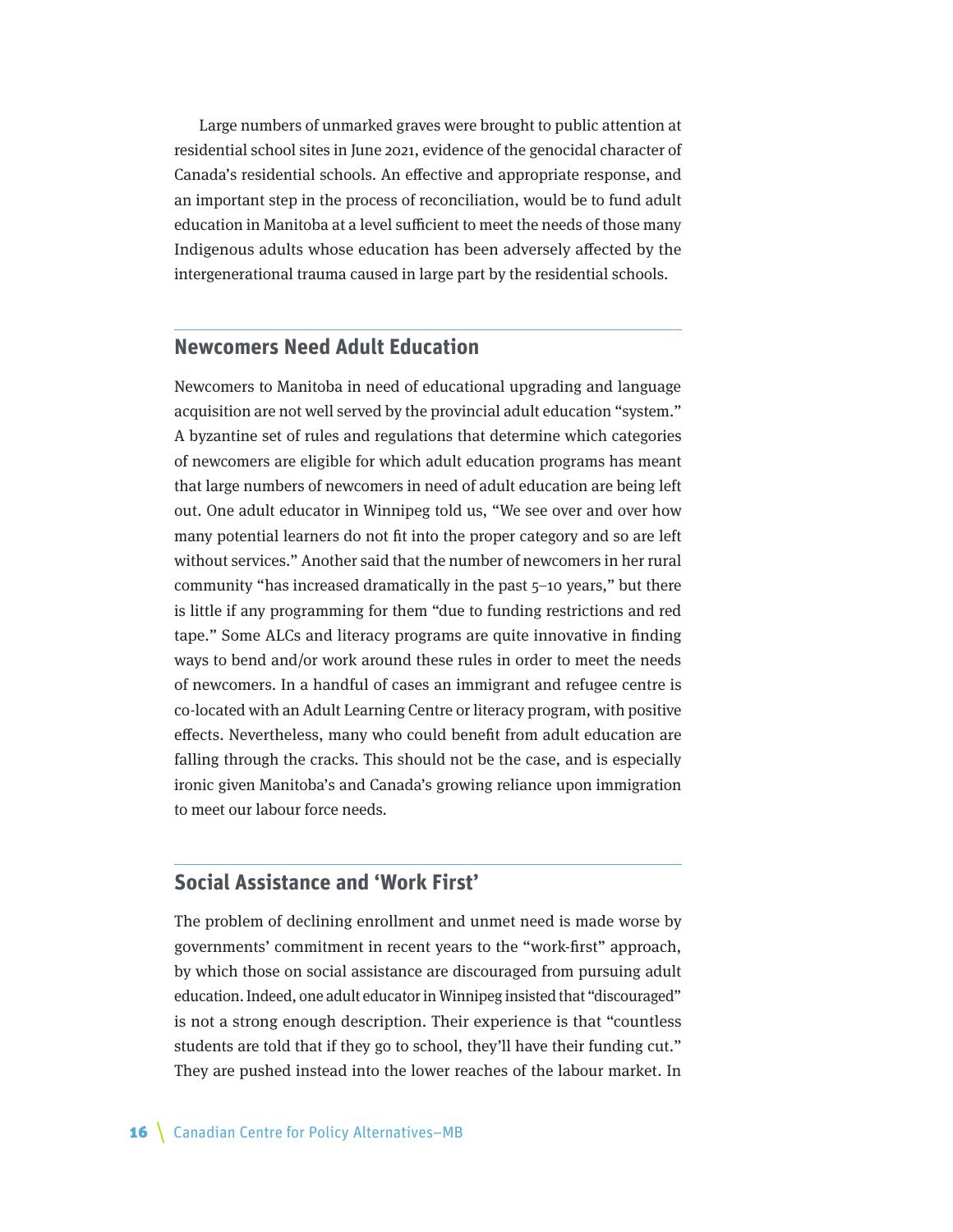## How the Seven Oaks Adult Learning Centre Changed my Life

At 17, I had my first child, a beautiful daughter named Isabella. Prior to her birth, I had steadily been going downhill. I started smoking and drinking at 14, doing hard drugs by 15, and not attending school. I had chances to change my ways, but due to past trauma in my life, I felt like I didn't deserve any type of chance or help, which hurdled me into a downward spiral of despair.

In the summer of 2008 I met my now husband, Eric, and later found myself pregnant with Isabella. Eric was about to be sent to jail for six to nine months, the result of a charge from two years prior, long before we had met. This was a hard lesson for us to learn, as the choices you make in the past can gravely impact your future. I moved back in with my mom, stopped drinking, smoking and doing drugs and attempted to start going back to school. But as my stomach and daughter grew, my motivation to return to school dwindled. I became depressed. The man I loved was nowhere to be found. I went to doctor's appointments alone. I baby shopped alone. I planned my birth alone. I watched my friends, who I thought were so loyal to me, live their lives without a care in the world. They enjoyed parties and boys, and were getting their education and working towards their diploma, while I found myself slinking away to my bedroom. Day after day my motivation to attend class and graduate vanished, and I locked myself away to wallow in teenage angst.

On April 12th, 2009 I gave birth to Isabella. Eric had been released on parole the week before. From then on, I dedicated my entire life to my daughter. I was able to stay at home with Isabella while Eric worked and went to school. He completed his Red Seal at RRC for Roofing, and is now a Journeyman roofer. I started working parttime, to get out of the house and to bring in a bit more money. I said every year that I would go back to school, but I always made an excuse, including simply being too nervous and scared.

In 2015 I became pregnant with my son, Maximus. I had been working for three years at a job that I really hated. After Maximus was born, I plunged into caring for Max and Bella, as well as my stepdaughter Alita. The thought of school crossed my mind, but as usual, I pushed it back down. When my maternity leave was about to end, I was filled with an absolute feeling of dread and despair. I had a breakdown. I knew I couldn't go back to a job that made me so miserable.

After talking with Eric about our options, we were able to budget for me to go back to school, so I could finish my grade 12 and find a profession, and hopefully a job that I loved. I called around, and finally was referred to Fran Taylor. Fran had actually been my Principal at Maples Collegiate, and we remembered each other from ten years prior.

The moment I walked into the Seven Oaks Adult Learning Centre, I knew I had made the right choice. I've never felt more comfortable, respected and happy. Maximus attends the daycare while I am in class. The bond he has made with the workers, Deena and Nesha, is truly amazing. Seeing the way he is loved and cared for makes it so much easier for me to be away from him during the day.

My teachers are amazing. I've never seen such a group of dedicated people before. I can't even fathom the extra work they must put in every single day, and what they sacrifice of their own time to make sure that my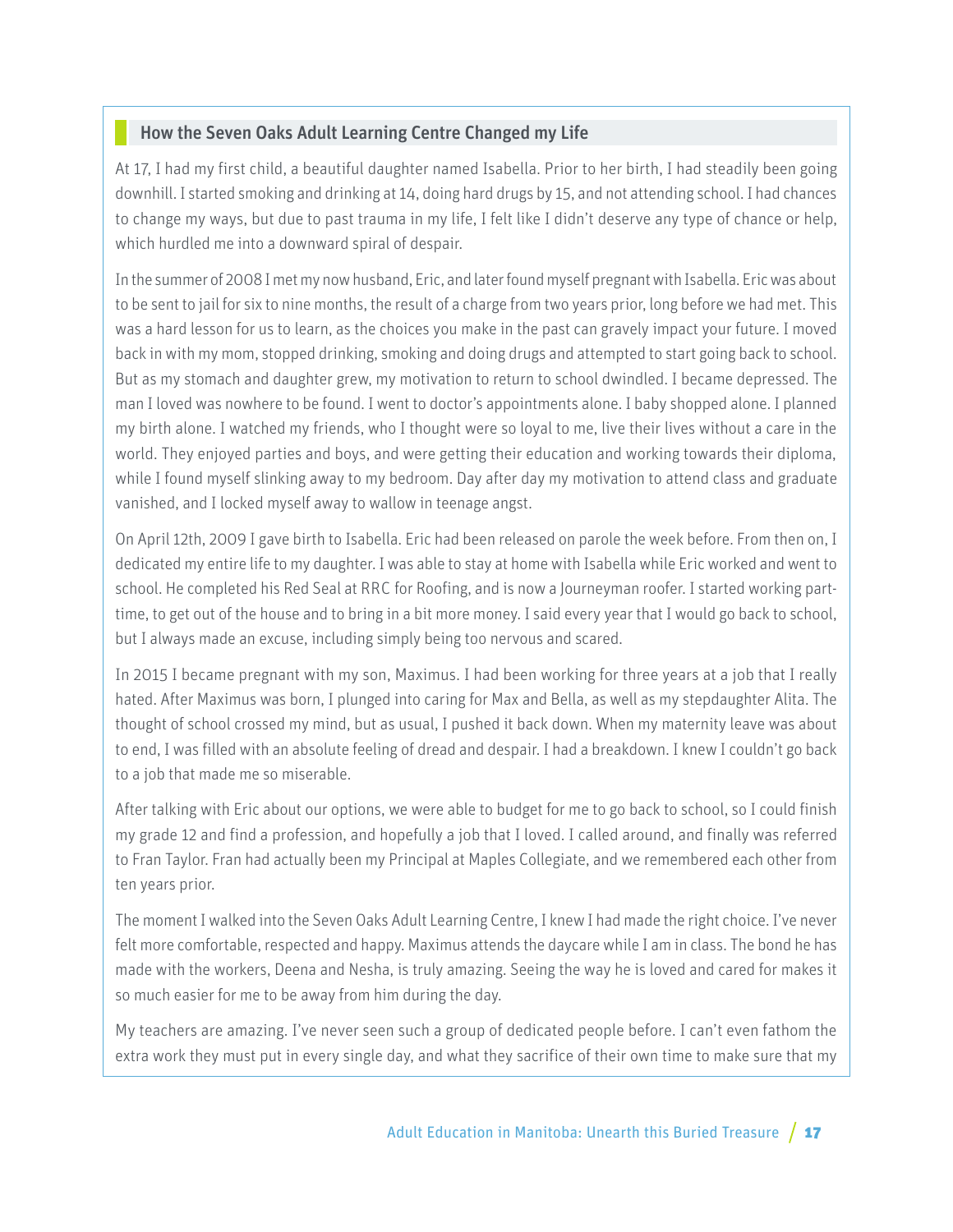classmates and I excel in our studies. I'm happy to wake up every morning, get myself and the kids ready and head to school. The tone in my daughters' voices when they enquire about how I am doing in school makes me tear up. I'm proud that they can watch me do this, and hopefully they will know that it's never too late to go back to school and you're never too old to learn something new.

It may be the ten-year age difference. It could be my sobriety. But this is a different Branndy than the Branndy from ten years ago. I want to be here. I strive to work my absolute hardest. I want to get those full marks, and make myself, teachers, husband and children proud! I don't think I would be this way without this program, and I am so grateful to have been given the opportunity to be here.

### By Branndy Balla

This is a slightly edited version of a letter of application that Branndy wrote some years ago for a scholarship while attending the Seven Oaks Adult Learning Centre. When Fran Taylor, Director at Seven Oaks, asked her if we could use an edited version of the letter for this report, Branndy said yes, adding that Seven Oaks ALC had been an "amazing experience" that "changed my life."

Branndy is now at the University of Manitoba, studying to become an addictions counsellor, and is just starting a new job at Life's Journey, in the women's outreach program.

a great many cases—very likely most cases—this is a recipe for failure (MacKinnon 2015: 3–6, passim). Their literacy levels and life skills are not sufficient to enable them to succeed in the labour market, and they drop back onto the social assistance rolls. Even when "successful," they are stuck in precarious jobs—poorly paid, part-time, no security, no benefits, no union protection—and join the ranks of the working poor. To move adults out of poverty, they need to improve their skills via adult education. They should be encouraged to enroll in appropriate programs—indeed, incentives ought to be available for them to do so—rather than being pushed, wholly unprepared, into an increasingly precarious labour market.

I was told by many adult educators that rather than preventing people on Employment and Income Assistance (EIA) from pursuing adult education, the provincial government should create a system by which adults who are serious about improving their education can be financially supported in doing so. The goal, I was told, should be to make it possible for adult learners "to live without starving, and make school the job." Monitoring systems to ensure that those being paid to go to school are attending classes and making progress are not difficult to put in place, adult educators told me. Everyone would benefit if much larger numbers of adults were to be financially supported in improving their education. For example, in her analysis of the fiscal benefits

Those on social assistance are discouraged from pursuing adult education.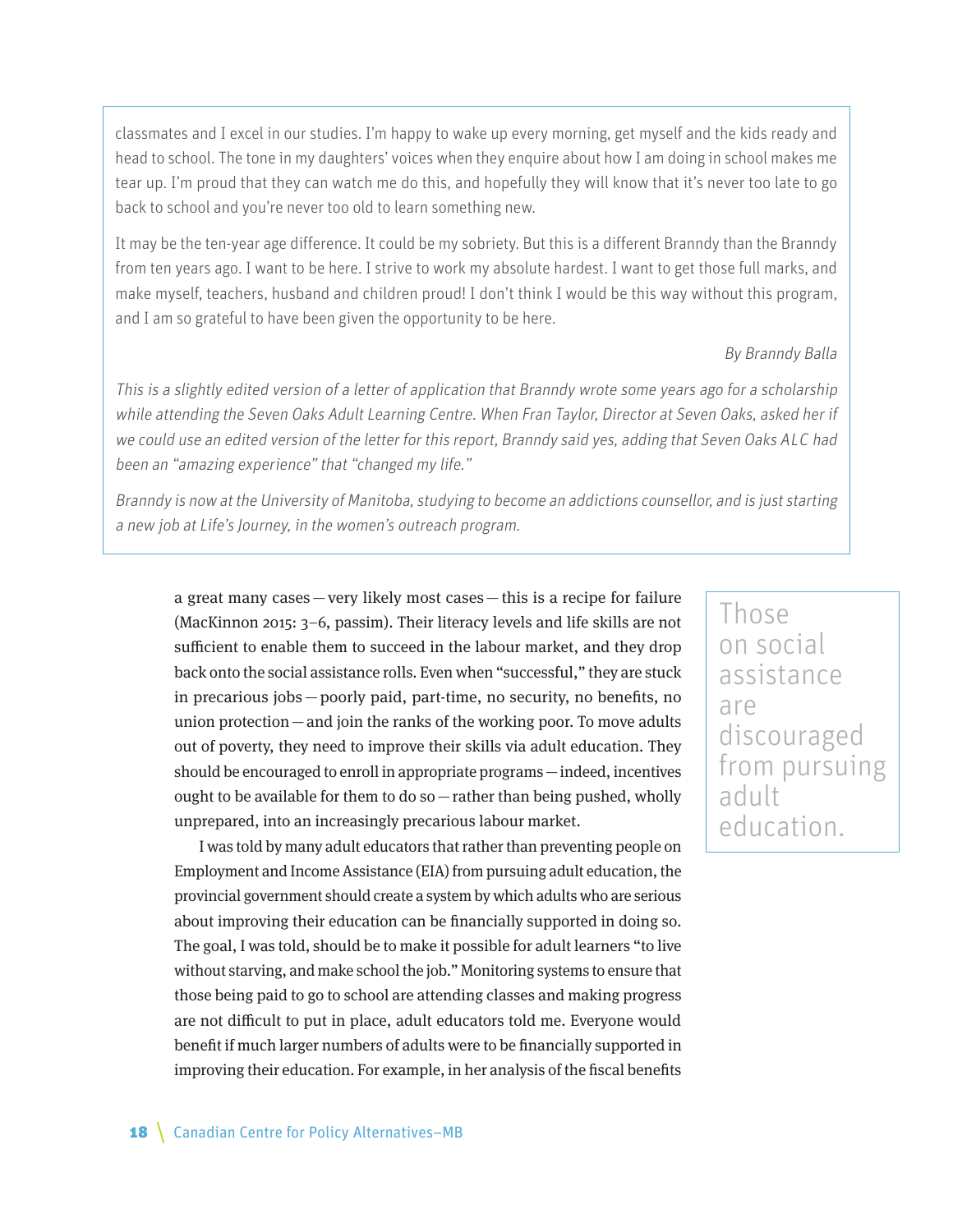arising from the work of Winnipeg's Urban Circle Training Centre, Eleanor Thompson's cost-benefit analysis concluded that moving adult learners from social assistance to paid employment produced a cumulative net saving of \$53.5 million to taxpayers from 1990 to 2010 (Silver 2013: 13).

That there are financial benefits to paying adults to improve their education is confirmed by the clear evidence that those who do not have a high school diploma, compared to those who do, have higher rates of unemployment, lower rates of labour force participation, lower average earned incomes, and receive a higher proportion of their incomes in the form of government transfers (Berger & Parkin 2009: 7–11). It follows logically that in a financial sense, adult education pays significant dividends—greater numbers employed upon earning a grade 12 diploma means increased income tax revenue and reduced social assistance and related costs.

This argument is accentuated in the case of the many adult learners who are short one or two credits to earn their mature grade 12, or who need a specific course or courses, or who need to improve their grades in a specific course or courses, in order to qualify for a post-secondary program or for promotion to a better position at their place of employment. I was told that there are many such students in search of this kind of upgrading. There is a particularly strong financial case for meeting the needs of these "upgraders," because upon completion of, or improved grades in, the one or two courses that they need, they are likely to qualify for a higher-paid job or for entry to a post-secondary program, meaning that they will pay higher taxes for the rest of their working lives.

## **Poverty and Adult Education: When a Parent is in School, Children Do Better in School**

At the root of much of the problem that a re-imagined and revitalized adult education strategy could do so much to solve is the particularly high incidence of poverty that exists in Manitoba, a fact well documented for many years. For example, the Social Planning Council of Winnipeg reported in 2020 that based on 2018 data, 87,730 children in Manitoba were growing up in families that were living in poverty (SPCW 2020). The magnitude of this problem was confirmed in the Social Planning Council's 2021 publication, which found that Manitoba is the province with the highest rate of child poverty in Canada (SPCW 2021: 3) The situation is worse for Indigenous children. Macdonald and Wilson (2016: 6) found that in Manitoba, 76 percent of First Nations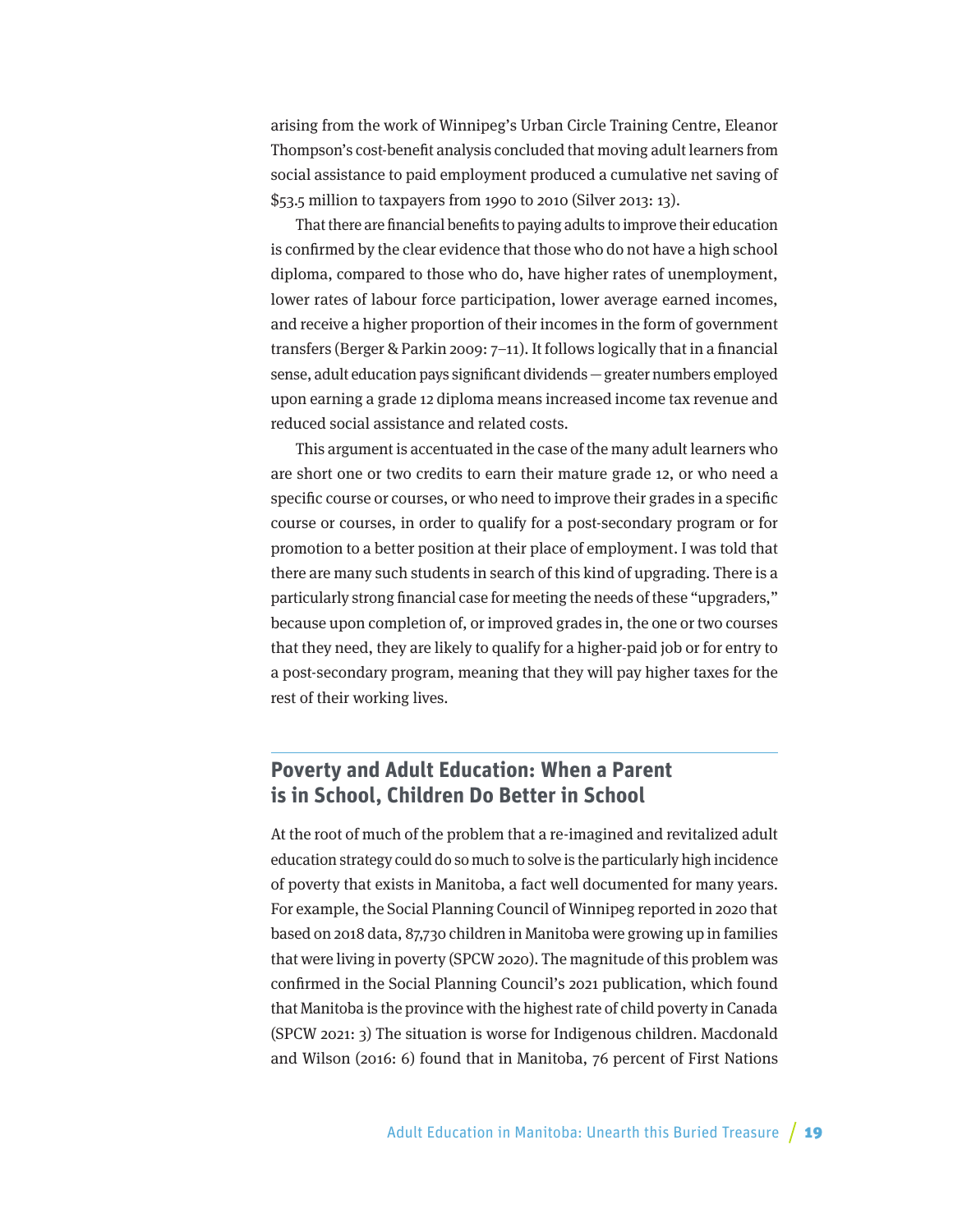children on reserve and 42 percent of Indigenous children in Winnipeg were growing up in families living in poverty.

Poverty is a key factor  $-$  perhaps the key factor  $-$  in producing poor school outcomes for children and youth. Children growing up in poor families—families in which parents often have low levels of education—are themselves more likely to do poorly in school. This has been documented repeatedly in detailed studies prepared by the Manitoba Centre for Health Policy (Brownell 2013; Brownell et al. 2012; Brownell et al. 2010). Children who have not succeeded at school are then more likely themselves to experience poverty, creating a vicious cycle that can ripple across generations.

High levels of poverty exist throughout Manitoba. One adult educator in a rural community not known as a high poverty area said "poverty is a huge issue here in this area." The Director of a northern adult education program said, "poverty rates up here are atrocious!" This claim is confirmed by the fact that in 2019, the northern Manitoba federal riding of Churchill-Keewatinook Aski had the highest rate of child poverty in all of Canada (SPCW 2021: 3), and "child poverty" means that children are growing up in families that are living in poverty.

Poverty levels can be reduced, and reduced significantly, with a major enhancement of Manitoba's adult education program. The 2009 Adult Literacy Act, which unfortunately was repealed in 2021 by the provincial government, recognized this. It opened with the clause, "Whereas higher literacy skills lead to reduced poverty and improve the health and well-being of individuals, families and communities."

What can be done about this?

A part of the solution—admittedly, not the whole solution—to the causally related problem of unmet demand for adult education opportunities, and poor K-12 school outcomes, can be found in an enhanced and more strategic and systematic approach to adult learning. When adults, especially parents, are involved in educational programming, many benefits follow. These include the fact that their children are likely to do better in school, and that a ripple effect occurs, by which others in their family and community are also likely to pursue adult education (MacKinnon 2015: 155–56). The Director of Education and Training at the Centre for Aboriginal Human Resource Development, Heather McCormick, is reported to have said, "Most of our students have children and once our students graduate their children are more likely to stay in school and graduate one day as well" (Greyeyes 2019; see also Aja Oliver's comments, page 15 above). That children do better in school when their mothers are employed has been demonstrated in multiple

Adult education can play an important role in breaking the cycle of poverty that causes so much pain, and that imposes such a high cost on society.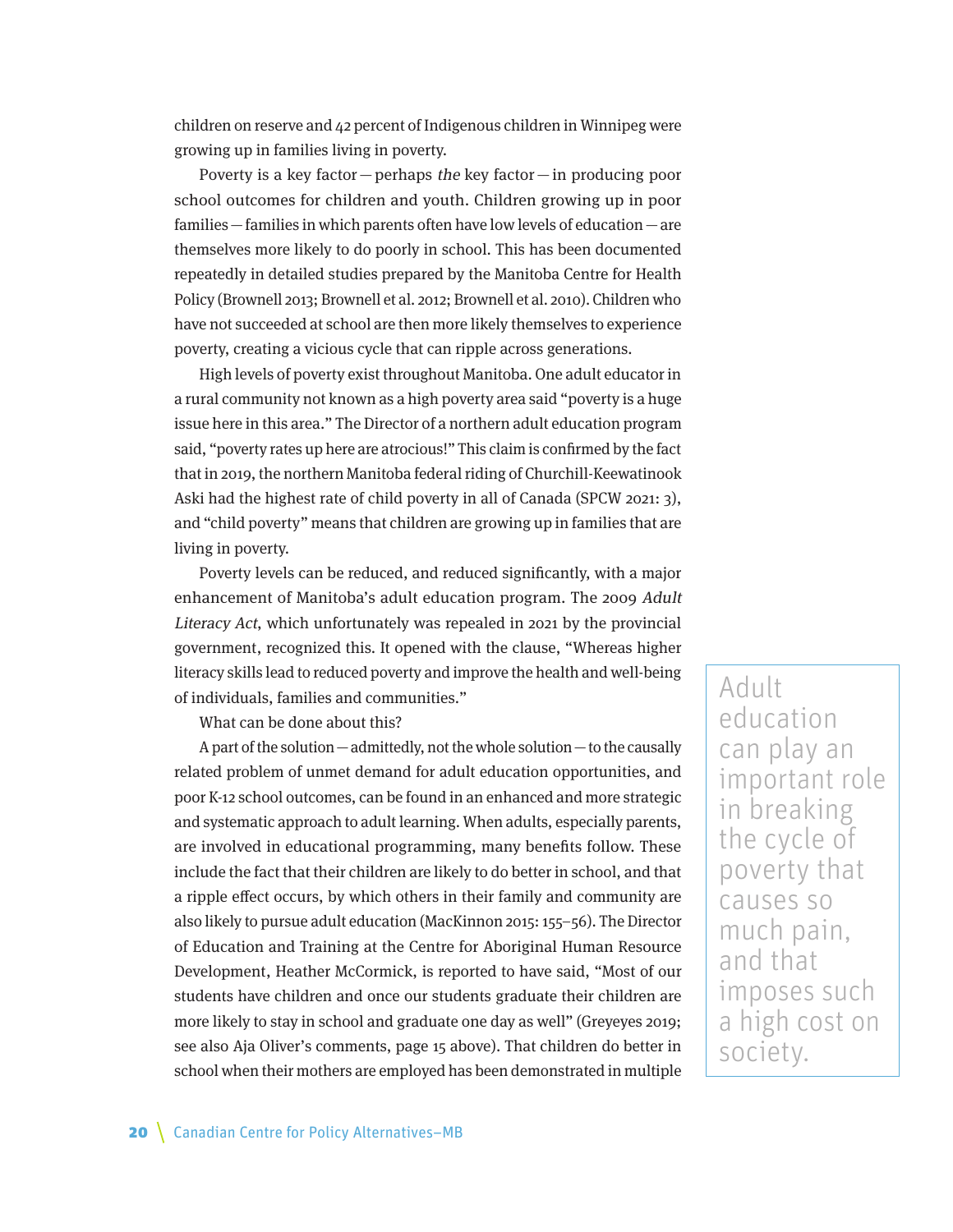studies in the UK (Shafik 2021: 43), and adult education is an important path to employment. In this way, adult education can play an important role in breaking the cycle of poverty that causes so much pain, and that imposes such a high cost on society.

### **Adult Learners as Relatively Powerless**

If this is the case, why has investment in adult literacy and Adult Learning Centres been so surprisingly low, in real terms and relative to various other public expenditures? The answer almost certainly has to do with the fact that a very high proportion of students in adult literacy programs and ALCs are among those in Manitoba with the least power—economic, political and social power. They are the precariously employed, the colonized, the racially targeted and those struggling with life in poverty. We can see this by considering the demographics of those taking adult education programs. In ALCs in 2019/20, for example, 45 percent of students self-identified as Indigenous, 18 percent declared that English was their second language, and 19 percent said that they were employed on a part-time basis (Manitoba 2019/20), and thus were almost certainly among the precariously employed. They are, by definition, among the ranks of the marginalized, the poor and the 'othered.' They are not relatively powerful. They are, in fact, among the relatively powerless. Their situation is similar to that of adult learners in Ontario: "Except for isolated cases, adult learners have no organized voice to support their interests" (Wynne 2005: 1–2). What is worse, those living in poverty and without a high school diploma are typically stigmatized and blamed for their educational "failures." These are almost certainly major parts of the explanation for the fact that the adult educational institutions in which they are studying are allocated two-thirds of one percent of the total Manitoba education budget.

This is wrong. It is also dramatically short-sighted, since investment in adult education can produce significant benefits, for marginalized adults and their families, and for society as a whole.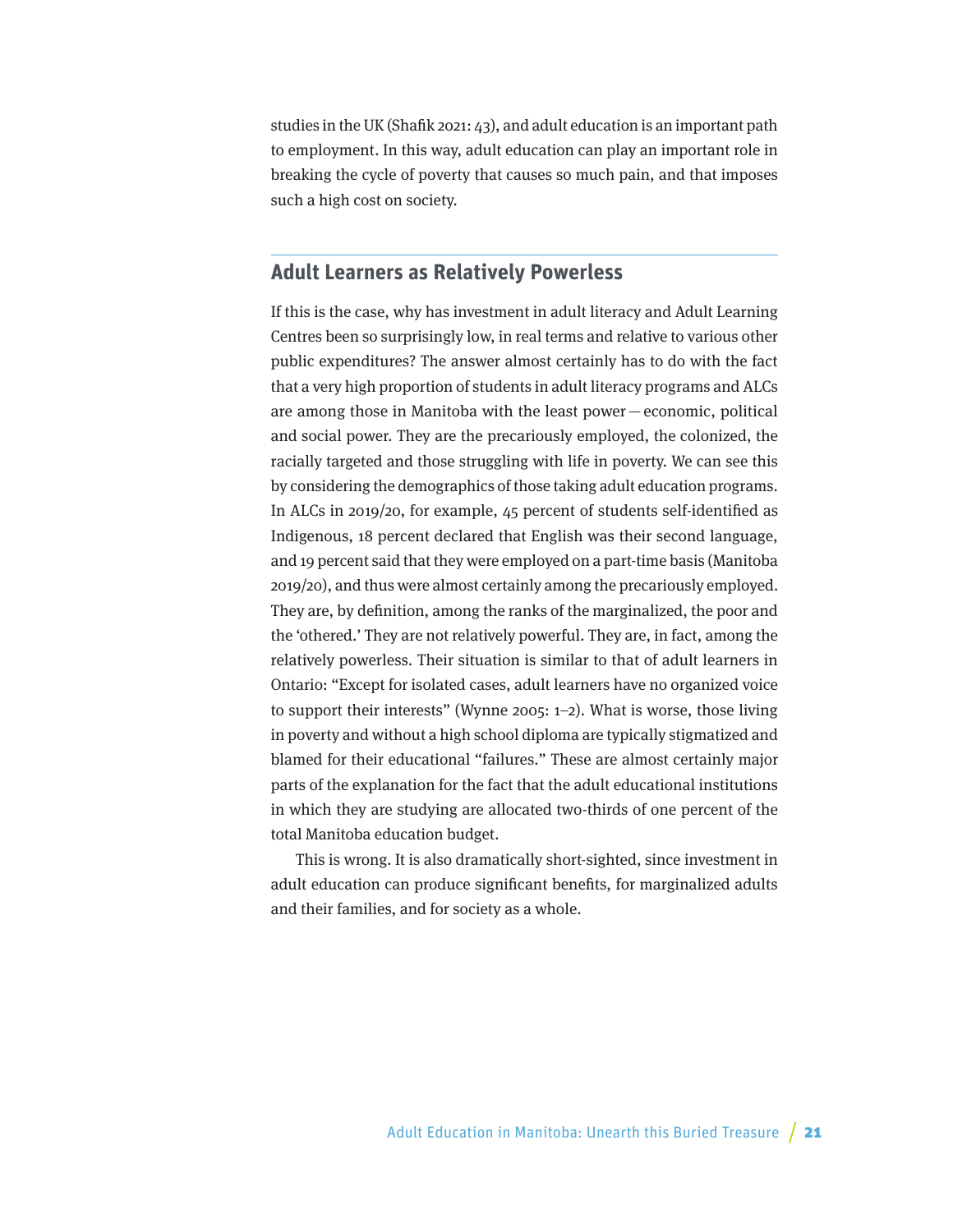Part Two

## The Benefits of a Re-imagined and Revitalized Adult Education System

Some of the benefits that flow from adult education can be quantified. However, many of the most important benefits are difficult to quantify. The case can be made that too much emphasis has been placed in recent years on quantifiable outcomes—numbers of literacy stages advanced, numbers of credits earned, numbers of graduates, numbers of jobs, for example. These indicators are important, and in no way is the intent to diminish their importance. As indicated above, earning a high school diploma produces financial benefits both for graduates and their families, and for society at large. We want adult learners to graduate, and an enhanced and expanded adult education strategy will produce many more high school graduates. That matters.

However, those actually engaged in the day-to-day work are unanimous in saying that for adult learners returning to school, adult education is a difficult challenge. It takes time. Patience and persistence are required—by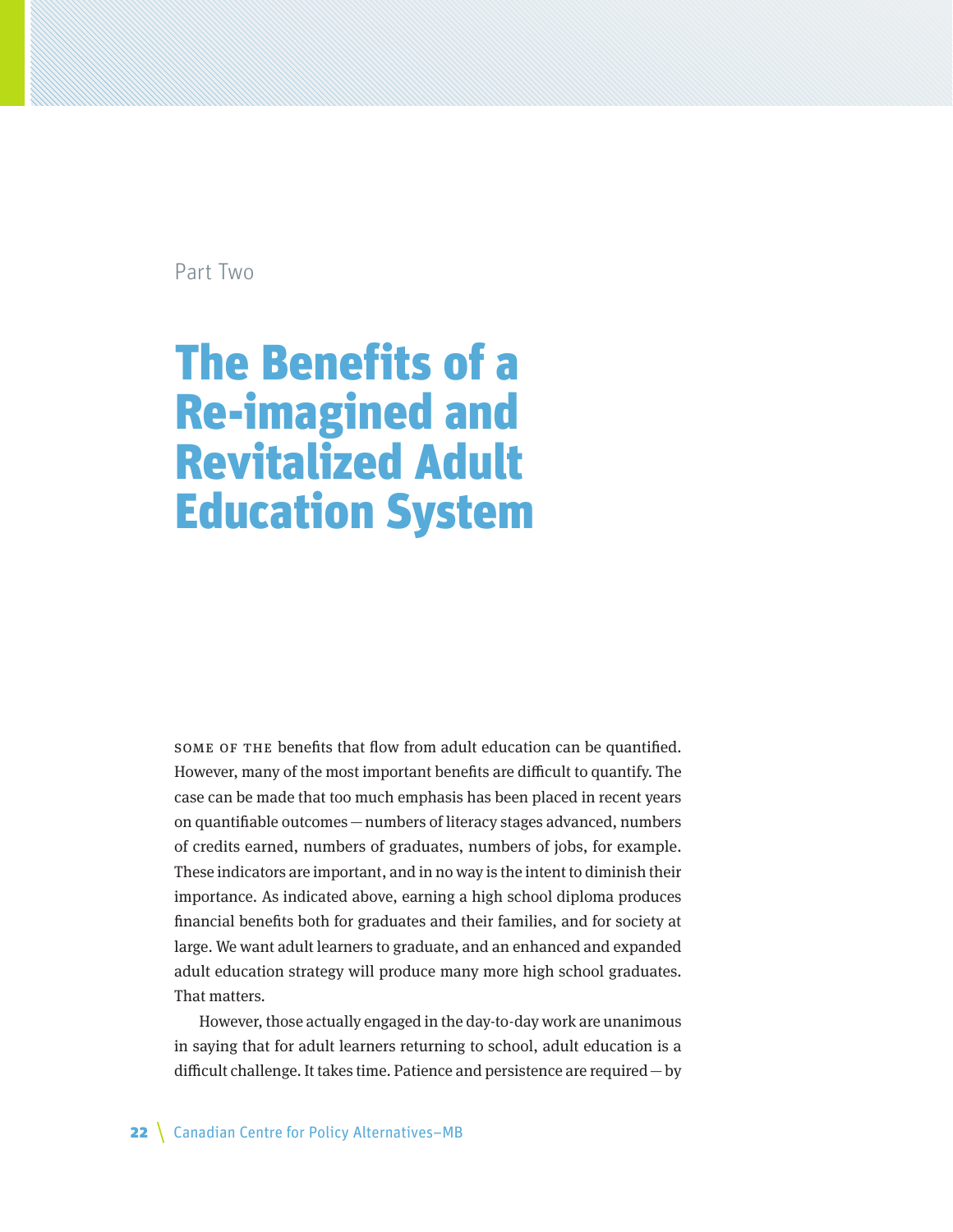adult learners and by their teachers. In many cases the absence of immediately quantifiable gains masks equally important intangible gains. These include, for example, the gradual growth of self-confidence and self-esteem. I was repeatedly told by adult educators that low levels of self-confidence and selfesteem are major barriers to success for many adult learners. In many cases adult learners "are terrified to walk in" to an Adult Learning Centre, because they lack confidence and/or because they have had negative educational experiences earlier in life. A northern adult educator told me that many adults come to her program "with zero self-esteem." A rural adult educator said that many of his students have so little self-confidence that they are "fearful to ask for help" when they clearly need it. Kathleen Wynne, former Premier of Ontario, has written, "Adult learners live complex lives. Their re-entry into the learning environment, in many instances, requires a profound leap of courage" (Wynne 2005: 1). There are myriad reasons why this is the case. The solution is the patient, gradual process of building trusting relationships with students. Out of this often long, slow process can come the building of a sense of hope for a better future, for adult learners themselves, and for their families and communities.

For a powerful depiction of the fears experienced by many adults as they make the leap into adult education, see the poem in the accompanying sidebar on page 24, written in 2017 by JoAnne Saunders, Education Director at the Swan River Adult Education program.

What is being proposed is an approach to Adult Learning Centres and adult literacy that will produce a number of interrelated benefits, which together will have the effect not only of moving adults into good jobs, but also of strengthening families and communities. An enhanced adult education system that enrolls significantly increased numbers of adult learners will produce, over time, many thousands of adults with improved skills, improved health,<sup>2</sup> greater self-confidence, stronger personal relationships and mutual supports (Prins, Toso & Schafft 2009), and a deepened awareness of the value and benefits of education. Women in particular have been found to develop mutual support systems and a greater sense of solidarity as the result of involvement in adult education (Marsteller 2012). These adults will have made these gains because of their hard work—getting to classes on time in the morning, doing homework to complete assignments in the evening, discussing issues and ideas with fellow students. Adult education is hard

**<sup>2</sup>** There is a wealth of evidence that health improves with educational attainment. See, as but one example, Mikkonen & Raphael 2010.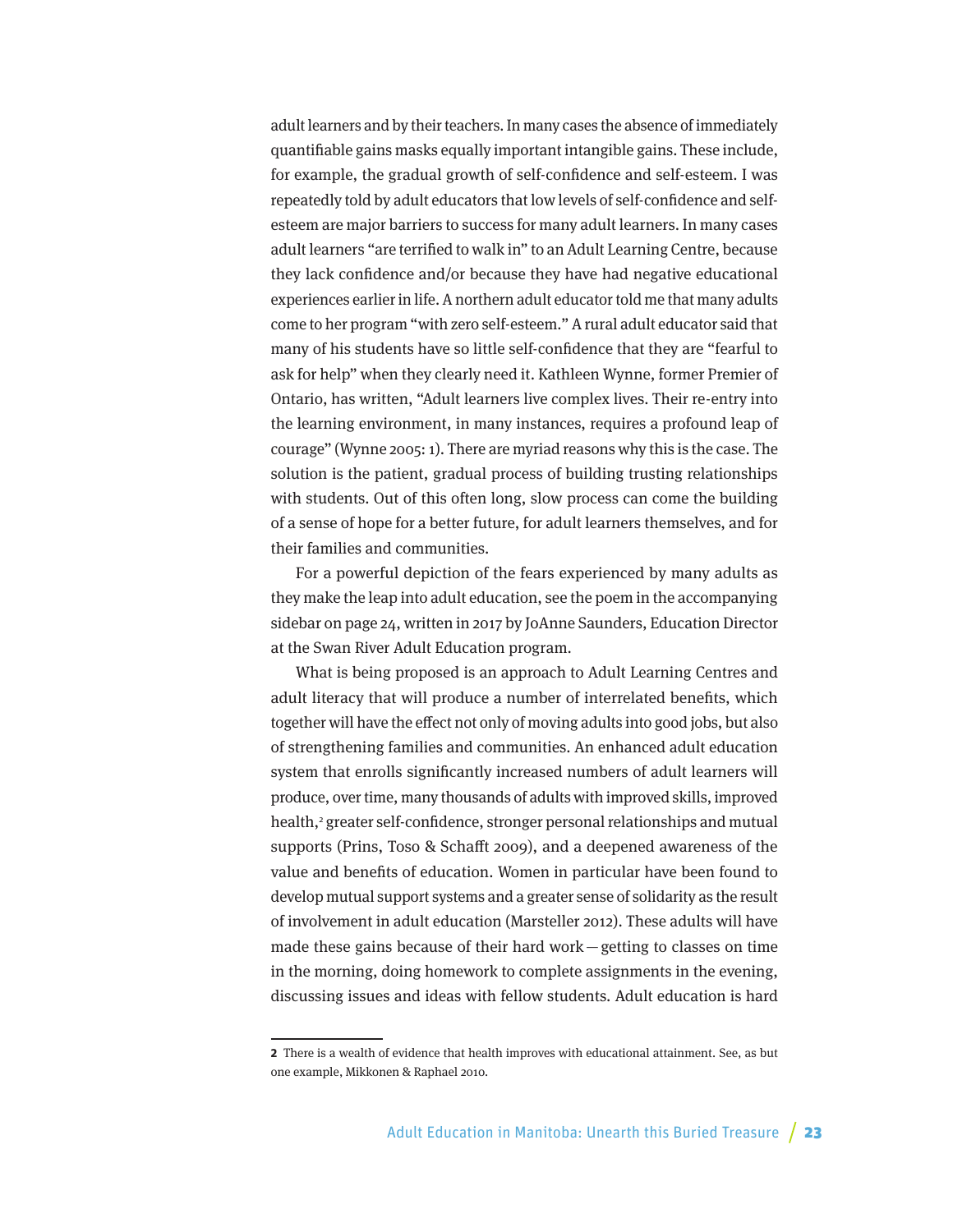## Will They Know

Will they welcome me with open arms, and make me feel at home? Will they calm my anxious heart and mind, aware I'm all alone? Will they understand the shame I hide, Deep beneath my "mask"? Will they know that I am fearful, of the questions they may ask? Will they see beneath my outer calm, emotions I suppress? Will they hear beyond my silences, the fears I can't express? Will they overlook the scars I bear, from my troubled past? Will they know success has always been, just beyond my grasp? Will they honour my uniqueness, without judgement or contempt? Will they value me for who I am, and treat me with respect? Will they help me find the confidence, to raise my self-esteem? Will they know… this may be my last chance, to realize my dreams?

JoAnne Saunders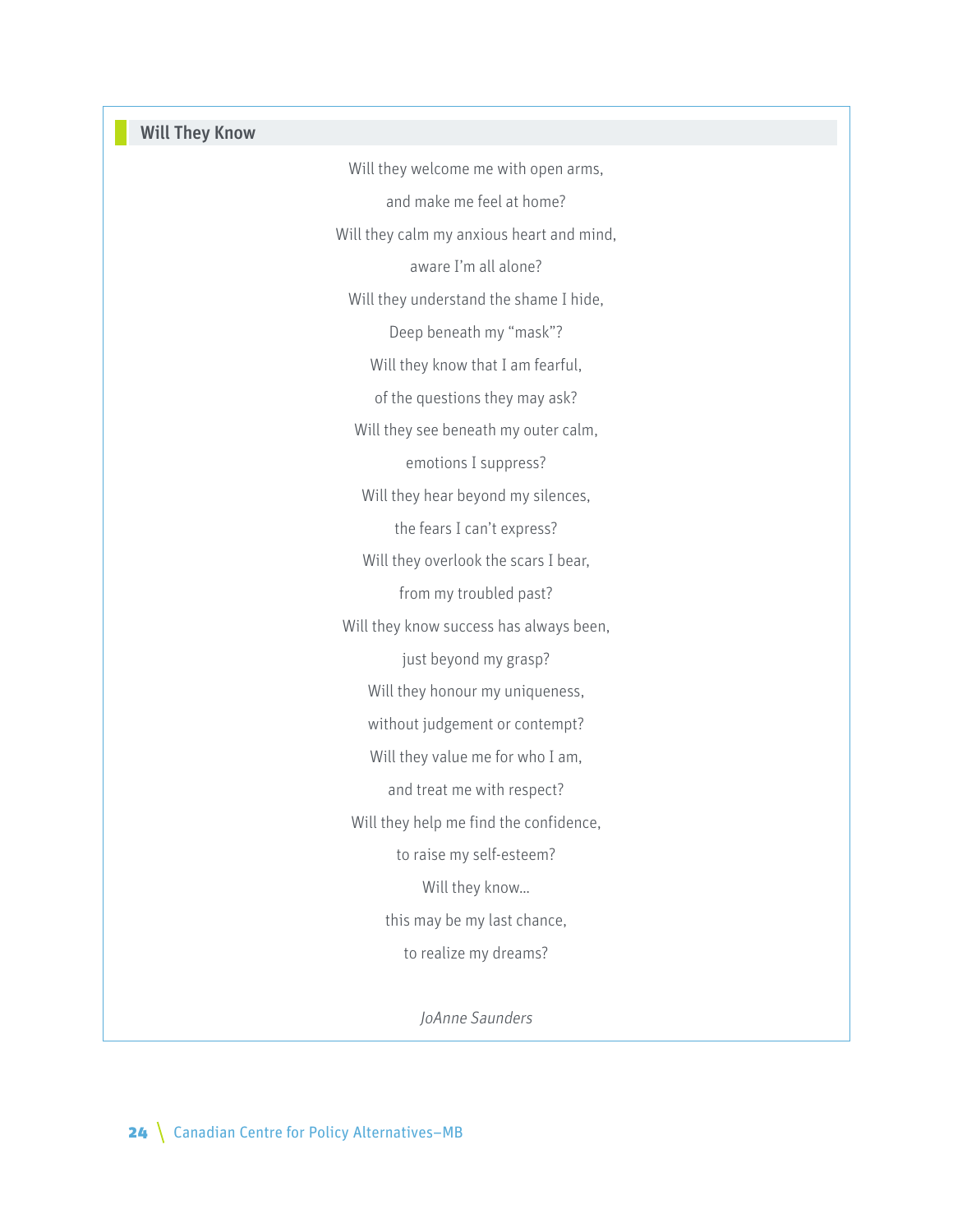work, yet many more adults than those who are currently enrolled would be prepared to do that hard work, if enough spaces were made available, and especially if student financial support were made available.

If this were to happen, K-12 outcomes would also be improved. Parents involved in adult education will come home from school and talk with their children about what they are learning. Their view of the world, their ways of understanding, will have been broadened. Children will see, from their parent's experience with Adult Learning Centres and adult literacy programming, that education can produce real benefits for them. Children's school attendance—which today is a particularly serious problem in lowincome areas (Burrows 2021)—will be improved, because children whose parents are in school will be much more likely to be encouraged to attend and to do well in school. Growing numbers of parents will be able, for the first time in their lives, to read bedtime stories to their children. They will be able to read the notes sent home from their children's school, and will be more able and willing to be active partners in their children's educational experience (Silver 2014). There is plenty of evidence in the literature showing that "children do better if their parents have higher incomes and more education themselves" (Wilkinson and Pickett 2009: 105. See also Ontario Education 2005: 11; Levin 2004: 53). Adult education produces many benefits for parents. But it also benefits children. An enhanced and expanded adult education strategy will also produce improved K-12 outcomes, an issue about which Manitoba has been much concerned in recent years.

The vicious cycle by which poverty produces poor educational outcomes, which then produce still more poverty and, in turn, more poor educational outcomes, is worsened by a host of inter-related issues that are known to exist in Manitoba. These include, among others, poor housing, poor health, social exclusion, racism and colonialism, intergenerational trauma arising from the damage occasioned by residential schools, community and domestic violence, disproportionate involvement in the criminal justice system, addictions and relatively low levels of labour force participation. These in turn cause damage to peoples' self-esteem and self-confidence and, in many cases, create a sense of hopelessness about the future. This is what has been called "complex poverty" (Silver 2016). Poor educational outcomes and high levels of functional illiteracy are among the many adverse consequences. This vicious cycle has to be broken, and a coherent, ambitious and well-funded system of Adult Learning Centres and adult literacy can be an important part of breaking the cycle.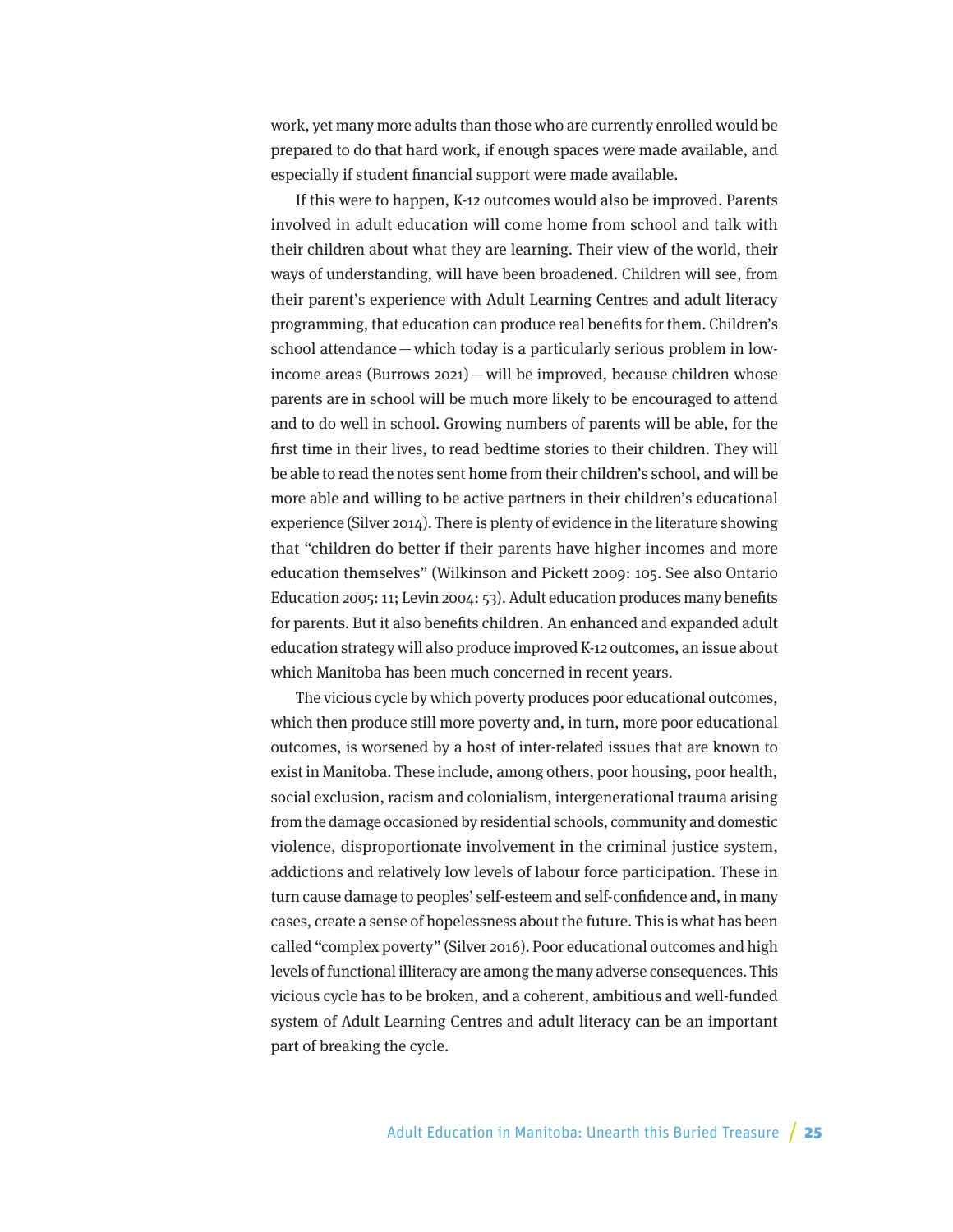### A Long Journey

Susan Jobb-Beaulieu is a 53 year old residential school survivor who lives in The Pas. Hers has been a hard life. She was abused at residential school, something that she has talked about only recently. She has worked for 30 years cleaning houses, been a caregiver looking after parents and grandparents in their final days, experienced the death of a son, and now lives with and supports her husband who has a disability.

She returned to school because, she says, she "had enough of cleaning houses."

Susan was nervous, even scared, when first entering the Kelsey Learning Centre (KLC) in The Pas. She did not know how to read or spell, and had never used a computer. Letters and other documents she received over the years were read to her by one of her children. Coming back to school was a challenge.

She started in the Kelsey Learning Centre's literacy program, at stage one. Today, she has made so much progress that she is in grade 10, with the goal of completing grade 12. The transition from the literacy program where she started, to the Adult Learning Centre where she is now, was made less of a challenge than it might have been because at the KLC the literacy program and the ALC are co-located in the same building. Going from the literacy program to the mature grade 12 program has been pretty much a seamless transition.

When asked what going to school after all these years is like for her, Susan replied, "I'm having a ball!" She is having fun, and is a leader among the adult learners at the centre. This despite the fact that she continues to work evenings as a cleaner so that she can afford to attend classes full-time during the day.

Adding to the challenge is the fact that she and her husband do not have adequate housing, and are living in a hotel. His pension disqualifies them from any of the kinds of student supports for which she might otherwise qualify. Tara Manych, Director of the Kelsey Learning Centre, describes Susan as a "resilient, powerful woman" and an inspiration to others. And there are others. As Tara says, there are hundreds of northerners who have had few chances in life, and who would jump at the opportunity to improve their education if sufficient spaces were available.

Susan is quick to point out that her success is being made possible in large part because the teachers are "awesome." The Director, Tara Manych, is an "amazing woman" Susan says. These positive personal relationships have been essential in making Susan's success possible. In fact, it is likely that she would not have continued without those strong and supportive personal connections.

Susan's goal, one she has had from a very early age, is to become a counsellor. Once she completes her grade 12, she plans to enroll in the Aboriginal and Northern Counselling Certificate Program at University College of the North (UCN). Her lifetime of lived experience, together with the skills she will have acquired earning her mature high school diploma, will serve her well as a counsellor. Good counsellors are in high demand in the North. Adult education can go a long way to meeting that demand. Susan is proving that's the case, and there are hundreds more out there waiting for the chance.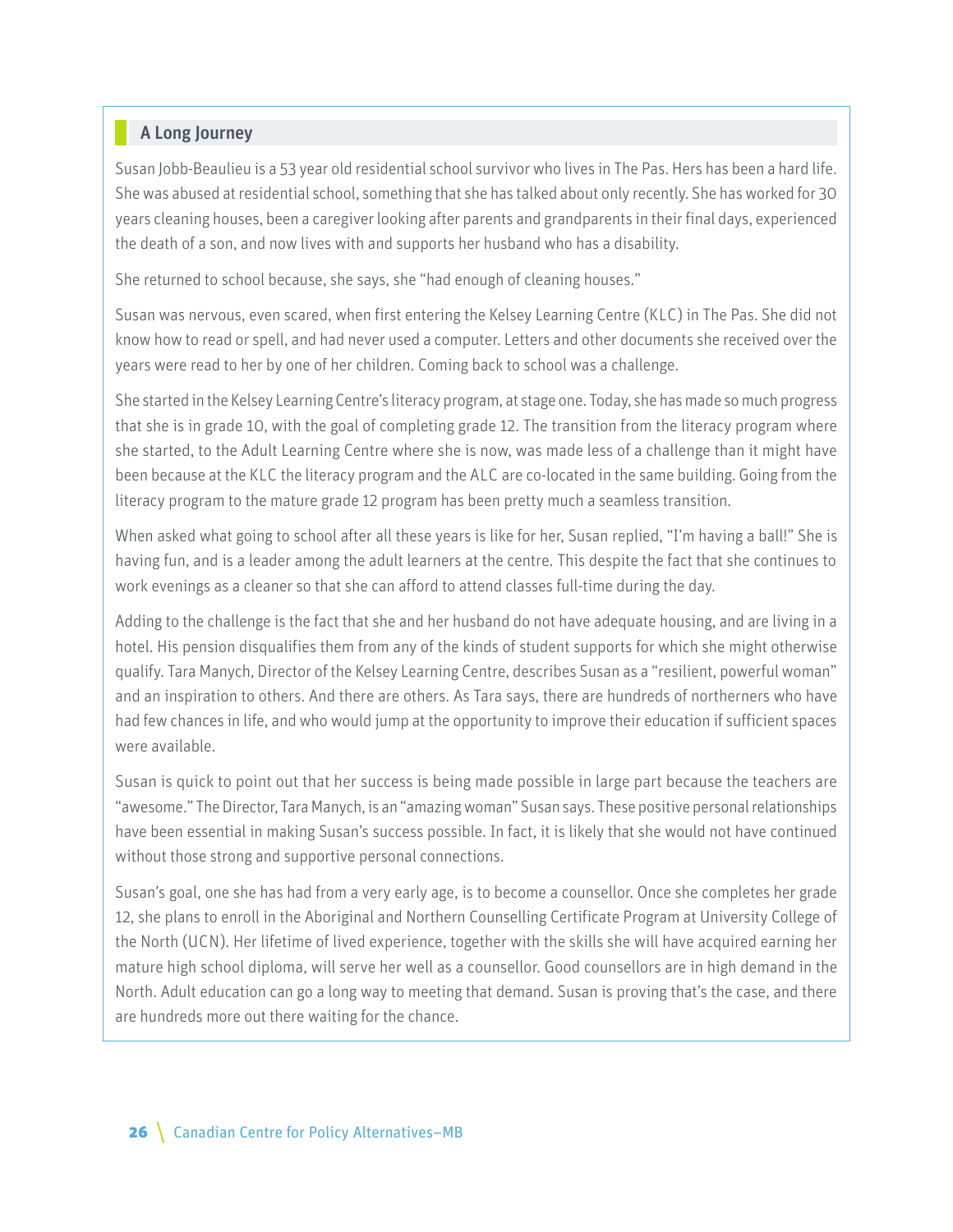It is important to make particular note of the many benefits produced by adult education in rural and northern communities. Most adults in such communities would not embark upon earning a mature high school diploma if doing so required moving, because of the financial costs and disruption to family life that doing so would cost (Storie & Storie 2005). More high school graduates in rural and northern settings strengthens those communities, especially given that there are jobs in many of these communities for those with a high school diploma. Perhaps when we think of "natural resources" in rural and northern communities, we should be thinking of the many adults living there who would benefit from adult education, and who would add to the strengths of their communities if given the opportunity to pursue adult education.

In short, a re-imagined and revitalized adult education strategy in Manitoba would produce many benefits. It would strengthen families and communities. It would move many more adults into the paid labour force, and/or into better paid jobs, thus strengthening the economy. It would contribute to improving K-12 school outcomes. It would strengthen rural and northern communities. It would drive down Manitoba's very high poverty rate, with all the many benefits that would flow from doing so. Why would we not make the investments to produce these multiple benefits?

What might an ambitious, well-funded and strategic system of Adult Learning Centres and adult literacy programs look like?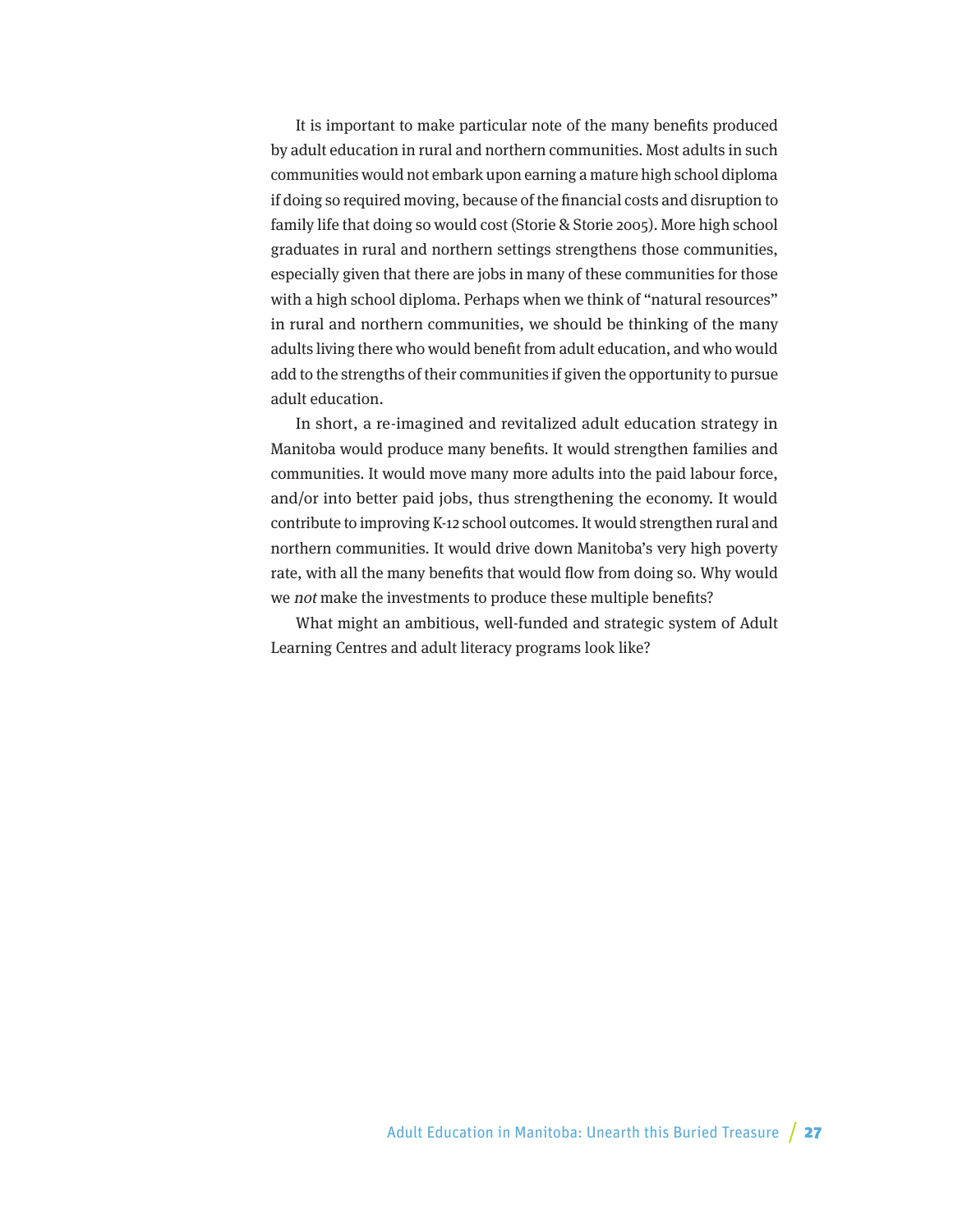Part Three

## An Enhanced Adult Education Strategy for Manitoba

IN DEVELOPING A strategy to enhance the delivery of adult education, the following are some of the elements that would need to be included.

#### First

We need to think systematically and strategically about the issue. What we are trying to achieve is to get many more people—especially but not only those who are living in poverty, are at risk of poverty, are precariously employed, have suffered the consequences of colonialism and the residential school system, or have recently arrived in Manitoba—to become actively engaged in either an adult literacy program or an Adult Learning Centre, and to enhance significantly the numbers and the capacities of those adult education programs so that they are delivering the best possible quality of adult education to the greatest possible number of adult learners. Adult education should not continue to be the poor cousin of the K-12 and post-secondary systems. It should be recognized as a crucial part of the educational continuum in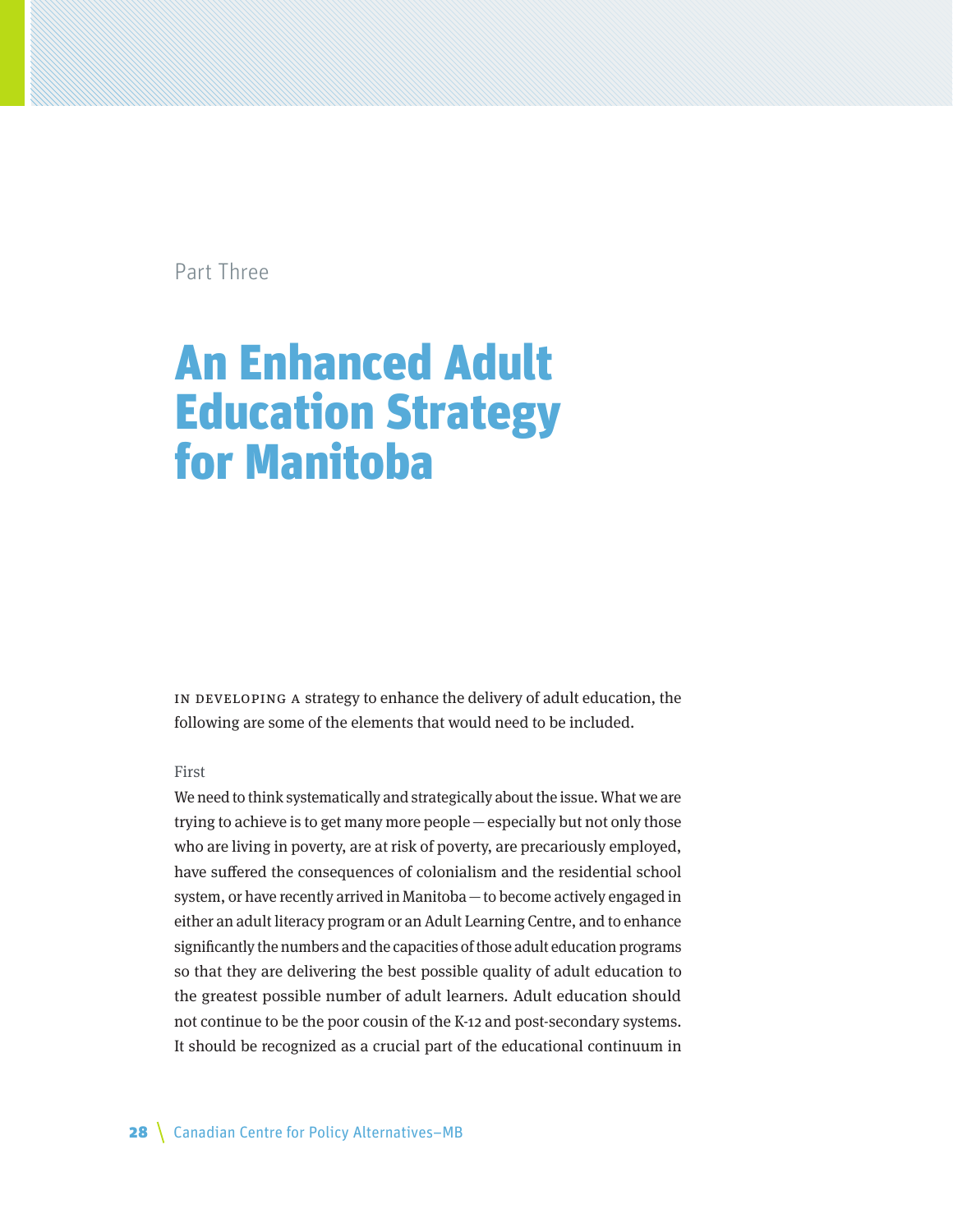Manitoba, and should be funded accordingly. Adequate funding is a necessity for a re-imagined and revitalized adult education strategy.

#### Second

We should be delivering adult educational programming in a way that is interconnected and has a strong network of supports. This would best be achieved by developing a hub model. A hub model would include at least three elements at each centre: an Adult Learning Centre delivering the mature grade 12, an adult literacy program, and a childcare centre.

- Adult Learning Centres have a proven track record of success. They offer the mature grade 12, which requires adult learners to earn eight high school credits, including grade 12 English and grade 12 Math. They offer warm and friendly environments and emphasize the building of positive and supportive relationships with adult learners. Their spaces and curricula are, in many cases, Indigenous-friendly. Everyone would benefit enormously from a significant expansion in ALC spaces.
- Adult literacy<sup>3</sup> programming is best located in the same building as an ALC. Doing so produces many benefits. A problem identified by those working in adult literacy programs is that the transition from an adult literacy program to a mature high school program is difficult. In some cases this is because ALCs do not offer grade 10 courses, or other courses that would facilitate the transition to high school-level studies. In other cases the transition is made difficult by adult learners' fears of the unfamiliar, their fears of a new and more difficult challenge in a new place. These fears are much more likely to be overcome by co-locating adult literacy and mature grade 12 programming, creating a seamless connection from one level to the next. This may be especially important in rural and northern settings, where potential adult learners may not be quite ready for high school courses, and so require high school preparation. If there is no literacy program in a particular rural centre, as is the case in some settings, then they would have to be told that they do not meet the criteria for admission to the mature high school program. As one adult educator told me: "One of the worst things is to tell someone

**<sup>3</sup>** Some adult educators do not use the term "literacy" at all, because it has negative connotations. They prefer terms such as high school preparation or upgrading.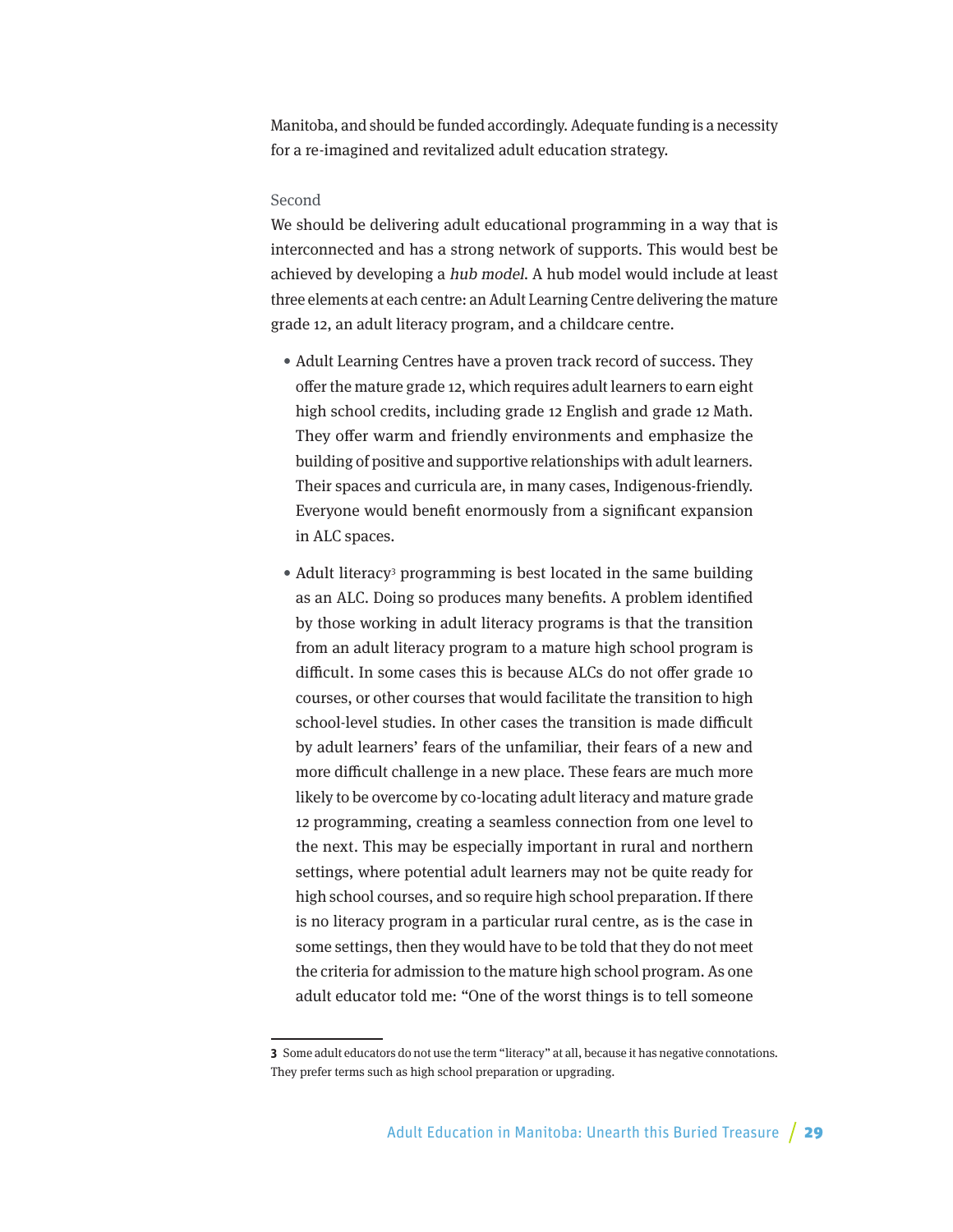they can't come to the Centre." This problem is largely solved when literacy and mature high school programs are co-located.

• Childcare is a necessary support for success in adult literacy and ALCs. Every person working in adult education that I have spoken with has confirmed that ready access to childcare is essential if adults living in complex poverty are to succeed in adult education. The absence of childcare is a "huge barrier," I was told. In the case of one ALC that includes a relatively small number of infant and toddler spaces, I was told that while 100 percent of those adult learners whose children did not find childcare do not finish the program, almost all of those parents whose children are in the infant/toddler centre graduate. The hub model would include a childcare program in the same building as the adult literacy program and ALC, or in close proximity. This should be at the forefront of strategic planning as the Province rolls out the federally-driven universal and affordable childcare program.

### Third

Staffing needs to be enhanced.

- All teachers in Adult Learning Centres should be certified teachers, earning the same rate of pay and the same benefits that apply to teachers in the K-12 system, and benefitting from the same access to professional development and other opportunities. This is best achieved when ALCs are connected to and supported by a school division or other educational institution, and teachers are represented by the Manitoba Teachers Society.
- Similarly, all teachers in adult literacy programs should be certified teachers, earning the same rate of pay and the same benefits that apply to teachers in the K-12 system, and benefitting from the same access to professional development and other opportunities. We need to take adult literacy seriously enough that we no longer rely on well-intentioned volunteers. Adult literacy programs should no longer be "run by volunteers out of church basements," as one long-time adult literacy teacher put it. The wide disparities in rates of pay and access to benefits for Manitoba adult educators is simply not right. We need certified, well-paid, unionized teachers doing the teaching, in both literacy and mature high school programs, as is the case in the K-12 system. The transition to these new requirements may require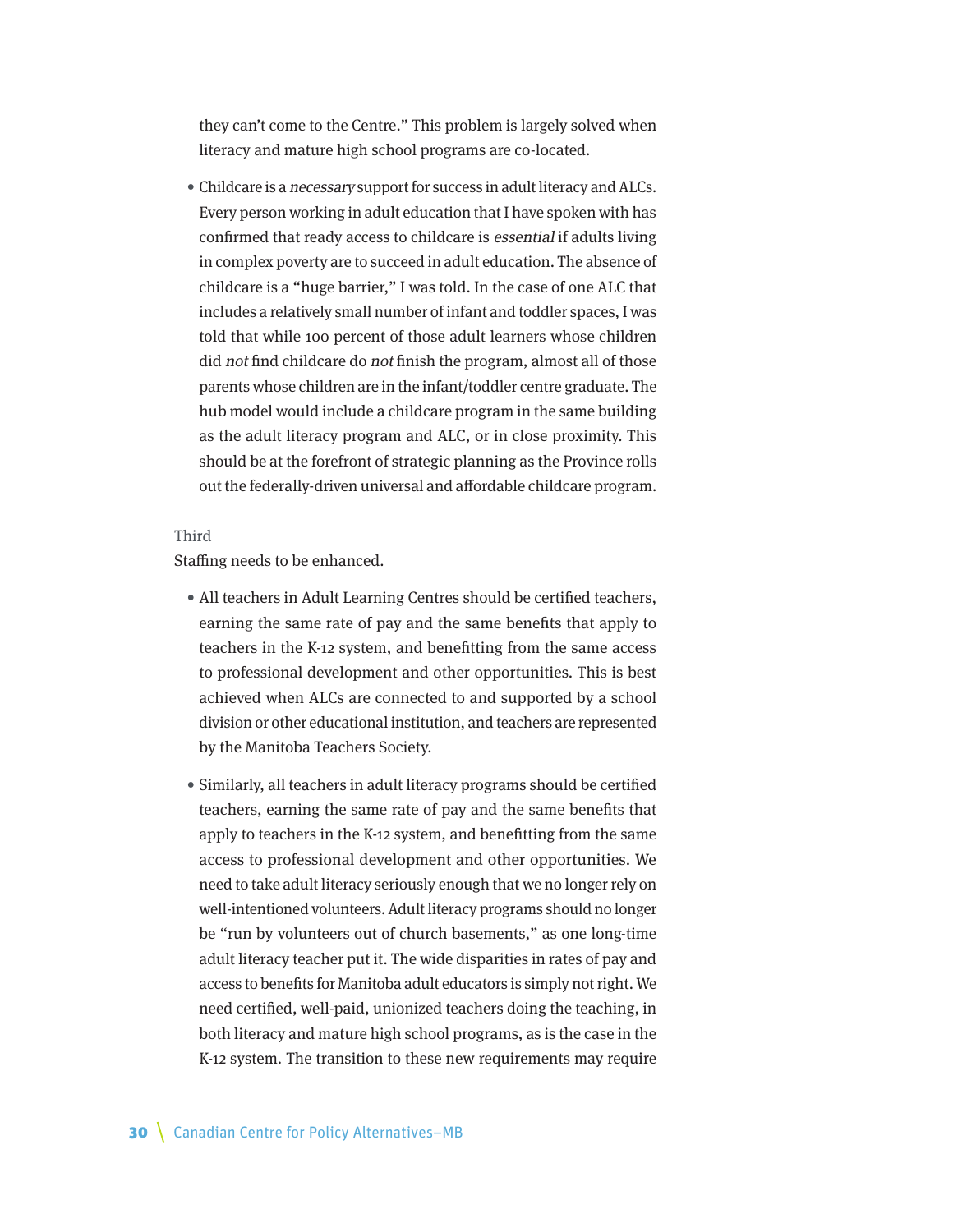special interim arrangements to ensure that existing teachers and programs are not adversely affected.

- Consistent with these objectives, it would be beneficial if Faculties of Education were to offer courses in adult education, and were to make students aware of the adult education system and its importance in Manitoba. One Faculty of Education graduate now working in adult education told me that she "stumbled" into her job after graduating with a B. Ed., and knew nothing at all about adult education when she left university. This reflects the extent to which adult education in Manitoba is an afterthought.
- Each program also needs support staff. Students who have grown up in and are living in complex poverty will come to an adult literacy program or ALC with many challenges—poor housing, domestic abuse, addictions, family members involved in the criminal justice system, lack of ID to gain access to benefits, among many such examples. They need support in navigating these challenges. They need life skills training and counselling. The teachers cannot do this, or cannot do enough of this, because their focus is on teaching the curriculum. Therefore, support staff skilled in working with adults, particularly by serving as advocates who can navigate complex systems, are essential if adults living in poverty are to succeed.

### Fourth

Because a disproportionate number of adult learners, and very likely large numbers of those who could benefit from adult education, are Indigenous, a reformed adult education strategy has to place Indigenous needs and values at the forefront. Adult education can be a central part of reconciliation. As one Director in a northern centre told us, "adult education is the way through reconciliation." An expanded and reformed adult education strategy can be and must be a crucial component of reconciliation, and an appropriate part of what Manitoba needs to do in response to the massive damage caused by the residential schools. Recall Justice Murray Sinclair: "education got us into this mess, and education will get us out of it." This has to include adult education.

### Fifth

Significant numbers of newcomers to Manitoba, immigrants and refugees, are falling through the cracks of a system whose rules and regulations are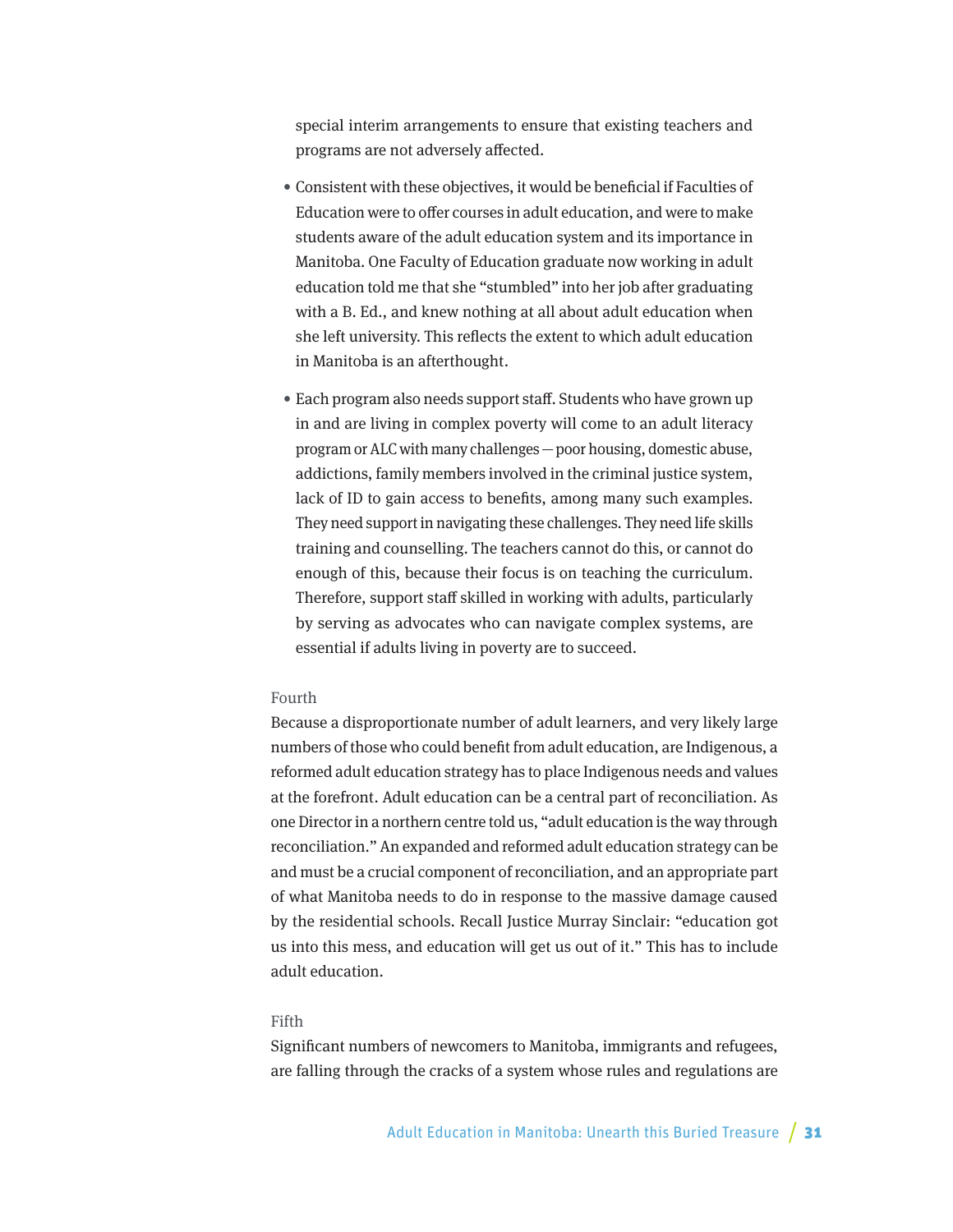byzantine. It will likely require cooperation with the federal government to reform these regulations (at least one recent federal program is a step in this direction) so that newcomers to Manitoba—so important for our collective economic future—can take advantage of adult educational opportunities.

#### Sixth

The primary goal of adult educational programming ought to be to build stronger and healthier families and communities. The practice of recent decades, which has been to measure success by counting numbers of people who move into the paid labour force, has been overemphasized, and should be complemented by a commitment to building the capacities and capabilities of adult learners so that families and communities can be strengthened. Objective measures, including numbers employed upon graduation, ought not to be the only measures of success. As a rural adult educator put it, "statistics don't show the whole picture at all." The often slow, patient process of building relationships and developing adult learners' self-confidence and self-esteem is a crucial part of the "whole picture."

### Seventh

Other systems outside the adult education world ought to be working to identify those adults in need of and likely to succeed in an adult literacy program or Adult Learning Centre. The goal ought to be to move into adult literacy programs or ALCs as many low-income people who want to improve their education and are capable of doing so as possible.

- Workers in the EIA system ought to be encouraged to refer suitable candidates to adult literacy programs or ALCs. Today, this is not happening, or is happening infrequently. As one adult educator told me, "We don't get nearly enough referrals. They push them to work." I heard this concern repeatedly in speaking with adult educators throughout the province. EIA workers should be pushing people into adult education.
- Teachers and support staff in the K-12 system ought to be encouraged to do the same. Some ALCs now do outreach to schools. More of this could be done, so that teachers in the K-12 system are fully aware of the adult education opportunities available for suitable parents, and are referring as many parents as possible. When a parent is involved in adult education, her or his children are much more likely to do well in school.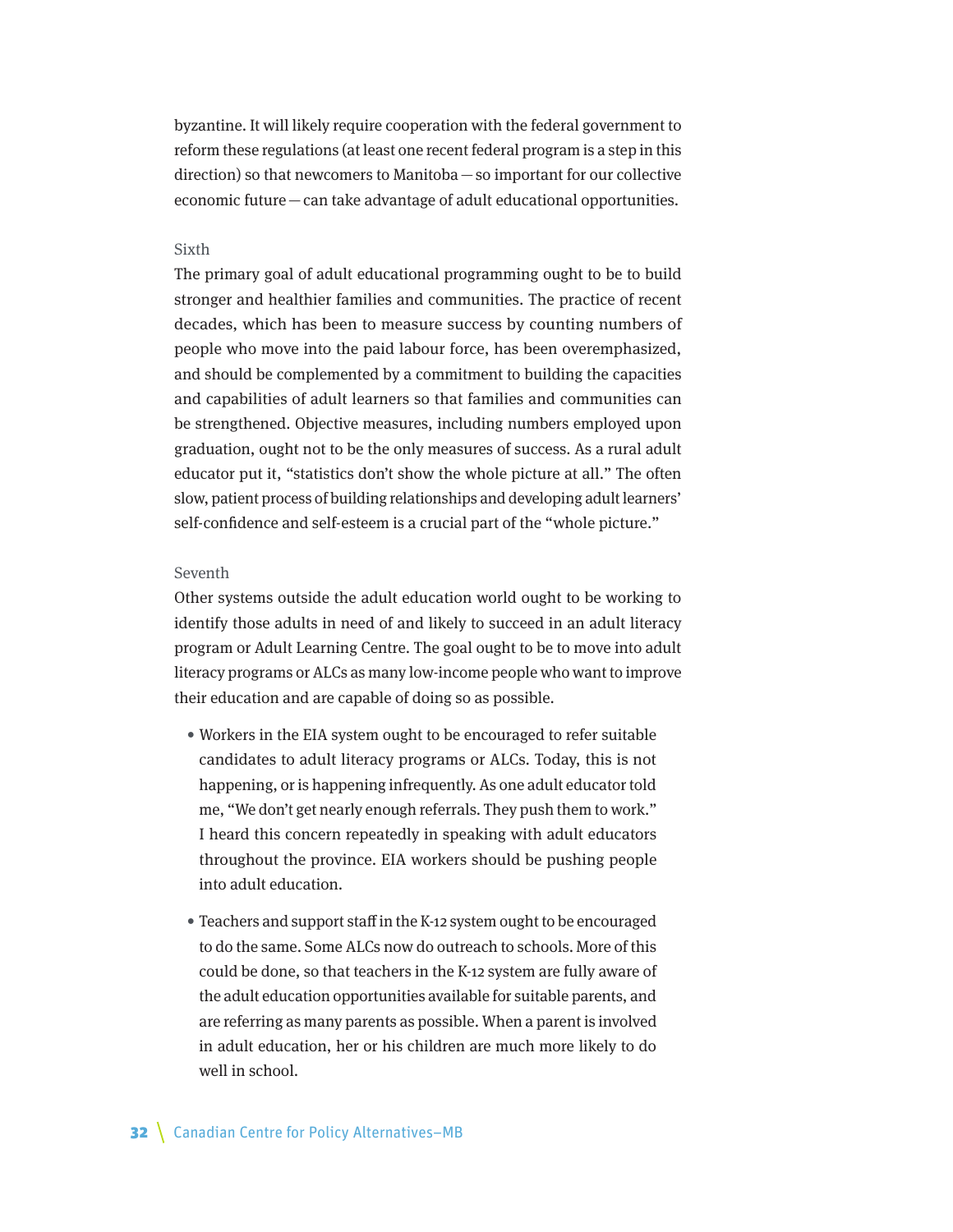• The Province ought to develop, in consultation with adult educators and adult learners, an advertising campaign aimed at promoting the benefits of adult education and increasing enrollment. Many adults who would benefit from adult education are simply unaware of the opportunities that exist. A local advertising campaign conducted by one rural ALC produced a three-fold increase in enrollment—evidence of the unmet need that exists. The advertising in that case was abandoned when the enrollment growth was not accompanied by the growth in funding that was needed. But this example is evidence of the benefits that would flow from actively promoting adult education.

### Eighth

Financial supports ought to be made available to adult learners. Lack of financial means is a major impediment to enrollment in adult education programming. A financial support system that includes a living allowance and access to computers and high-speed internet and transportation, the lack of all of which are major impediments to adult learners' success, could be devised that would support adult learners. Some adult learners currently get financial support, but the criteria are relatively narrow and most do not qualify for various reasons. A monitoring and reporting system that would ensure against abuse could relatively easily be devised. The increase in the numbers of adult learners and graduates, and the taxes paid in future by those who secure employment, would more than justify the costs of supporting students. As a society we want more functionally literate, skilled people actively and productively engaged in the labour force, and we ought to be prepared to pay for it, especially when the long-term benefits are likely to outweigh the costs.

### Ninth

Adult education and its parent organization, Adult Learning and Literacy, ought to be placed in a permanent departmental home, and that ought to be the Department of Education. In recent years adult education has been bumped from one department to another and then another, adding significantly to the sense that adult education is an afterthought and is not respected. In recent years adult education has at different times been in the Departments of Advanced Education and Training, Multiculturalism and Literacy, Education and Training, Advanced Education, Skills and Immigration, and Economic Development and Training. It belongs in the Department of Education, because it needs to become an important part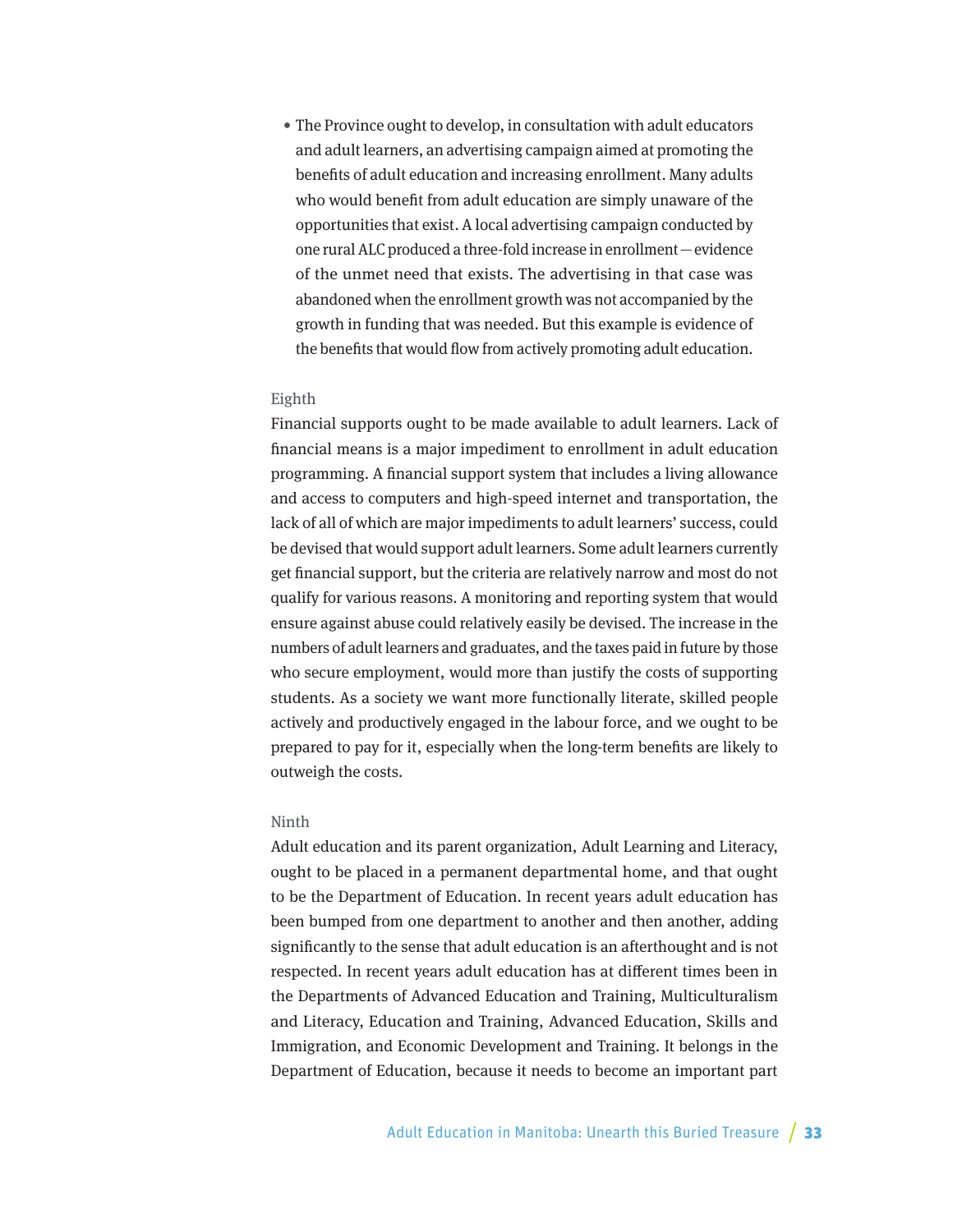of the educational continuum in Manitoba. The Department of Education should then make it a practice to work in close collaboration with adult literacy programs and Adult Learning Centres to develop the most rational and supportive and coherent approach to the expansion and improvement of adult education.

### Tenth

Access to the internet is a major problem, especially but not only in rural and northern areas. One rural adult educator said "access to the internet is huge in our area." This, I was told, is the case in most rural and northern areas. One adult educator in Winnipeg told me that for her relatively large program, access to the necessary technology "is bleak at best." Equitable access to technology is essential. Everyone deserves to be able to use the internet without, as one adult educator put it, "falling asleep as things get downloaded." There has been a great deal of creativity by adult educators in responding to the demands of the pandemic, and this includes creative uses of on-line learning. However, it is important to be careful with this option. Most adult learners need the personal relationship building that happens in all ALCs and literacy programs. Lack of confidence is identified by virtually all adult educators as an important impediment to most adult learners' success, and it is personal, face-to-face relationship building that can overcome this barrier. The absence of that face-to-face relationship is thought to be a major reason why on-line success rates are relatively low. One rural Director said, "It's been my experience that those who have tried [on-line learning] with us have failed to succeed." The Director of a northern program said, "on-line learning does not work in the north." This has been the general experience during the pandemic, although I was told of some circumstances in which creative efforts have produced some successes when in-person learning was not possible. Further, it is important to note that over the past 15 years a small number of ALCs have specialized in offering on-line courses. These ALCs maintain close contact and develop supportive relationships with students via phone, text, email and other methods, and can arrange face-to-face meetings. Self-paced remote learning of this kind has a place in adult education, because it can meet the needs of those adults who, for various reasons, simply cannot attend classes. Adult educators are clear, however, that for the vast majority seeking a mature student diploma, classroom learning is the ideal environment, and on-line learning should not replace in-person learning.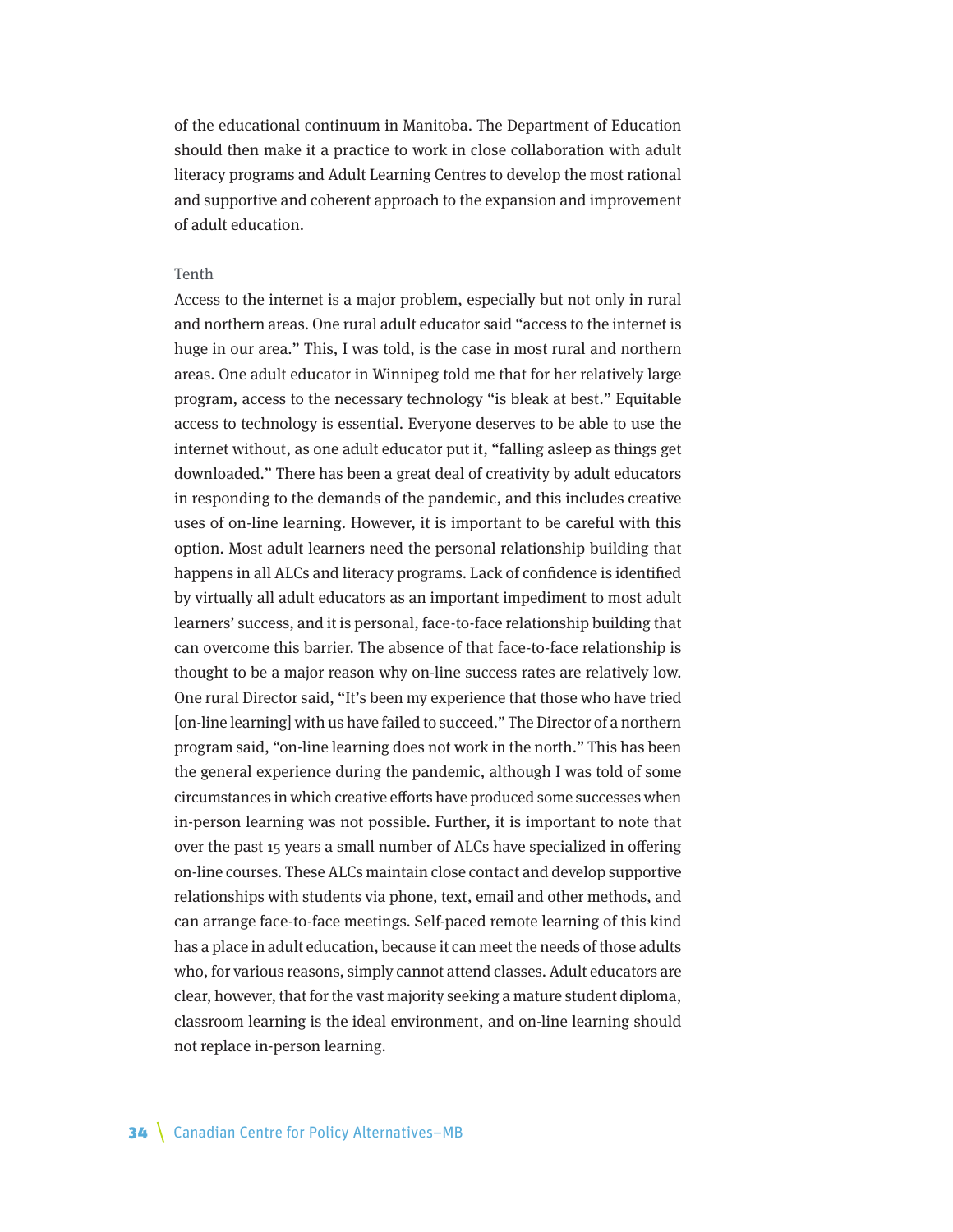### Eleventh

Enhanced funding for Adult Learning Centres and adult literacy is an absolute necessity. This is undoubtedly the issue in most immediate need of fixing. An enhanced adult education strategy requires significantly increased revenues for adult literacy programs and ALCs, and especially for adult learning hubs. Adult education ought to be funded well enough that it becomes a professional public service that is treated as being on a par with the K-12 and post-secondary systems. If the funding per adult education student were to be equivalent to the funding for K-12 students, this would mean a six-fold increase in funding to ALCs and literacy programs in Manitoba.

## **Adult Learning Hubs**

An adult learning hub ought to be located in those areas of Winnipeg and other Manitoba cities and communities where the incidence of poverty is high. Often this will mean, in the case of Winnipeg, adult learning hubs being located in parts of the inner city, or in suburban areas where there is a high concentration of Manitoba Housing units.

Adult learning hubs can be thought of as "one-stop shopping" for adult learners. They combine, in one physical space or in close proximity, an Adult Learning Centre, an adult literacy program and a dedicated childcare centre.

• A good example of an adult learning hub is the Aboriginal Community Campus located at the Neeginan Centre on Higgins Avenue in Winnipeg. They offer the mature grade 12, plus a Literacy and Upgrading Program. They also have student housing and two on-site childcare programs. These programs are divisions of the Centre for Aboriginal Human Resource Development (CAHRD), which provides financial support, especially to the Literacy and Upgrading Program. CAHRD also has the Neeginan College of Applied Technology, which prepares adults for skilled employment in high demand careers. As part of their holistic approach, CAHRD also provides funding for a "healthy living program" created to address the physical, emotional and spiritual wellness of their students. This is important because of the trauma that so many of their Indigenous students bring to the classroom, and the crises in their personal lives that are so common. The sharing of resources at the Neeginan Centre makes this an attractive model of adult learning.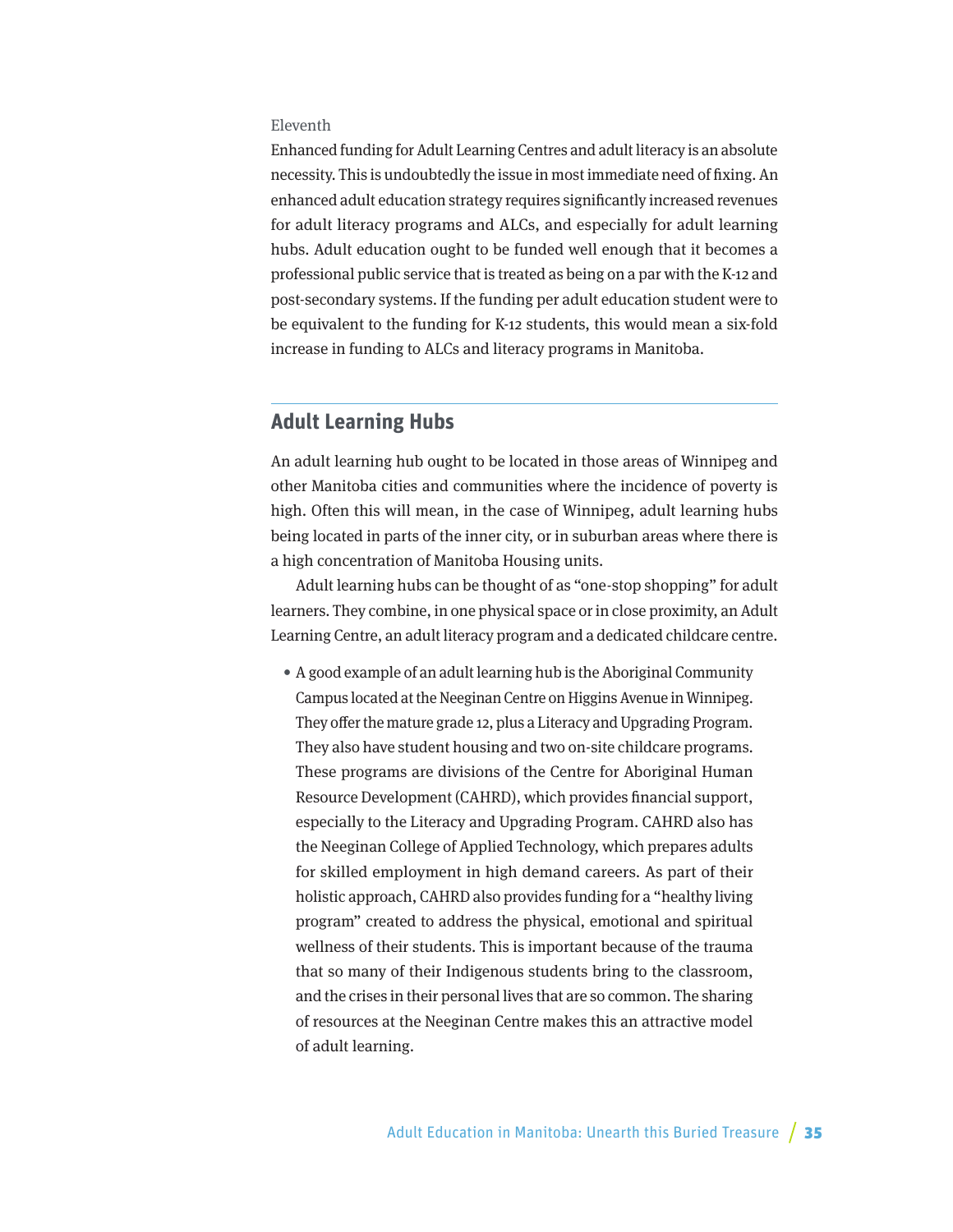- Another good example of an adult learning hub is the Seven Oaks Adult Learning Centre, which is located on Jefferson Ave in northwest Winnipeg, and is affiliated with and supported by the Seven Oaks School Division. Located close to the Elwick Manitoba Housing complex, this centre includes an ALC that offers the mature grade 12, and a childcare program accessible by (a limited number of) adult learners. The Centre includes English as an Additional Language (EAL) classes, and related immigrant and refugee services. Efforts are underway to add an adult literacy program. The Centre also includes the highly successful Wayfinders program, which is an after-school, high school support program.
- Another example of an adult learning hub is the Rene Deleurme Centre, located beside Lavallee School in the Louis Riel School Division and surrounded by Manitoba Housing complexes. This centre includes an adult literacy program and an English as a second language program, a childcare centre that will soon be using the Abecedarian model piloted in Lord Selkirk Park, and an immigrant/refugee centre that caters to the needs of the many newcomers in the area (Silver & Sjoberg 2019). The St. Vital Adult Learning Centre is located close by, and perhaps could be relocated to or otherwise integrated with the Rene Deleurme Centre.
- Selkirk Ave in Winnipeg's North End has most of the elements of an adult learning hub, each located in close proximity although not all in one physical space. These include:
	- The Urban Circle Training Centre, which offers the mature grade 12 plus several employment programs for Indigenous adults.
	- The University of Manitoba's Inner City Social Work Program.
	- Merchants Corner, which includes the University of Winnipeg's Department of Urban and Inner-City Studies and the CEDA-Pathways to Education program which, like Wayfinders, is an after-school high school support program.
	- 30 units of fully subsidized student housing, which is part of the Merchants Corner complex.
	- The Makoonsaq Intergenerational Children's Centre, a childcare program affiliated with Urban Circle and open to the children of other students.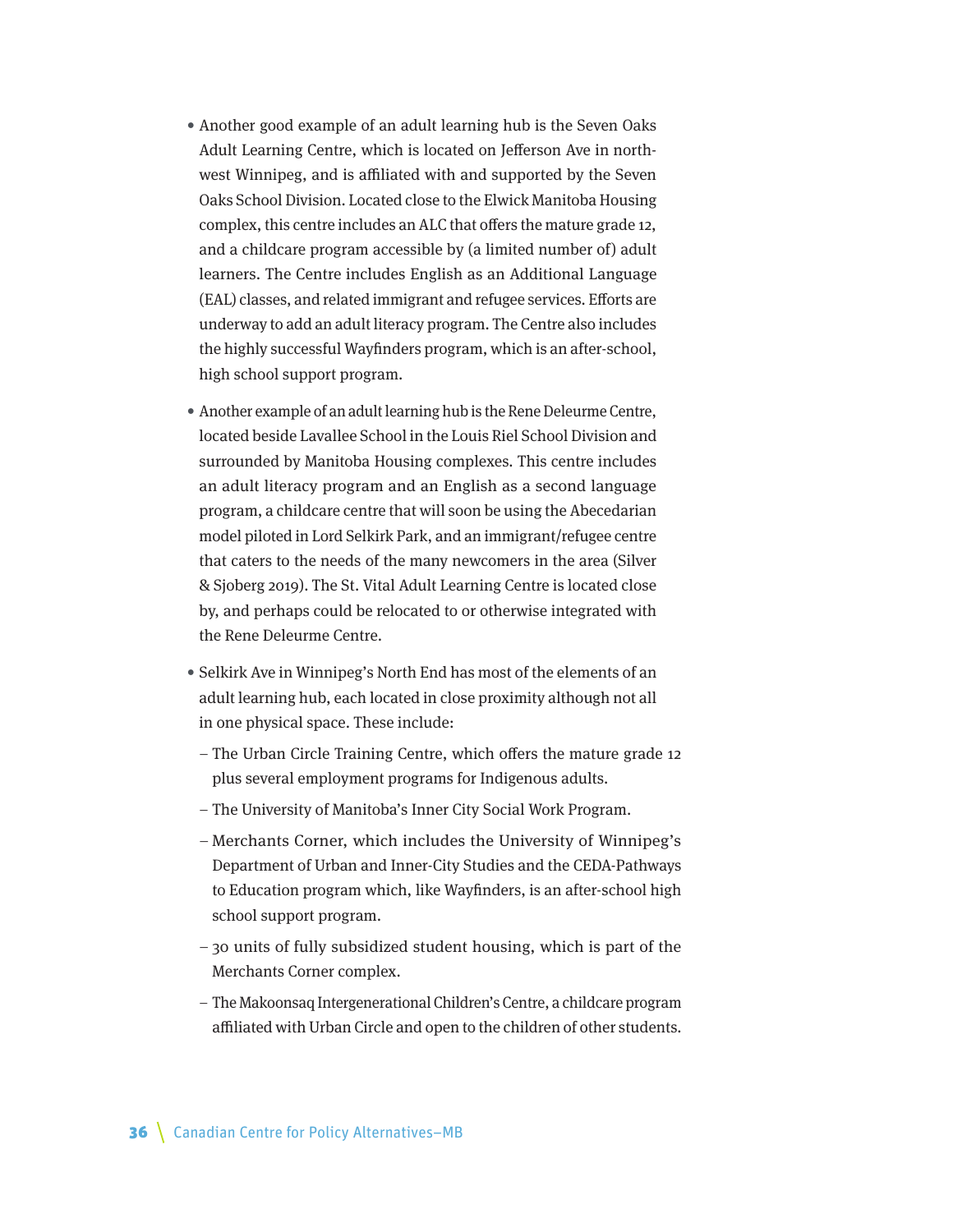- In addition, at Lord Selkirk Park, which is located several blocks from the Selkirk Avenue complex, there is the Kaakiyow Adult Learning Centre, the Lord Selkirk Park Adult Literacy Program and the Manidoo Gi-Minni Gonaan Childcare Centre.
- Given the particularly high levels of poverty in this part of the North End, it might well make sense to locate an adult learning hub—including an ALC, a literacy program and a childcare centre—on or close to Selkirk Ave. This would be in addition to those various programs already located on Selkirk Ave. and in Lord Selkirk Park. The high incidence of poverty and related need for adult literacy and the mature grade 12 may warrant such a development, and space would be available on Selkirk Avenue.
- The Winnipeg Adult Education Centre is located on Vaughan Street in downtown Winnipeg. It is a well-established Adult Learning Centre, with a close and positive relationship with the Winnipeg School Division, and their students have access to a childcare program. WAEC does not have an adult literacy program. However, there are adult literacy programs nearby, and some thought might well be given to moving toward the adult learning hub model. Doing so might involve some consolidation of existing programs.
- It is possible that the current Stevenson-Brittania Adult Learning Centre in St. James could become another adult learning hub. Stevenson-Brittania now includes both an adult literacy program and an ALC, and is located close to Manitoba Housing. Approximately 50 percent of their students are Indigenous. With the addition of a childcare centre, this could be yet another adult learning hub.
- Similarly, Yellowquill College could usefully become an adult education hub, adding to its already successful programming. First Nations owned and operated, it offers the mature high school diploma and various important post-secondary programs to almost 300 adult learners. Many Indigenous students who come to Yellowquill from the North for the mature high school program would benefit from a literacy and life skills program that would enable them to transition both to the high school program and to life in the city. The addition of a childcare centre would make Yellowquill a strong adult education hub.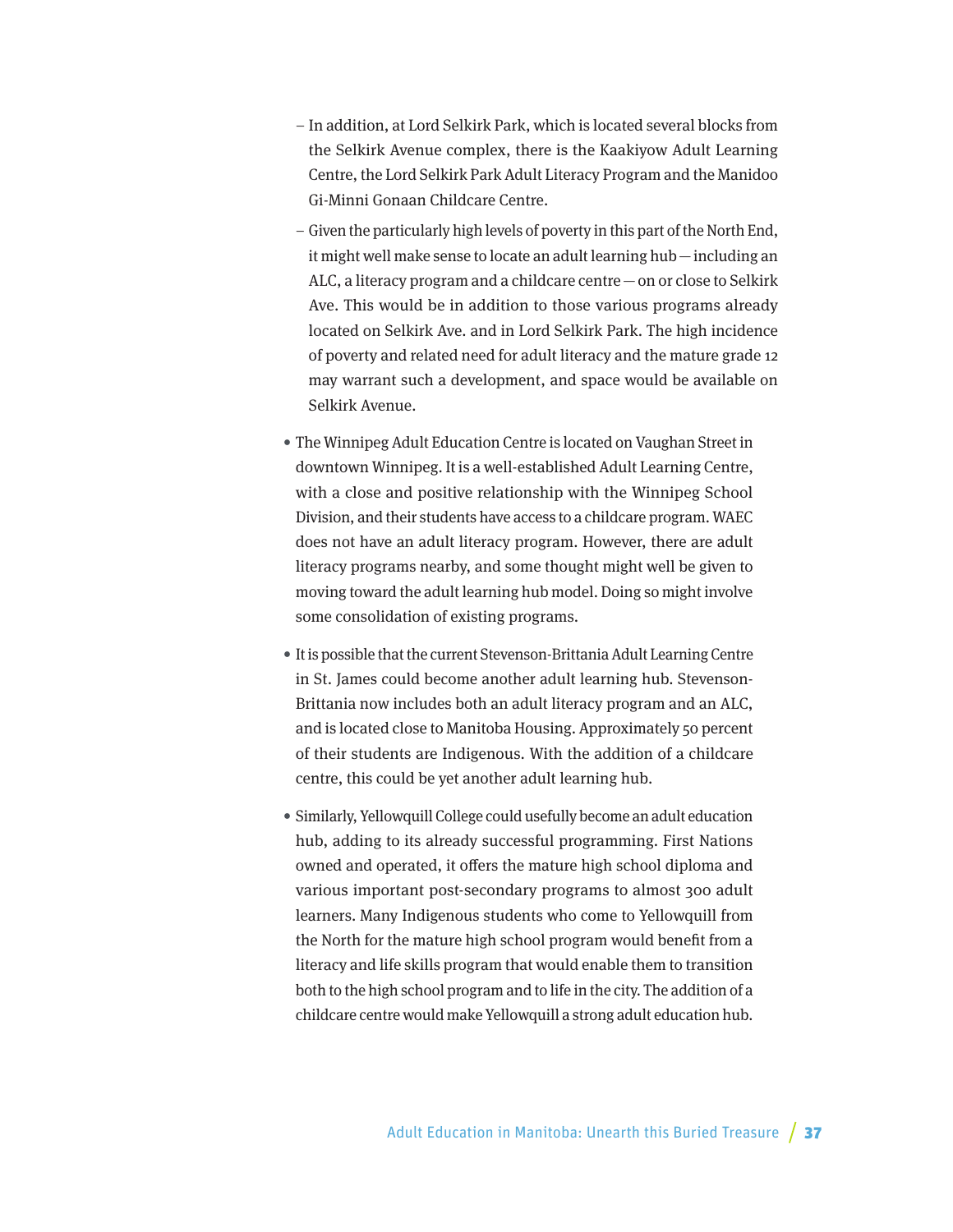- There may be other areas of the city where the incidence of poverty is high enough to warrant the establishment of an adult learning hub. These might include the northeast quadrant of the city, including Elmwood, and the south end of the city.
- A similar approach, making use of the hub model that combines in one space or in close proximity an adult literacy program, the mature high school program and a childcare centre, would be enormously beneficial in many rural and northern cities, towns and communities. Adult educators there have told us explicitly that the hub model would be enormously beneficial in their communities. In many rural and northern centres—perhaps in most—the incidence of complex poverty is high, and there are jobs available for those with a high school education. The design of adult education hubs cannot take a 'one-size-fits-all' form, but must be determined in close collaboration with adult educators and learners in each community. Again, the benefits of this approach would outweigh the costs over time.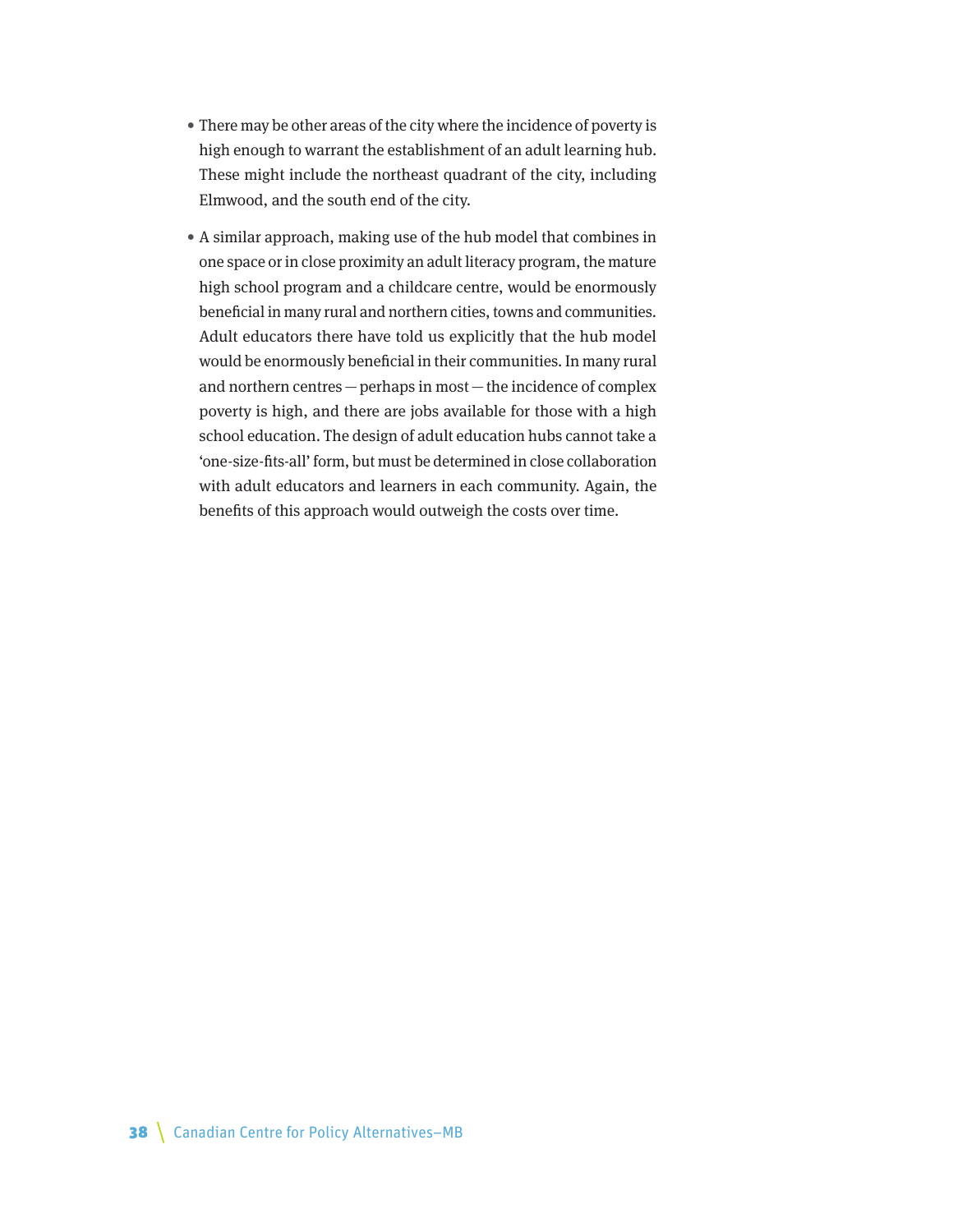## Conclusions

AN ENHANCEMENT OF adult literacy programs and Adult Learning Centres along the lines described here would produce enormous benefits in Manitoba. Currently, education in Manitoba consists of the K-12 system and the postsecondary education system, with adult education as the poor cousin treated as an afterthought. The adult education "system" is poorly coordinated and severely underfunded. It would be beneficial educationally to move to a tripartite system in which adult education is seen to be, and is treated as being, as important as K-12 and PSE. If this were to be done strategically, using the adult learning hub approach targeted especially at low-income adults and low-income areas, and funding the system well enough to professionalize teaching staff and provide the range of supports that are known to be needed for success—the target might usefully be that per capita funding be equivalent to that in the K-12 system—the benefits would far outweigh the costs. Among those benefits would be stronger and healthier families and communities, improved K-12 school outcomes, improved rates of adult functional literacy, major steps in the direction of reconciliation, significant reductions in the incidence of poverty with all the associated benefits that would produce, and over the medium to long term, enhanced tax revenues and reduced social assistance and related costs as many more people move into the paid labour force.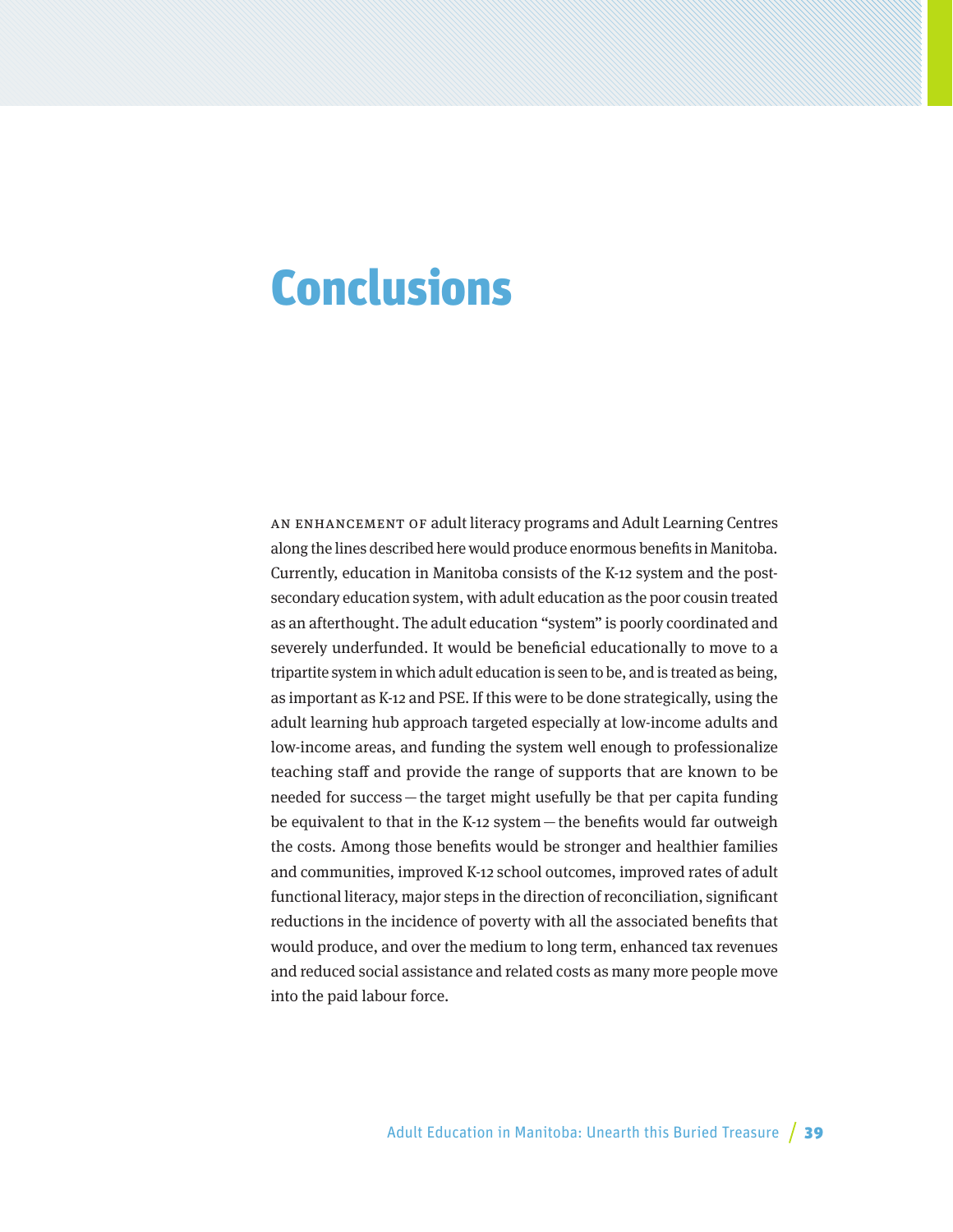# Appendix

## **Table 3** Adult Learning Centres, 2003/04 to 2019/20

| Year    | # ALC | # Enrolled<br>in ALCs | % Indigenous | % Below<br><b>Age 35</b> | # ALC Grads | % of Grads<br><b>Indigenous</b> | <b>\$Invested</b><br>in ALCs |
|---------|-------|-----------------------|--------------|--------------------------|-------------|---------------------------------|------------------------------|
| 2019/20 | $40*$ | 7172                  | 45%          | 78%                      | 922         | 44%                             | \$17,323,640                 |
| 2018/19 | 40    | 7409                  | 44%          | 78%                      | 1138        | 49%                             | \$17,538,814                 |
| 2017/18 | 42    | 7802                  | 44%          | 79%                      | 1058        | 45%                             | \$17,535,250                 |
| 2016/17 | 42    | 8111                  | 46%          | 79%                      | 1207        | 46%                             | \$17,549,952                 |
| 2015/16 | 42    | 8450                  | 47%          | 79%                      | 1256        | 47%                             | \$17,218,860                 |
| 2014/15 | 42    | 8153                  | 46%          | 75%                      | 1328        | 47%                             | \$16,804,900                 |
| 2013/14 | 42    | 8409                  | 47%          | 76%                      | 1329        | 43%                             | \$16,804,900                 |
| 2012/13 | 42    | 8389                  | 45%          | 76%                      | 1425        | 44%                             | \$16,851,900                 |
| 2011/12 | 42    | 9007                  | 42%          | 76%                      | 1356        | 40%                             | \$16,678,900                 |
| 2010/11 | 45    | 9281                  | 42%          | 75%                      | 1438        | 37%                             | \$16,458,000                 |
| 2009/10 | 48    | 9070                  | 40%          | 73%                      | 1456        | 34%                             | \$16,543,000                 |
| 2008/09 | 46    | 8056                  | 42%          | 73%                      | 1231        | 36%                             | \$15,402,000                 |
| 2007/08 | 45    | 7929                  | 41%          | 75%                      | 1174        | 37%                             | \$14,810,000                 |
| 2006/07 | 44    | 8300                  | 37%          | 70%                      | 1260        | 33%                             | \$14,435,000                 |
| 2005/06 | 43    | 8446                  | 35%          | 69%                      | 1238        | 35%                             | \$14,075,000                 |
| 2004/05 | 44    | 8745                  |              | 71%                      | 1229        | 35%                             | \$13,529,400                 |
| 2003/04 | 49    | 9715                  | 40%          | 67%                      | 1254        |                                 | \$13,057,900                 |

**Source** Manitoba Adult Learning and Literacy. Annual Reports, 2003/04-2019/20. **\*** A part, but not all, of the decline in the number of ALCs is attributable to amalgamations.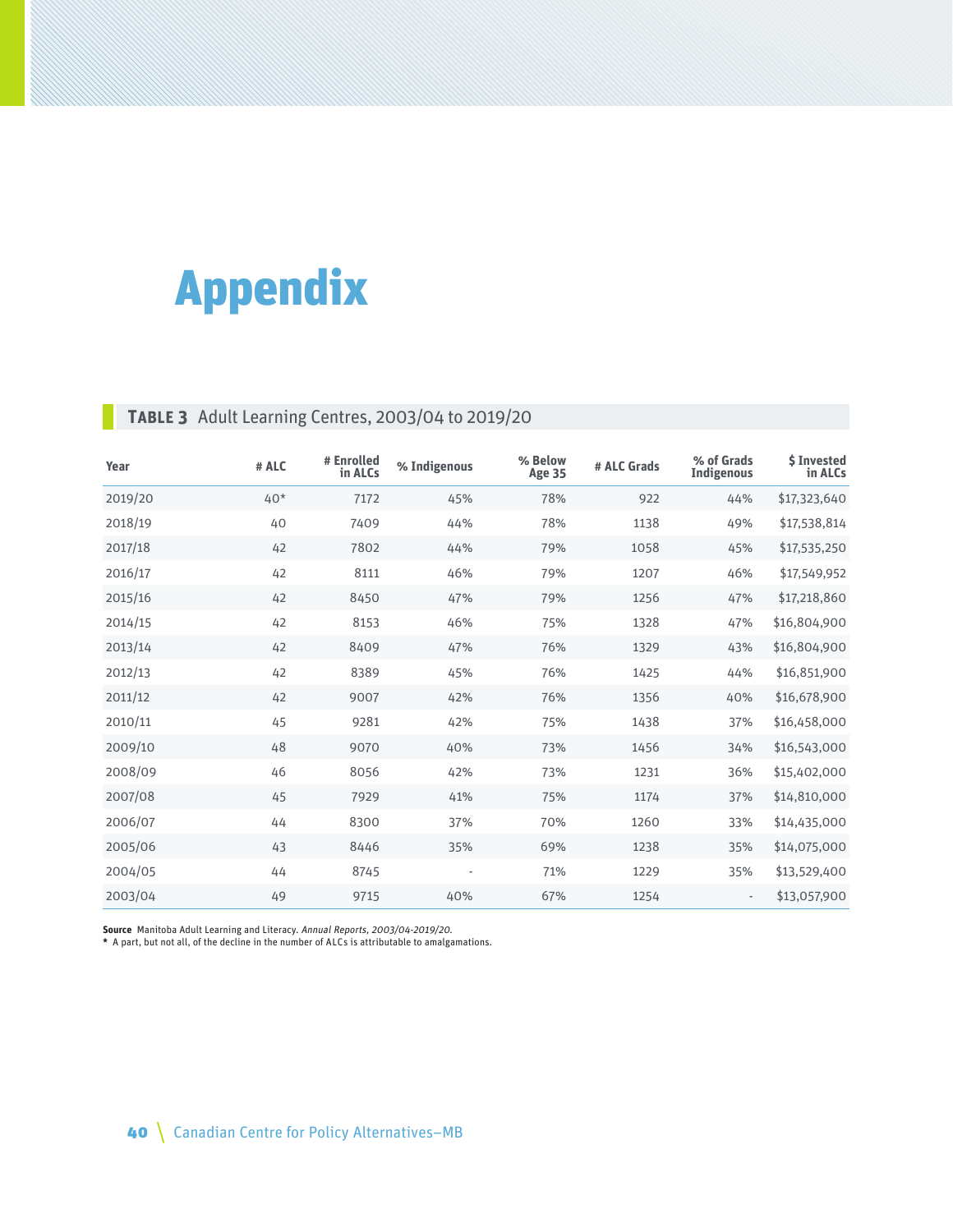| Year    | # Literacy<br><b>Programs</b> | # Enrolled | # Enrolled ALC<br>+ literacy | % Indigenous | % 35 Years<br>or Less | <b>Amount Invested</b><br>in Adult Literacy | Total Invested ALCs<br>and Adult Literacy |
|---------|-------------------------------|------------|------------------------------|--------------|-----------------------|---------------------------------------------|-------------------------------------------|
| 2019/20 | 30                            | 1720       | 8892                         | 38%          |                       | \$2,596,395                                 | \$19,920,035                              |
| 2018/19 | 31                            | 1956       | 9365                         | 37%          | 51%                   | \$2,596,395                                 | \$20,135,209                              |
| 2017/18 | 32                            | 2138       | 9940                         | 42%          | 54%                   | \$2,666,715                                 | \$20,201,965                              |
| 2016/17 | 33                            | 1991       | 10,102                       | 41%          | 53%                   | \$2,650,855                                 | \$20,200,807                              |
| 2015/16 | 33                            | 2182       | 10,632                       | 45%          | 53%                   | \$2,650,855                                 | \$19,869,715                              |
| 2014/15 | 33                            | 2228       | 10,381                       | 44%          | 49%                   | \$2,586,200                                 | \$19,391,100                              |
| 2013/14 | 34                            | 2254       | 10,663                       | 40%          | 49%                   | \$2,586,200                                 | \$19,391,100                              |
| 2012/13 | 36                            | 2387       | 10,776                       | 38%          | 43%                   | \$2,642,600                                 | \$19,494,500                              |
| 2011/12 | 37                            | 2508       | 11,515                       | 38%          |                       | \$2,554,300                                 | \$19,233,200                              |
| 2010/11 | 41                            | 2773       | 12,054                       | 37%          |                       | \$2,593,000                                 | \$19,051,000                              |
| 2009/10 | 42                            | 2866       | 11,936                       | 33%          |                       | \$2,610,000                                 | \$19,153,000                              |

## **Table 4** Adult Literacy, 2009/10 to 2019/20

**Source** Manitoba Adult Learning and Literacy. Annual Reports, 2003/04-2019/20.

- 2003/04 was the first Annual Report for Adult Learning Centres. Annual Reports were required under the Adult Learning Centres Act, which took effect July 1, 2003.
- 2009/10 was the first Annual Report that included Adult Literacy data. These data were required under the Adult Literacy Act, which was proclaimed January 1, 2009.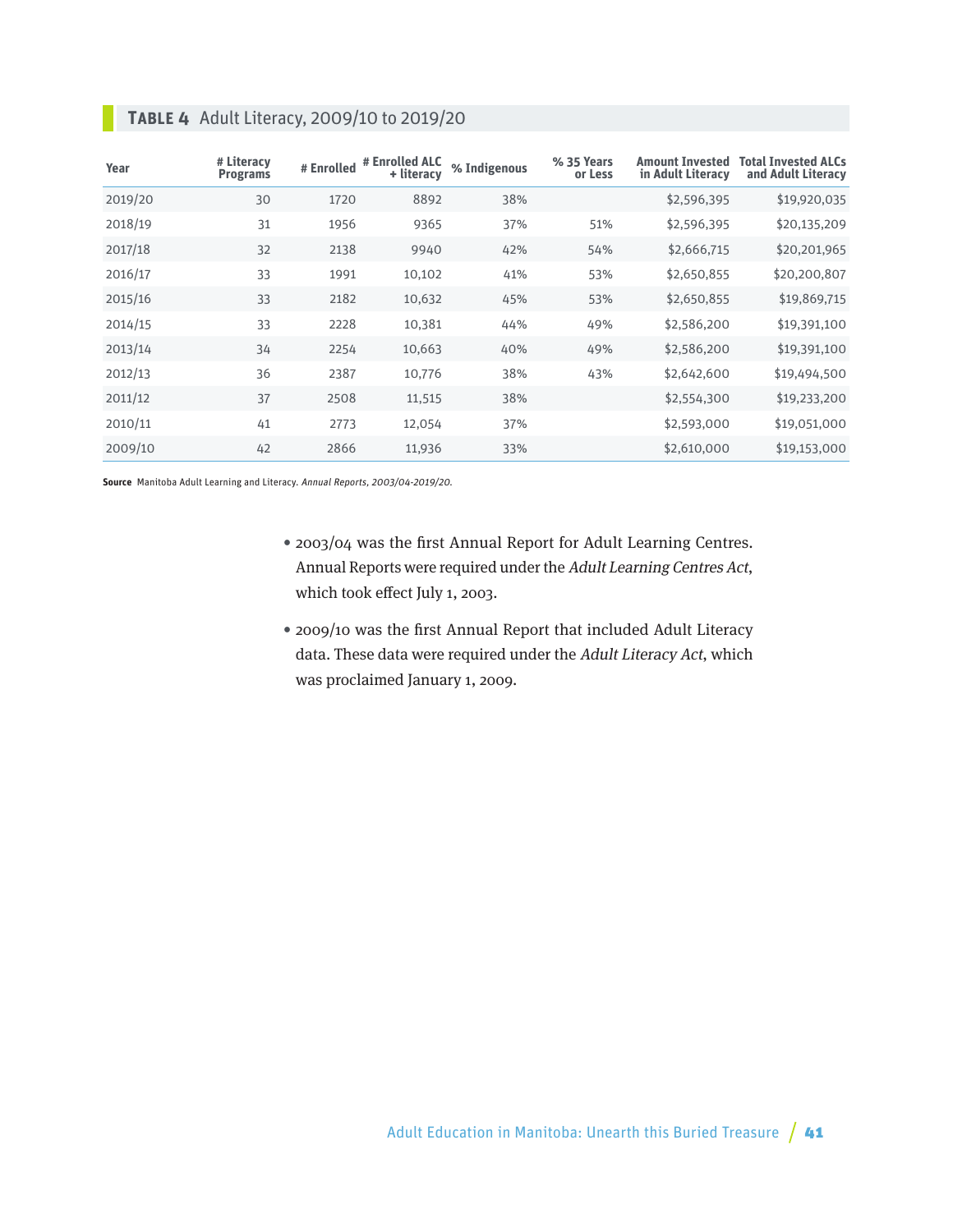### **References**

- Berger, Joseph and Andrew Parkin. 2009. "The Value of a Degree: Education, Employment and Earnings in Canada," in Joseph Berger, Anne Motte and Andrew Parkin (eds.). The Price of Knowledge: Access and Student Finance in Canada, Fourth Edition. Montreal: The Canada Millennium Scholarship Foundation.
- Brownell, Marni. 2013. "Children in Care and Child Maltreatment in Manitoba: What Does Research from the Manitoba Centre for Health Policy Tell Us, and Where Do We Go From Here?" Paper Presented for Phase III, Phoenix Sinclair Inquiry.
- Brownell, Marni, Mariette Chartier, Rob Santos, Okechukwu Ekuma, Wendy Au, Joykrishna Sarkar, Leonard MacWilliam, Elaine Burland, Ina Koseva and Wendy Guenette. 2012a. How Are Manitoba's Children Doing. Winnipeg: Manitoba Centre for Health Policy.
- Brownell, Marni, Noralou Roos, Leonard MacWilliam, Leanne Leclair, Okechukwu Ekuma and Randy Fransoo. 2010. "Academic and Social Outcomes for High-Risk Youths in Manitoba." Canadian Journal of Education 33, 4.
- Burrows, Sel. 2021. Personal communication. May.
- Canada. 2015. Truth and Reconciliation Report.
- Ferris, Peter. 2000. Challenges and Opportunities: Adult Learning Centres in Manitoba, A Discussion Paper. Winnipeg: Manitoba Education, Training and Youth.
- Frontier College. 2021. Literacy and the Economy: The Road to Recovery. Ottawa: Frontier College.
- Greyeyes, Trevor. 2019. "Celebrating the Neeginan Graduation." First Nations Voice. July 31.
- Hayes, Brigid. 2013a. The Canada Job Fund: An Overview of Federal Transfers to Provinces and Territories. Ottawa: Canadian Union of Public Employees.
- Hayes, Brigid. 2013b. "Manitoba Increases Funding to Literacy and Some Interesting Budget Items From Other Provinces and Territories." Posted May 4. https: //brigidhayes.wordpress. com/category/Canada-job-grant/
- Latimer, Eric, and 14 additional authors. 2017. "Costs of Services for Homeless People with Mental Illness in Five Canadian Cities: A Large Prospective Follow-Up Study." CMAJOpen, 5, 3.
- Lezubski, Darren. 2014. Demographic Review and Update of Selected Manitoba Urban Aboriginal Populations. Winnipeg: Ultra Insights Planning and Research Services.
- Levin, Ben. 2004. "Improving Education in Canada Requires an Adult Education Strategy." Policy Options. November.
- Macdonald, David and Daniel Wilson. 2016. Shameful Neglect: Indigenous Child Poverty in Canada. Ottawa: Canadian Centre for Policy Alternatives.
- MacKinnon, Shauna. 2015. Decolonizing Employment: Aboriginal Inclusion in Canada's Labour Market. Winnipeg: University of Manitoba Press.
- Manitoba. 2020. "High School Graduation Rates and Student Achievement Statistics: Manitoba's Student-Tracked High School Graduation Rate. https://www.edu.gov.mb.ca/k12/grad\_rates/ student-tracked.html.
- Manitoba. 2019/20. Adult Learning and Literacy Annual Report. Winnipeg: Province of Manitoba.

Manitoba. 2010/11. Adult Learning and Literacy Annual Report. Winnipeg: Province of Manitoba.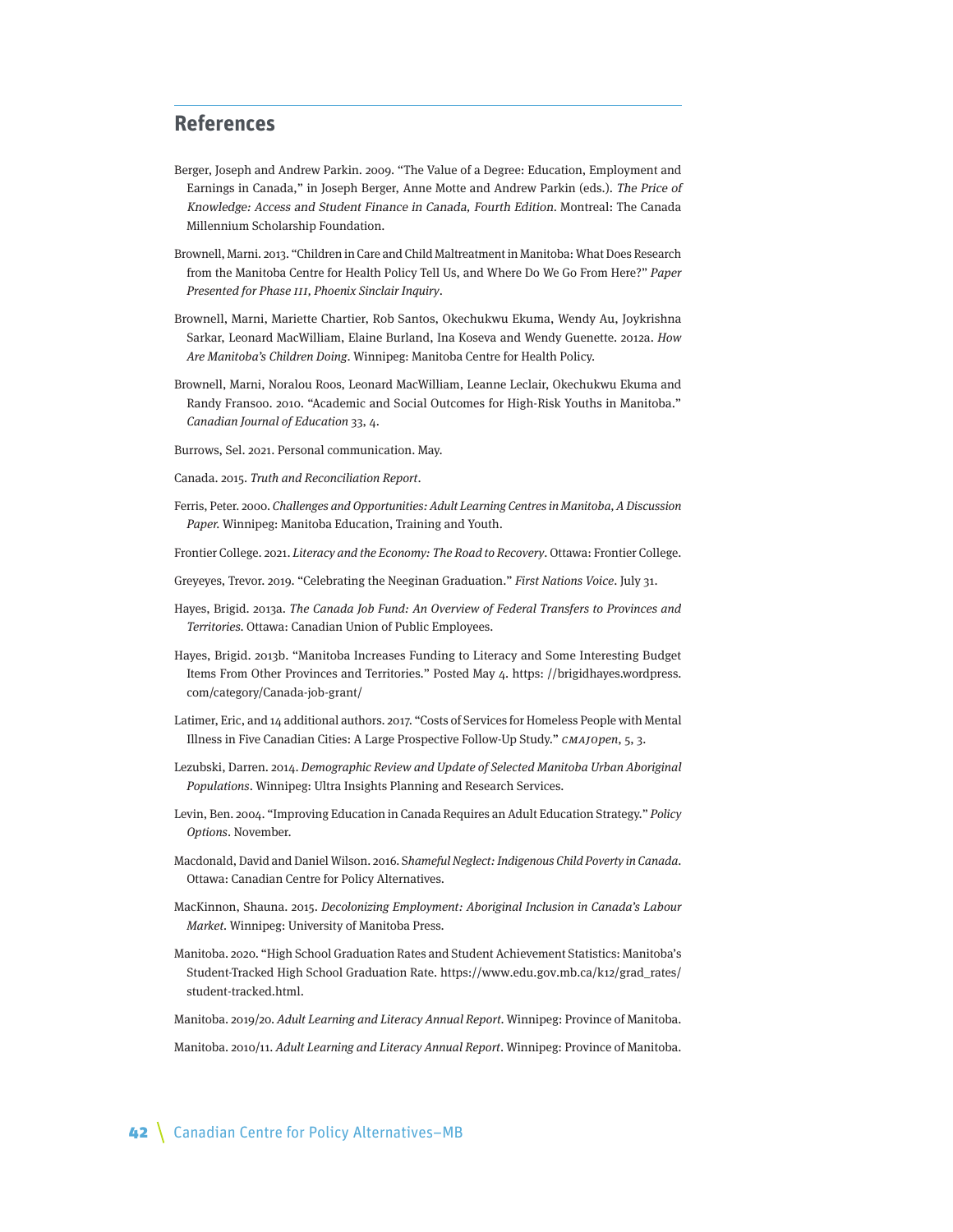Manitoba. 2009/10–2019/20. Adult Learning and Literacy Annual Reports. Province of Manitoba.

- Manitoba.. 2001. Investigation of an Adult Learning Centre in Morris-Macdonald School Division #19. Winnipeg: Office of the Provincial Auditor.
- Mikkonen, Juha and Dennis Raphael. 2010. Social Determinants of Health: The Canadian Facts. Toronto: York University School of Health Policy and Management.
- Mendelson, Michael. 2016. Aboriginal Peoples and Post-Secondary Education in Canada. Ottawa: Caledon Institute of Social Policy.
- Pearson, Matthew. 2014. "National Literacy Network Closes due to Funding Cuts." Ottawa Citizen. September 25.
- Prins, Esther, Blaire Willson Toso and Kai Schafft. 2009. "'It Feels Like a Family to Me': Social Interaction and Support Among Women in Adult Education and Family Literacy." Adult Education Quarterly. 59, 4.
- Shafik, Minouche. 2021. What do We Owe Each Other? A New Social Contract for a Better Society. Princeton, N.J.: Princeton University Press.
- Silver, Jim. 2015. "Education as a Social Determinant of Health," in Lynne Fernandez, Shauna MacKinnon and Jim Silver (eds.). The Social Determinants of Health in Manitoba, Second Edition. Winnipeg: Canadian Centre for Policy Alternatives-Manitoba.
- Silver, Jim. 2014. The First Rung on the Ladder: Community-Based Literacy Programming in Public Housing Complexes. Winnipeg: Canadian Centre for Policy Alternatives-Manitoba.
- Silver, Jim. 2013. Moving Forward and Giving Back: Transformative Aboriginal Adult Education. Winnipeg: Fernwood Publishing.
- Silver, Jim and Kate Sjoberg. 2019. Reducing Poverty to Improve School Outcomes: What a School Division and a Local Community Can do Together. Winnipeg: Canadian Centre for Policy Alternatives-Manitoba.
- Silver, Jim, Darlene Klyne and Freeman Simard. 2006. "The Tools You Need to Discover Who You Are: Aboriginal Learners in Selected Adult Learning Centres in Winnipeg," in Jim Silver. In Their Own Voices: Building Urban Aboriginal Communities. Winnipeg: Fernwood Publishing.
- Social Planning Council of Winnipeg (SPCW). 2021. Manitoba: Missed Opportunities. Manitoba Child and Family Poverty. Winnipeg: Social Planning Council of Winnipeg.
- Social Planning Council of Winnipeg (SPCW). 2020. Manitoba Poverty Central: Manitoba Report Card Update—December 2020. Winnipeg: Social Planning Council of Winnipeg.
- Storie, Jerry and Betty Storie. 2005. Beyond Education: The Economic and Social Impact of Adult Learning Centres in the Turtle Mountain Region. Killarney and District Community Development Corporation in Association with the Turtle Mountain Community Development Corporation and Turtle Mountain School Division.
- Truth and Reconciliation Commission. 2015. Canada's Residential Schools: The History, Part I, Origins to 1939. The Final Report of the Truth and Reconciliation Commission of Canada. Truth and Reconciliation Commission of Canada and McGill-Queen's University Press.
- Wilkinson, Richard and Kate Pickett. 2009. The Spirit Level: Why More Equal Societies Almost Always do Better. London: Penguin.
- Wynne, Kathleen. 2005. "Letter from the Parliamentary Assistant to the Minister of Education," in Ontario Education. Ontario Learns: Strengthening our Adult Education System. Toronto: Province of Ontario.